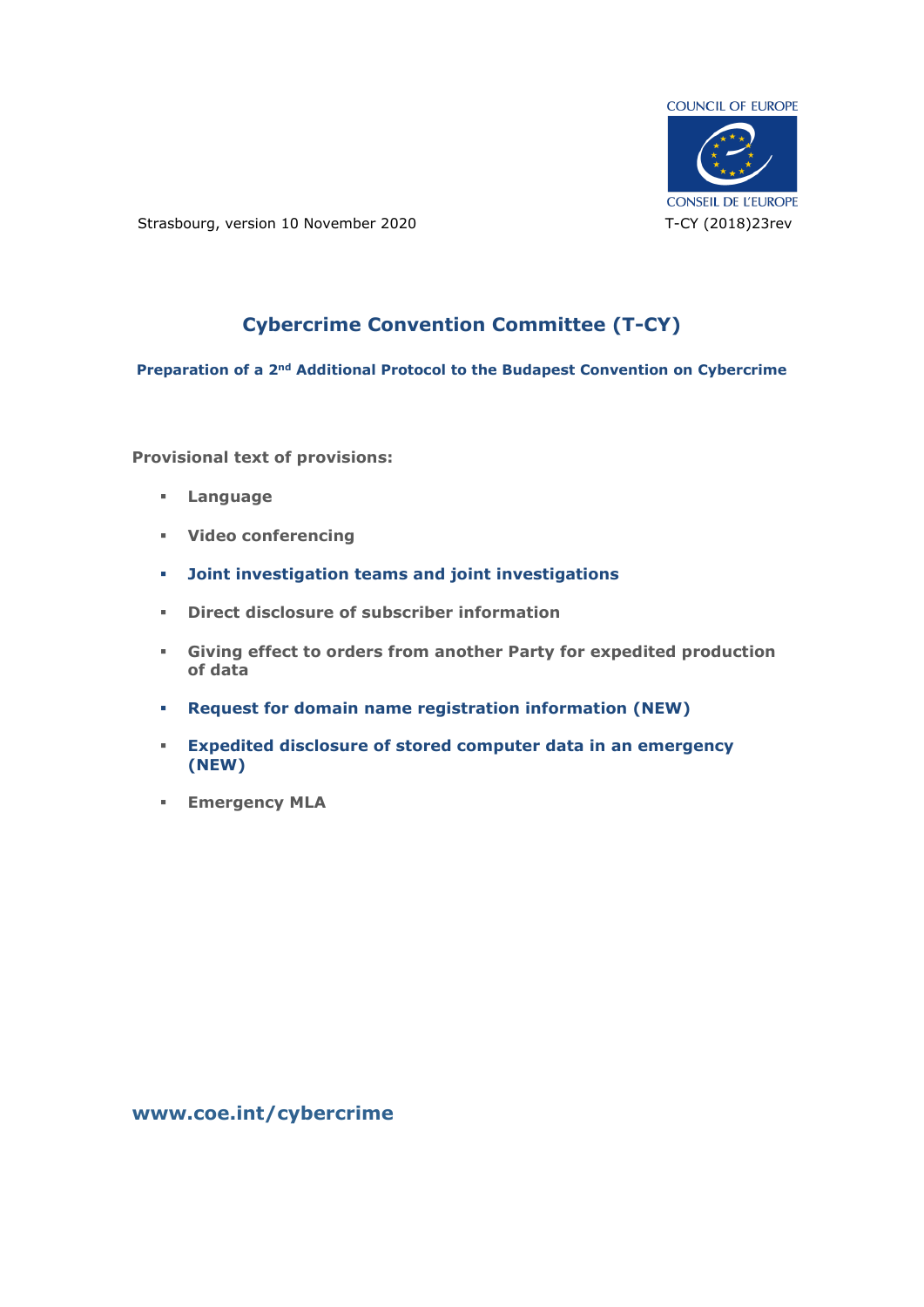## **Contents**

| $\mathbf{1}$   |     |                                                                                 |
|----------------|-----|---------------------------------------------------------------------------------|
|                | 1.1 |                                                                                 |
|                | 1.2 |                                                                                 |
|                |     |                                                                                 |
|                | 2.1 |                                                                                 |
|                | 2.2 |                                                                                 |
| $\mathbf{3}$   |     |                                                                                 |
|                | 3.1 |                                                                                 |
|                | 3.2 |                                                                                 |
| 4              |     |                                                                                 |
|                | 4.1 |                                                                                 |
|                | 4.2 |                                                                                 |
|                |     |                                                                                 |
| 5              |     | Giving effect to orders from another Party for expedited production of data  24 |
|                | 5.1 |                                                                                 |
|                | 5.2 |                                                                                 |
| 6              |     |                                                                                 |
|                | 6.1 |                                                                                 |
|                | 6.2 |                                                                                 |
| $\overline{ }$ |     | Expedited disclosure of stored computer data in an emergency  36                |
|                | 7.1 |                                                                                 |
|                | 7.2 |                                                                                 |
| 8              |     |                                                                                 |
|                | 8.1 |                                                                                 |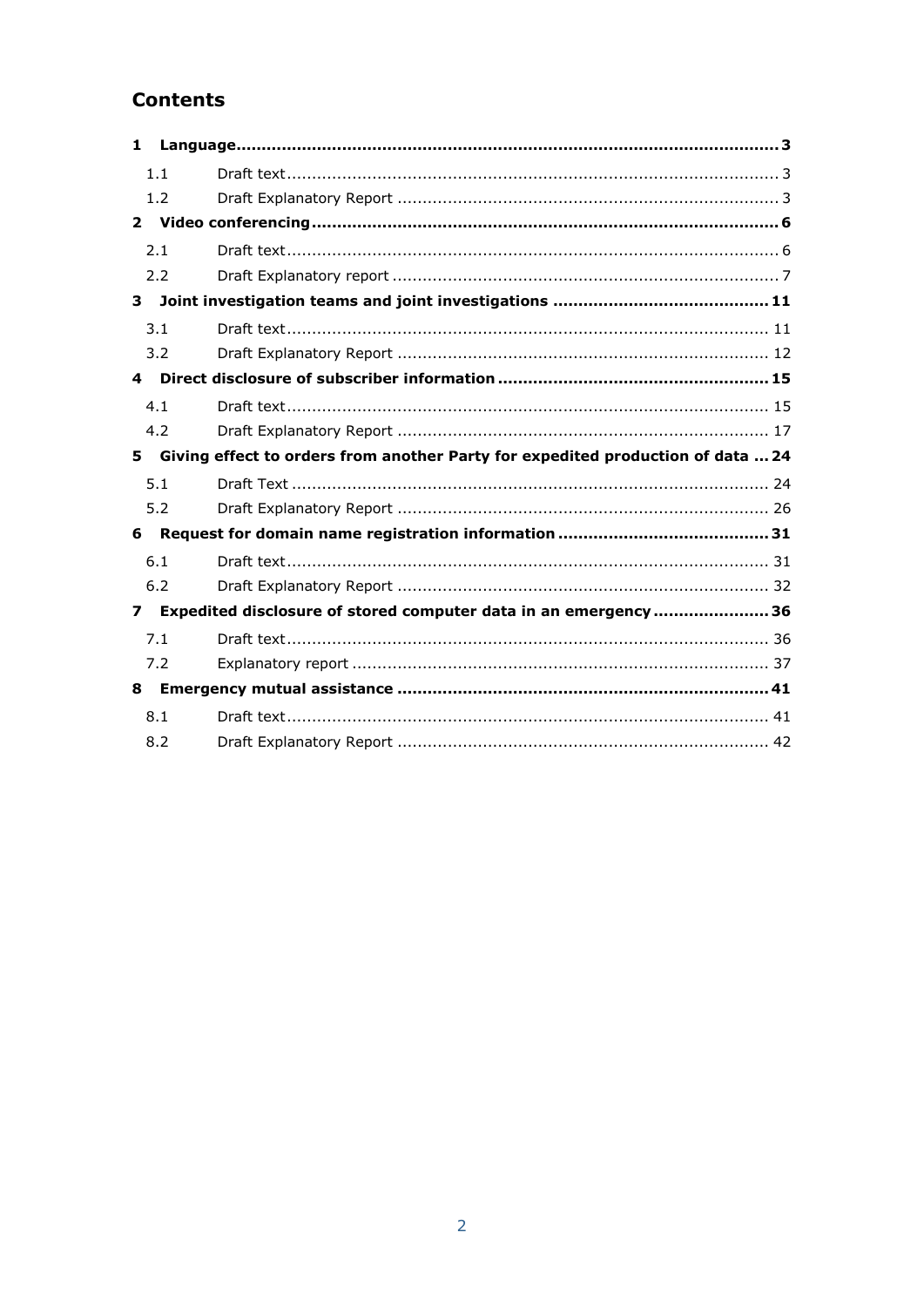# <span id="page-2-0"></span>**1 Language<sup>1</sup>**

## <span id="page-2-1"></span>**1.1 Draft text<sup>2</sup>**

### **Article [ ] – Languages of requests**

- 1. Requests, and orders and accompanying information, submitted to a Party shall be in a language acceptable to the requested Party or the Party notified under Article [direct disclosure], or be accompanied by a translation into such a language.
- 2. For purposes of Articles [direct disclosure], [preservation], and [emergency disclosure], an order [or request]<sup>3</sup> and accompanying information<sup>4</sup> submitted directly to a service provider in the territory of another Party shall be:
	- a. submitted in a language of the other Party in which the service provider accepts comparable domestic process;
	- b. submitted in another language acceptable to the service provider; or
	- c. accompanied by a translation into one of the languages under subparagraphs (a) or (b).

## <span id="page-2-2"></span>**1.2 Draft Explanatory Report**

1. This Article provides a framework for languages that may be used when addressing Parties and service providers. Even where in practice Parties are able to work in languages other than their official languages, such possibility may not be foreseen by domestic law or treaties. The objective of this Article is to provide additional flexibility under this Protocol.

2. Inaccurate or costly translations of mutual assistance requests relating to electronic crime are a chronic complaint requiring urgent attention. This impediment erodes legitimate processes to obtain data and protect public safety. The same considerations apply outside of traditional mutual assistance, such as when a Party transmits an order directly to a service provider in another Party's territory under Article [ ], or requests to give effect to an order under Article [ ]. While machine translation capabilities are expected to improve, they are currently inadequate. For these reasons, the translation problem was mentioned repeatedly in proposals about the articles to include in a protocol.

3. Translation to and from less-common languages is a special problem, since such translations may greatly delay a request or may be effectively impossible to obtain. They may also be critically misleading, and their poor quality can waste the time of both countries. However, the cost and difficulty of translations fall disproportionately on requesting Parties where less-common languages are spoken.

4. Because of this disproportionate burden, a number of non-Anglophone countries asked that English be mandated in a protocol. They noted that English is a commonly used language by major service providers. Further, as data is moved and stored more widely in the world and more countries become involved in assisting each other, translation may become even more burdensome and impractical. For example, two Parties may use less-common languages, be geographicallydistant, and have little contact. If Party A suddenly needs Party B's assistance, it may be unable to find a translator for B's language, or an eventual translation may be less intelligible than non-native English. Drafters particularly emphasized that, to speed assistance, all efforts should be made to

<sup>-</sup><sup>1</sup> **Revised text** as agreed provisionally by the PDP, Strasbourg, 8 November 2019. Text may change as the Protocol evolves and comments are received.

<sup>&</sup>lt;sup>2</sup> **NOTE**: A general provision on scope needs to be included: The provision covers any form of request under Articles 24 through 34, inclusive, of the mother convention and under the two protocols ….

<sup>3</sup> Review later on: eg process re preservation etc.

<sup>4</sup> review in provision on direct disclosure to "supporting information" versus "additional information".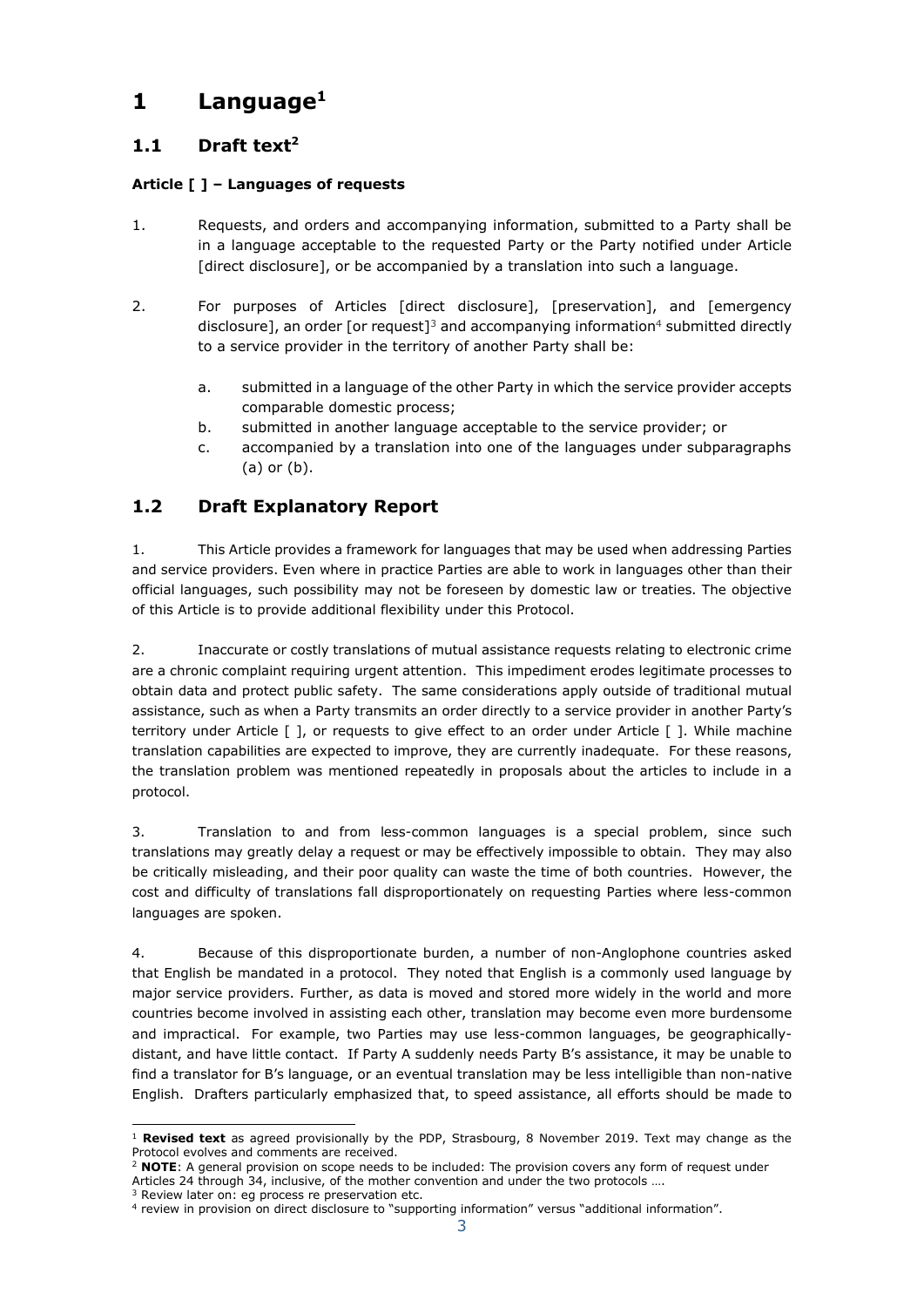accept preservation requests and, in particular, emergency requests under this Protocol, in English or a shared language rather than in translation.

5. The drafters of the Protocol concluded that English should not be mandated in the treaty text. Some countries have official-language requirements that preclude such a mandate; many countries share a language and have no need for English; and, in some countries, officials outside of capitals are less likely to be able to read English but are often involved in executing requests.

6. Thus, paragraph 1 is phrased in terms of "a language acceptable to the requested Party or the Party notified under Article [direct disclosure]." Such Party may specify acceptable languages—for example, widely-spoken languages such as English, Spanish or French—even where those are not provided in its domestic law or treaties.

7. As used in paragraph 1, "requests, [and] orders and accompanying information" refers to

- a. under Article [endorsement], the order (paragraph 3.a), the supporting information (paragraph 3.b), and any special procedural instructions (paragraph 3.c);
- b. for parties that require notification under Article [direct], the order, supporting information, and the summary (paragraph 5.a).

"Requests" also refers to the contents of mutual assistance requests under Articles [emergency MLA], [video conferencing], [ ] which includes documentation that is part of the request.

8. In practice, certain countries may be prepared to accept requests and orders in a language other than a language specified in domestic law or in treaties. Thus, once a year, the T-CY will engage in an informal survey of acceptable languages for requests and orders. Parties may alter their information at any time and all Parties will be made aware of any such change. They may state that they accept only specified languages for certain forms of assistance. The results of this survey will be visible to all Parties to the Convention, not merely Parties to the second protocol.

9. This pragmatic provision demonstrates the extreme importance of speeding up cooperation. It provides a treaty basis for a Party to accept additional languages for purposes of this protocol.

10. In many cases, Parties have entered into mutual assistance treaties that specify the language or languages in which requests under those treaties must be submitted. This article does not interfere with the terms of those treaties or other agreements between Parties. Moreover, it is expected that for purposes of this protocol, "a language acceptable to the requested Party or the Party notified under Article [direct]," would include any language or languages specified by those treaties or agreements. Therefore, a requesting Party should apply the language specified in mutual assistance treaties or other agreements to requests and notifications made under this Protocol unless the requested or notified Party indicates that it is also prepared to accept such requests or notification in other languages.

11. A Party's willingness to accept other languages will be reflected via its indication to the T-CY that it agrees to accept some or all types of requests or notification of orders under this Protocol in another language.

12. Paragraph 2 is limited to determining the language(s) the issuing party will use to submit orders [or requests] and accompanying information to service providers. It specifies the language(s) in which a Party shall submit an order [or request] directly to a service provider in another Party's territory for purposes of Articles [direct], [preservation], and [emergency disclosure]. It provides options to determine the language(s) in which the requesting State can submit an order [or request] to a service provider in another Party's territory. This provision is designed to ensure swift cooperation and increased certainty without imposing additional burden on service providers when they receive orders [or requests] to disclose [or preserve] data. The first option indicates that the order [or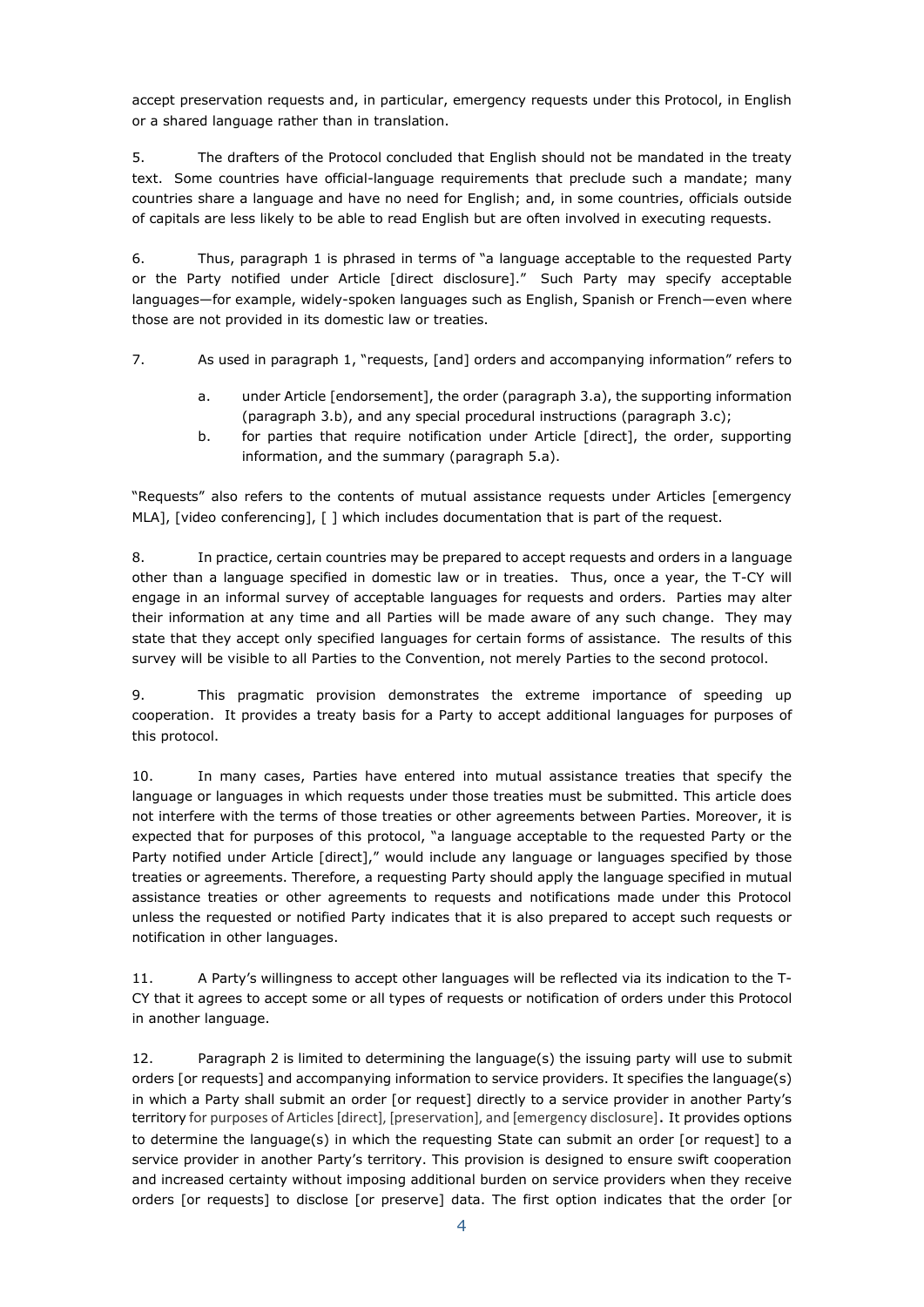request] can be submitted in a language in which the service provider usually accepts domestic orders [or requests] from its own authorities in the framework of criminal investigations or proceedings ("comparable domestic process"). For Parties that have one or more official languages, this would include one of those languages. The second option indicates that if a service provider agrees to receive orders in another language, e.g. the language of its headquarters, such orders and accompanying information can be submitted in that language. As a third option, where the order and accompanying information is not issued in one of those languages, it shall be accompanied by a translation into one of those languages.

13. As used in paragraph 2, "orders [and requests] and accompanying information" refers to the order (paragraph 3) and the additional information (paragraph 4) under Article [direct].<sup>5</sup>

14. Where a Party has required notification pursuant to Article [direct], a requesting Party must be prepared to send the order and any accompanying information in a language acceptable to the Party requiring notification, notwithstanding the acceptance by the service provider of other languages.

15. The T-CY will also informally endeavour to gather information on the languages in which [requests and] orders and accompanying information shall be made to service providers under paragraph 2 of the Article and make Parties aware of them as part of the survey described in paragraph [7] of the Explanatory Report, above.

i, <sup>5</sup> This may need to be further adjusted should articles on preservation and emergency disclosure be included in the Protocol.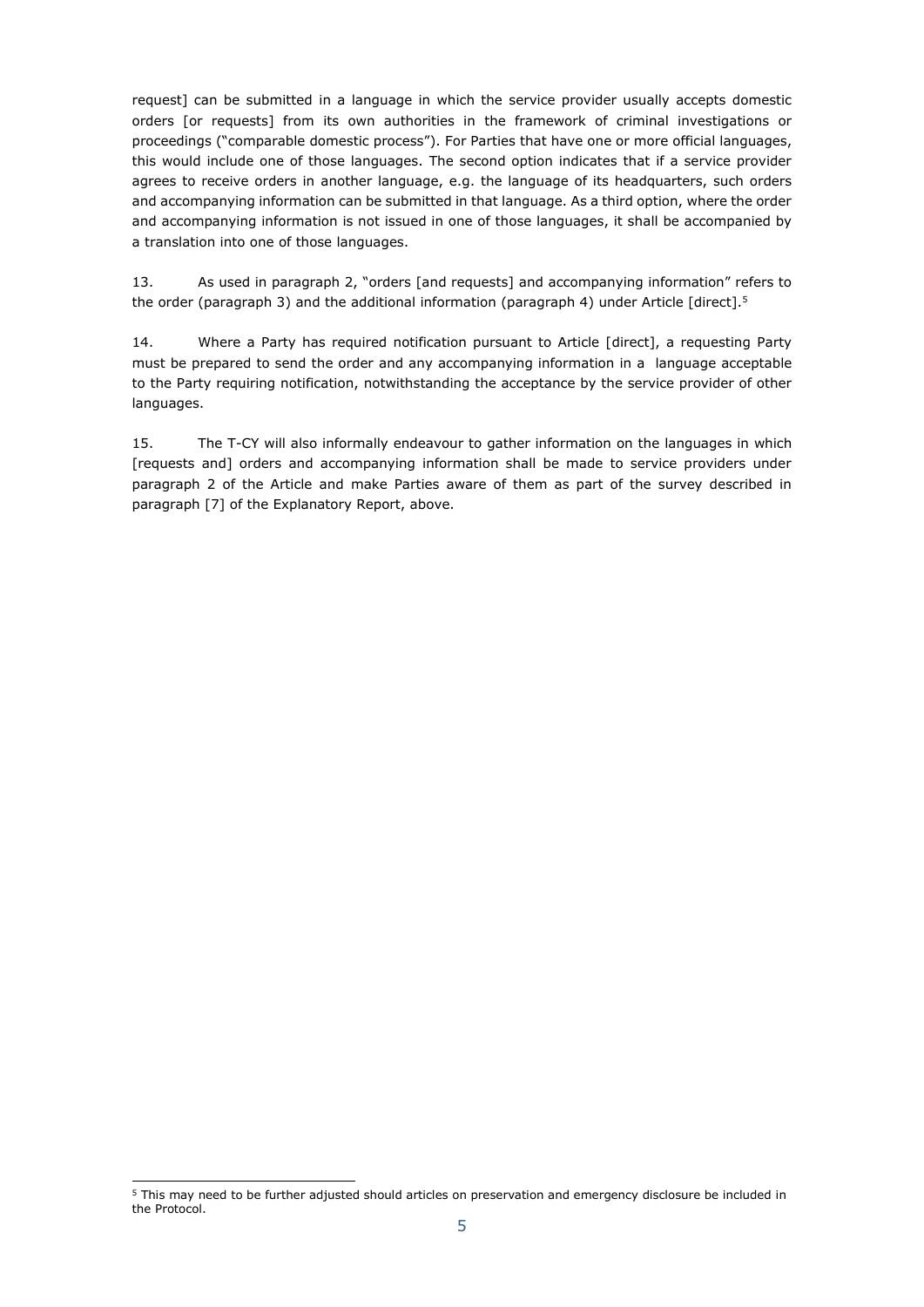# <span id="page-5-0"></span>**2 Video conferencing<sup>6</sup>**

## <span id="page-5-1"></span>**2.1 Draft text**

### **Article [ ] – Video conferencing**

- 1. A requesting Party may request, and the requested Party may permit, testimony and statements to be taken from a witness or expert by video conference. The requesting Party and the requested Party shall consult in order to facilitate resolution of any issues that may arise with regard to the execution of the request, including, as applicable: which Party shall preside; the authorities and persons that shall be present; whether one or both Parties shall administer particular oaths, warnings or instructions to the witness or expert; the manner of questioning of the witness or expert; the manner to ensure due respect for the rights of the witness or expert; the treatment of claims of privilege or immunity; the treatment of objections to questions or responses; and whether one or both Parties shall provide interpretation and transcription services.
- 2. A requested Party providing assistance under this article shall endeavor to obtain the presence of the person whose testimony or statement is sought. Where appropriate the requested Party may, to the extent possible under its law, take the necessary measures to compel a witness or expert to appear in the requested Party at a set time and location.
- 3. The procedures relating to the conduct of the video conference specified by the requesting Party shall be followed, except where incompatible with the law of the requested Party. In case of incompatibility, or to the extent the procedure has not been specified, the requested Party shall apply the procedure under its law unless otherwise agreed upon by the requesting and requested Parties.
- 4. Without prejudice to any jurisdiction under the law of the requesting Party, where in the course of the video conference, the witness or expert:
	- a. makes an intentionally false statement when the requested Party has, in accordance with the law of the requested Party, obliged such person to testify truthfully; or
	- b. refuses to testify when the requested Party has, in accordance with the law of the requested Party, obliged such person to testify; or
	- c. commits other misconduct that is prohibited by the law of the requested Party in the course of such proceedings;

the person shall be sanctionable in the requested Party in the same manner as if such conduct had been committed in the course of its domestic proceedings.

- 5. a. Unless otherwise agreed between the requesting Party and the requested Party, the requested Party shall bear all costs related to the execution of a request under this article, except:
	- i. the fees of an expert witness;

i,

- ii. the costs of translation, interpretation and transcription; and
- iii. costs of an extraordinary nature.

<sup>6</sup> Text as agreed provisionally by the PDP, Strasbourg, 29 November 2018. Text may change as the Protocol evolves and comments are received.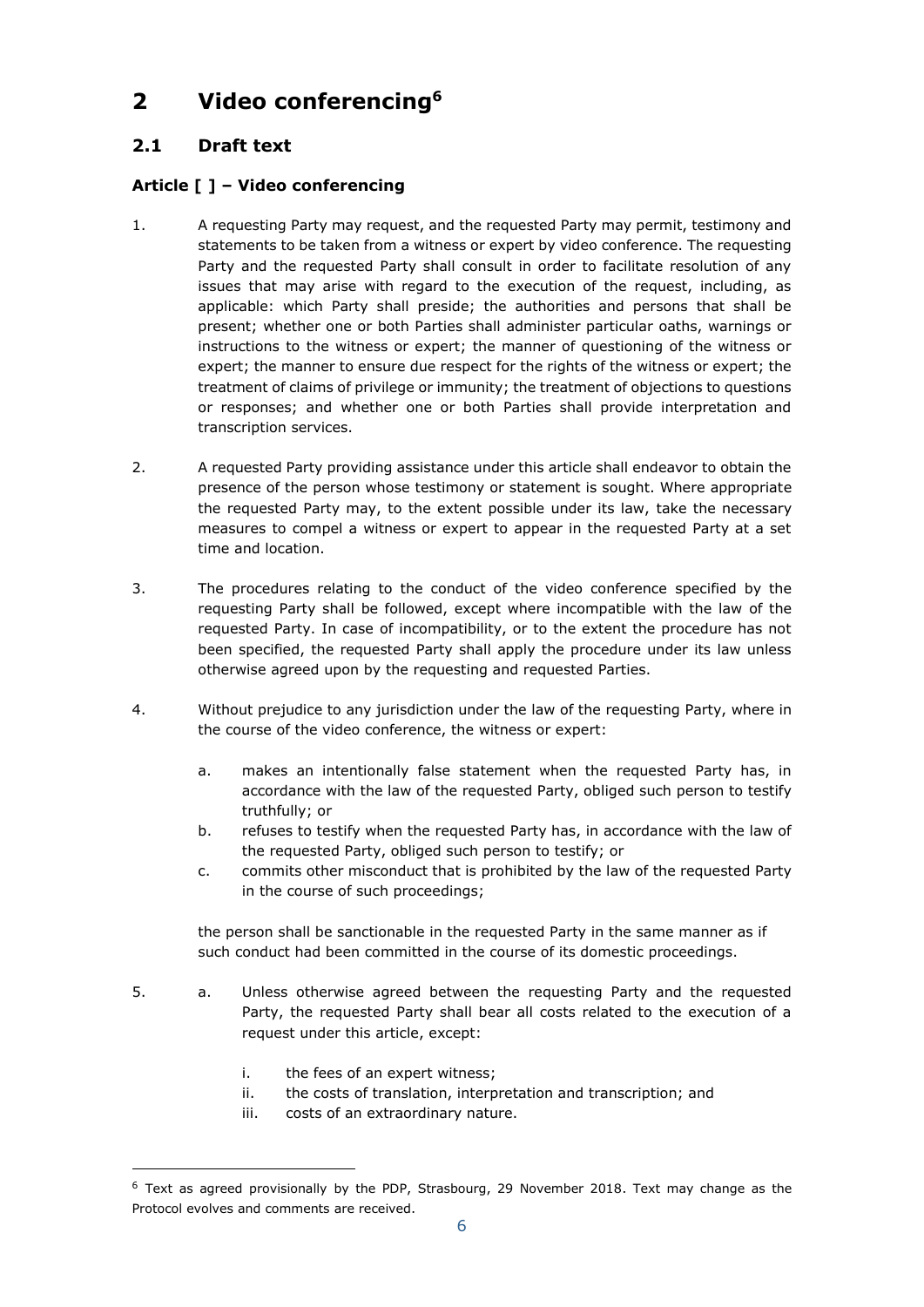- b. If the execution of a request would impose costs of an extraordinary nature, the requesting Party and the requested Party shall consult in order to determine the conditions under which the request will be executed.
- 6. Where mutually agreed upon by the requesting Party and the requested Party:
	- a. the provisions of this article may be applied for the purposes of carrying out audio conferences;
	- b. video conferencing technology may be used for purposes, or hearings, other than those described in paragraph 1, including for purposes of identification of persons or objects.
- 7. Where a requested Party chooses to permit the hearing of a suspect or accused person, it may require particular conditions and safeguards with respect to the taking of testimony or a statement from, or providing notifications or applying procedural measures to, such person.

### <span id="page-6-0"></span>**2.2 Draft Explanatory report**

1. Article [ ] primarily addresses the use of video conferencing technology to take testimony or statements. This form of cooperation may be provided for in existing bilateral and multilateral mutual assistance treaties, e.g., ETS 182 (Second Additional Protocol to the Convention on Mutual Assistance in Criminal Matters). In order to not supersede provisions specifically designed to meet the requirements of the parties to those treaties or conventions, Article [ ], like several other articles in this Protocol, applies in the absence of a mutual legal assistance treaty, or arrangement on the basis of uniform or reciprocal legislation, in force between the requesting and requested Parties. Such articles follow the same approach as in Article 27 of the Budapest Convention.

2. In addition, Article [ ] has the same material scope as in Article 25 of the Budapest Convention, that is, it is available "for the purpose of investigations or proceedings concerning criminal offences related to computer systems and data, or for the collection of evidence in electronic form of a criminal offence." As stated in paragraph 253 of the Explanatory Report to the Budapest Convention, "criminal offences related to computer systems and data" means "the offences covered by Article 14, paragraph 2, litterae a-b" of the Budapest Convention, i.e., "the criminal offences established in accordance with Articles 2-11 of this Convention" and "other criminal offences committed by means of a computer system ...."

3. Paragraph 1 authorizes the taking of testimony and statements from a witness or expert by video conferencing. This Paragraph gives the requested Party discretion whether or not to accept the request or to set conditions in providing assistance. For example, where it would be more effective for assistance to be rendered in a different manner, such as through a written form authenticating official or business records, the requested Party may opt to provide assistance in that manner.

4. At the same time, it is expected that parties to the Protocol will have the basic technical capability to provide assistance via video conferencing.

5. Carrying out a video conference to take testimony or a statement can give rise to many issues, which may include legal, logistical, and technical problems. In order that the videoconference functions smoothly, advance coordination is essential. Additional coordination may be needed when the requested Party sets conditions as prerequisites to carrying out the video conference. Therefore, paragraph 1 also requires the requesting and requested Parties to consult where needed to facilitate the resolution of any such issues that arise. For example, as explained further below, the video conference may need to follow a certain procedure in order for the result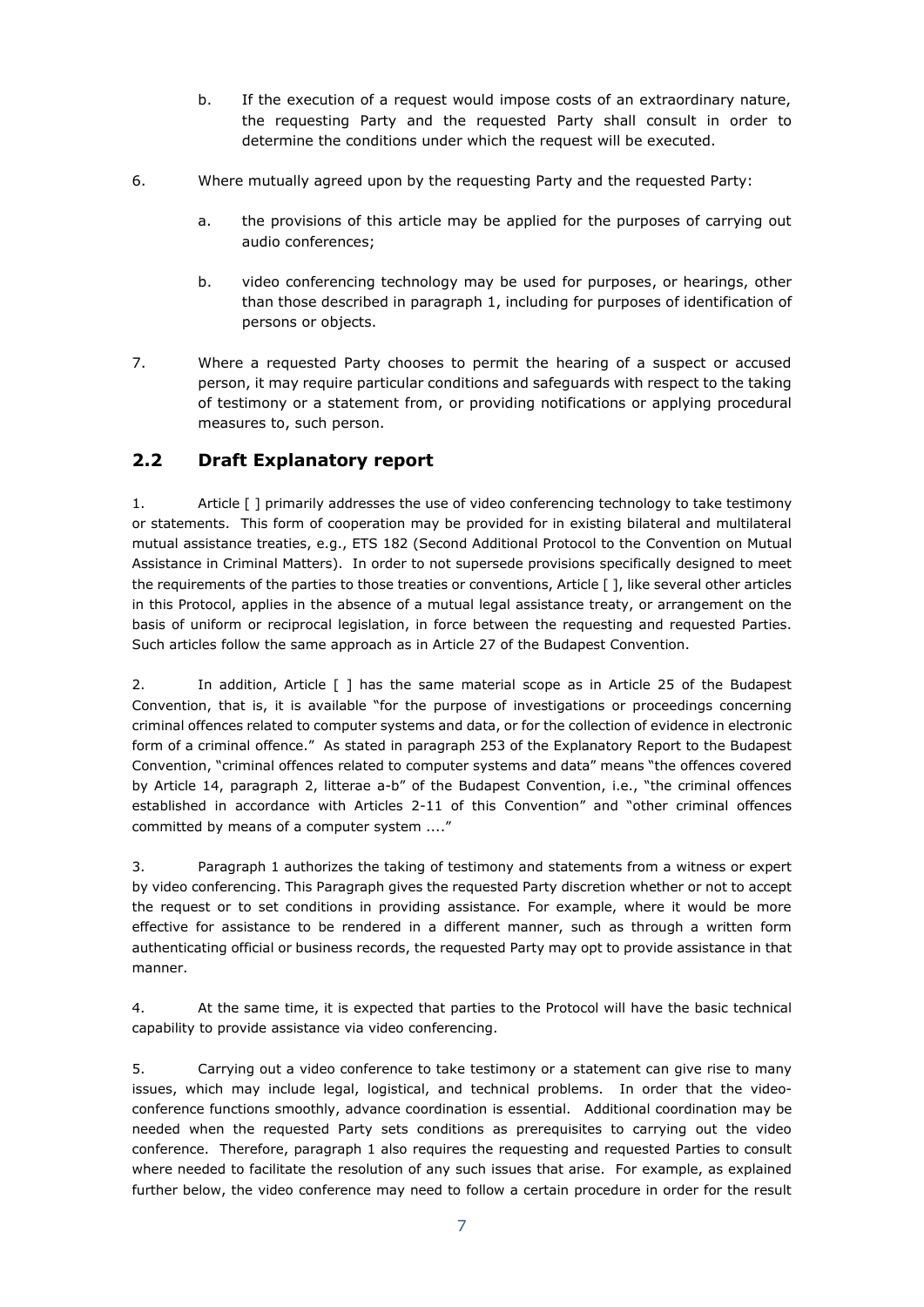to be admissible as evidence in the requesting Party. Conversely, the requested Party may need to apply its own legal requirements in certain respects (e.g., the taking of an oath by, or advising of rights to, the witness). Moreover, the requested Party may require its official(s) to be present in the video conference in some or all situations, whether for the purpose of presiding over the procedure, or to ensure that the rights of the person whose testimony or statement is taken are respected. In this regard, the consultations may reveal that some requested Parties require that its participating official be able to intervene, interrupt or stop the hearing in case of concerns regarding conformity with its law, while other Parties may permit a video conference to take place without the participation of its officials in some circumstances. As a further example, requested Parties may seek particular safeguards with respect to witnesses whose safety is at risk, child witnesses, etc. These matters should be discussed and agreed upon in advance. In some cases, the requested Party's desire for one procedure, may conflict with the laws of the requesting Party to facilitate use of the testimony or statement at trial. In such cases, the Parties should do their best to try to find creative solutions that meet the needs of both sides. In addition, it is advisable to discuss in advance issues such as how to handle objections or claims of privilege or immunity raised by the person or their legal counsel, or the use of documentary or other evidence, during the video conference. Also, particular procedures may be required because of conditions imposed in order for video conference to take place. Logistical questions such as whether the requesting Party should provide for interpretation and recording of the testimony or statement from its side of the video conference, or the requested Party from its side should also be discussed, as well as technical coordination to initiate and maintain the transmission and have alternate channels of communication in the event that the transmission is interrupted.

6. Since a video conference may require judicial and auxiliary officials in a requesting Party to be available to participate in the taking of testimony or statement in the requested Party, many time zones away, it is critical that the person to be heard appears at the scheduled time and place. Under paragraph 2, where the requested Party provides assistance under this article, it must endeavor to obtain the presence of the person whose testimony or statement is sought. How to best do so may depend on the circumstances of the case, domestic legal framework of the requested Party, and whether, for example, there is confidence that the person will appear at the scheduled time voluntarily. In contrast, in order to ensure that the person appear, it may be advisable for the requested Party to issue an order or summons compelling the person to appear, and this paragraph authorizes it to do so, in accordance with the safeguards set forth in its domestic law.

7. The procedure relating to the conduct of video conferences is set forth in paragraph 3. The key objective is to provide the testimony or statement to the requesting Party in a form that will permit its use as evidence in its investigation and proceedings. For that reason, the procedures requested by the requesting Party shall be applied, unless to do so would be incompatible with the law of the requested Party, including the requested Party's applicable legal principles not codified in its legislation. For example, during the video conference, the preferred procedure would be for the requested Party to permit the authorities of the requesting Party to directly question the person from whom testimony or statements are sought. It will be the requesting Party's prosecutor, investigating judge or investigator that knows the criminal investigation or prosecution most deeply, and therefore knows best which questions are most useful for the investigation or prosecution, as well as how best to phrase them in the way to comply with the requesting Party's law. In that case, the authority of the requested Party participating in the hearing would intervene only if necessary because the requesting Party authority proceeded in a way incompatible with the requested Party's law. In that case, the requested Party may disallow questions, take over questioning or other action as may be appropriate under its law and the circumstances of the video conference. The term "incompatible with the law of the requested Party" does not encompass situations in which the procedure is merely different from that in the requested Party, which will often be the case. Rather, it is intended to address situations in which the procedure is contrary to or unworkable under the requested Party's law. In such case, or where no specific procedure is sought by the requesting Party, the default procedure will be the procedure applicable under the requested Party's law. If application of the requested Party's law causes a problem for the requesting Party, for example in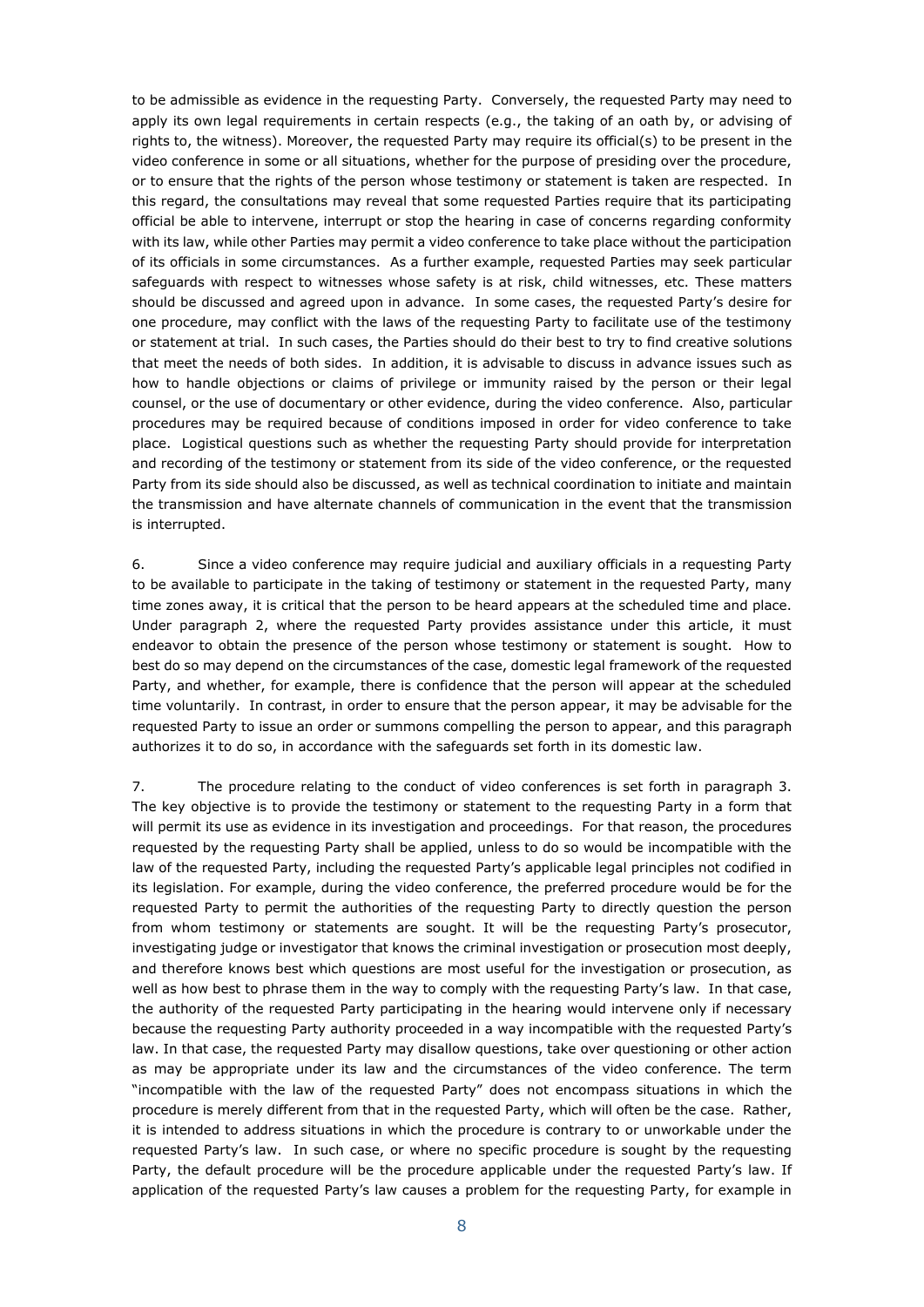terms of the admissibility of the testimony or statement at trial, the requesting and requested Parties can seek to reach agreement on a different procedure that will satisfy the requesting Party yet avoid the problem under the law of the requested Party.

8. The purpose of paragraph 4, concerning penalty or sanction for false statement, refusal to answer and other misconduct, is to protect the integrity of the process of providing testimony or statement when the witness is physically in a different country than that in which the criminal proceeding is taking place. To the extent that the requested Party has placed the person under an obligation to testify or to testify truthfully or has prohibited the person from engaging in certain conduct (e.g., disrupting the proceedings), the witness will become subject to consequences in the jurisdiction where the witness is located. In such cases, the requested Party must be able to apply the sanction it would apply if such conduct took place in the course of its own domestic proceedings. It shall apply without prejudice to any jurisdiction of the requesting Party. This requirement provides a further incentive for the witness to testify, testify truthfully and not engage in prohibited conduct. If there is no sanction that would apply in the requested Party's domestic proceedings (e.g., for a false statement by an accused person), it is not required to establish any for such conduct committed during a video conference. This provision will be particularly useful to ensure the prosecution of a witness who testifies falsely but cannot be extradited to face prosecution in the requesting Party because, for example, of a requested Party's prohibition on extradition of nationals.

9. Paragraph 5 provides rules regarding the allocation of costs arising in the course of videoconferences. As a general rule, all costs arising in the course of a video conference are borne by the requested Party, except for (1) fees of an expert witness; (2) costs of translation, interpretation and transcription, and (3) costs that are so significant as to be of an extraordinary nature. Travel costs and costs for overnight stays within the requested Party most often are not substantial, so that such costs, if any, generally are absorbed by the requested Party. The rules regarding costs may be modified by the agreement between the requesting and requested Parties, however. For example, if the requesting Party provides for the presence of an interpreter who is needed, or for transcription services on its end of the video conference, there may well be no need for it to pay for the requested Party to furnish such services. When the requested Party foresees extraordinary costs in providing assistance, in accordance with subparagraph (b) of this Paragraph, the requesting Party and the requested Party shall consult prior to execution of the request in order to determine if the requesting Party can bear such cost and how they can avoid such cost if the requesting Party cannot bear it.

10. While paragraph 1 expressly authorizes the use of video conferencing technology for taking testimony or statement, subparagraph (a) of paragraph 6 provides that the provisions of Article  $\lceil \cdot \rceil$  may be applied for purposes of carrying out audio conferences where so mutually agreed. In addition, subparagraph (b) of paragraph 6 provides that, where agreed upon by the requesting and requested Parties, the technology may be used for other "purposes, or hearings, . . . such as identification of persons or objects." Thus, if mutually agreed, the requesting and requested Parties may contemplate using video conferencing technology in order to hear or carry out proceedings regarding a suspect or accused (it should be noted that some Parties may consider a suspect or accused to be a "witness" so that the taking of that person's testimony or statement would already be covered by paragraph 1 of this article). Where paragraph 1 is not applicable, paragraph 6 provides legal authority to permit the use of the technology in such instances.

11. Paragraph 7 addresses the situation in which the requested Party chooses to permit the hearing of a suspect or accused person such as for purposes of giving testimony or statements or for notifications or other procedural measures. In the same manner as the requested Party has discretion to permit a video conference of an ordinary witness or expert, it has discretion with respect to a suspect or accused person. Furthermore, in addition to any other condition or limitation a requested Party may impose in order to permit the carrying out of a video conference, a Party's law may require particular conditions with respect to the hearing of suspects or accused persons. For example, a Party's law may require consent of the suspect or accused person to provide testimony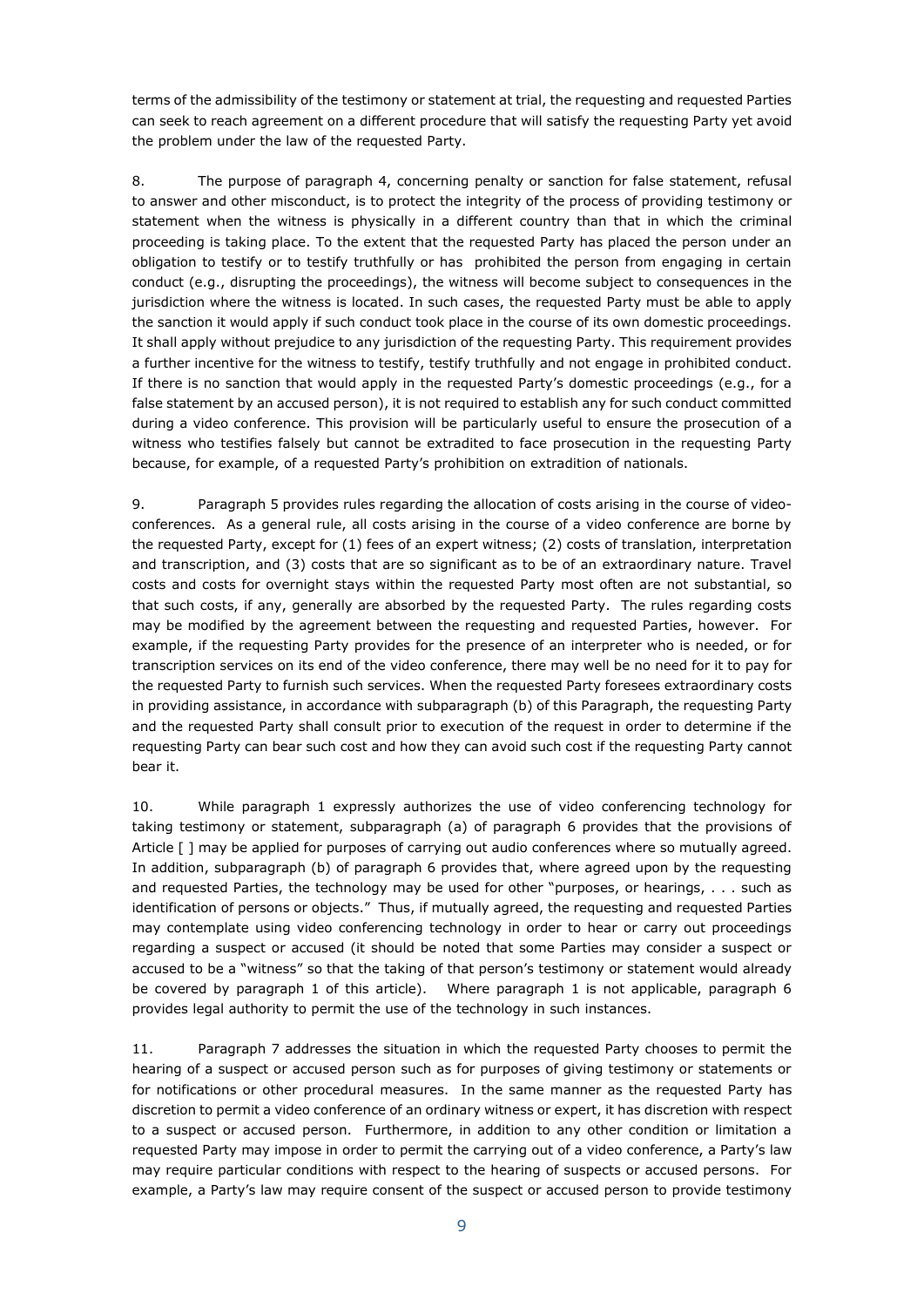or statement, or a Party's law may prohibit or limit the use of video conference for notifications or other procedural measures. Thus, paragraph 7 is intended to give emphasis to the fact that procedures aimed at a suspect or accused person may give rise to the need for conditions or safeguards supplemental to those that might otherwise arise.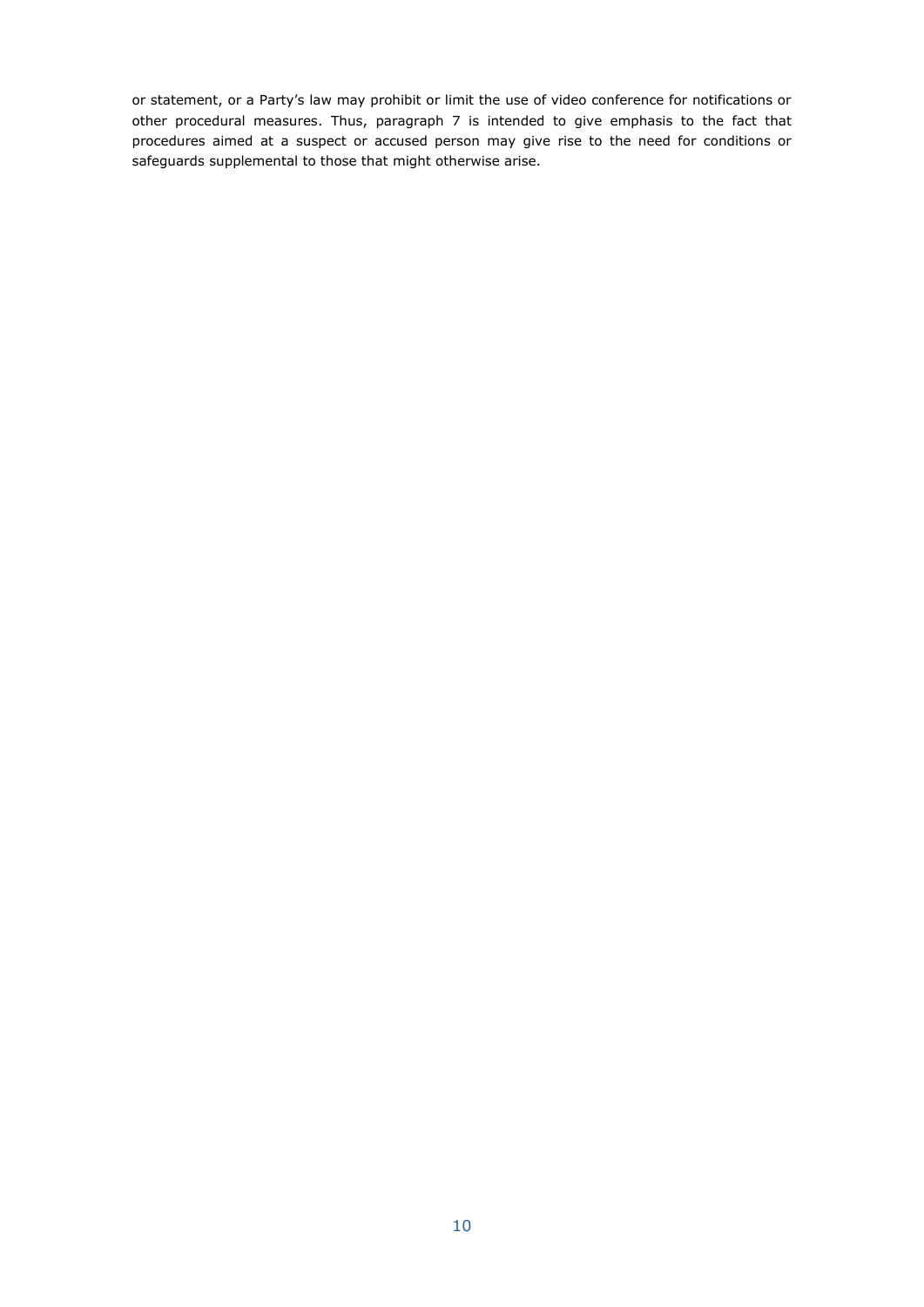## <span id="page-10-0"></span>**3 Joint investigation teams and joint investigations<sup>7</sup>**

## <span id="page-10-1"></span>**3.1 Draft text**

### **Article [ ] – Joint investigation teams and joint investigations**

- 1. By mutual agreement, the competent authorities of two or more Parties may establish and operate a joint investigation team in their territories to facilitate investigations or prosecutions, where enhanced coordination is deemed to be of particular utility. The competent authorities shall be determined by the respective Parties concerned.
- 2. The procedures and conditions governing the operation of joint investigation teams, such as their specific purposes; composition; functions; duration and any extension periods; location; organization; gathering, transmission and use of information or evidence; and terms of involvement of participating authorities of a Party in investigative activities taking place in another Party's territory, shall be as agreed between those competent authorities.
- 3. Those competent and participating authorities shall communicate directly, except that Parties may agree on other appropriate channels of communication where exceptional circumstances require more central coordination.
- 4. Where investigative measures need to be taken in the territory of one of the Parties concerned, participating authorities from that Party may request their own authorities to take those measures without the other Parties having to submit a request for mutual assistance. Those measures shall be carried out by that Party's authorities in its territory under the conditions that apply under domestic law in a national investigation.
- 5. Use of information or evidence provided by the participating authorities of one Party to participating authorities of other Parties concerned may be refused or restricted in the manner set forth in the agreement described in paragraphs 1 and 2. If that agreement does not set forth terms for refusing or restricting use, the Parties may use the information or evidence provided:
	- a. for the purposes for which the agreement has been entered into;
	- b. for detecting, investigating and prosecuting criminal offenses other than those for which the agreement was entered into, subject to the prior consent of the authorities providing the information or evidence. However, consent shall not be required where fundamental legal principles of the Party using the information or evidence require that it disclose the information or evidence to protect the rights of an accused person in criminal proceedings. In that case, those authorities shall notify the authorities that provided the information or evidence without undue delay; or
	- c. for them to prevent a situation in which there is a significant and imminent threat involving the life or safety of a natural person.8 In that case, the participating authorities that received the information or evidence shall notify

<sup>-</sup> $7$  Text as agreed provisionally by the PDP via written procedure, Strasbourg, 15 May 2020. Text may change as the Protocol evolves and comments are received.

<sup>&</sup>lt;sup>8</sup> The definition/concept of "emergency" will need to be aligned when other provisions referring to emergencies (Emergency MLA, [Disclosure of content in emergencies]) will be finalised.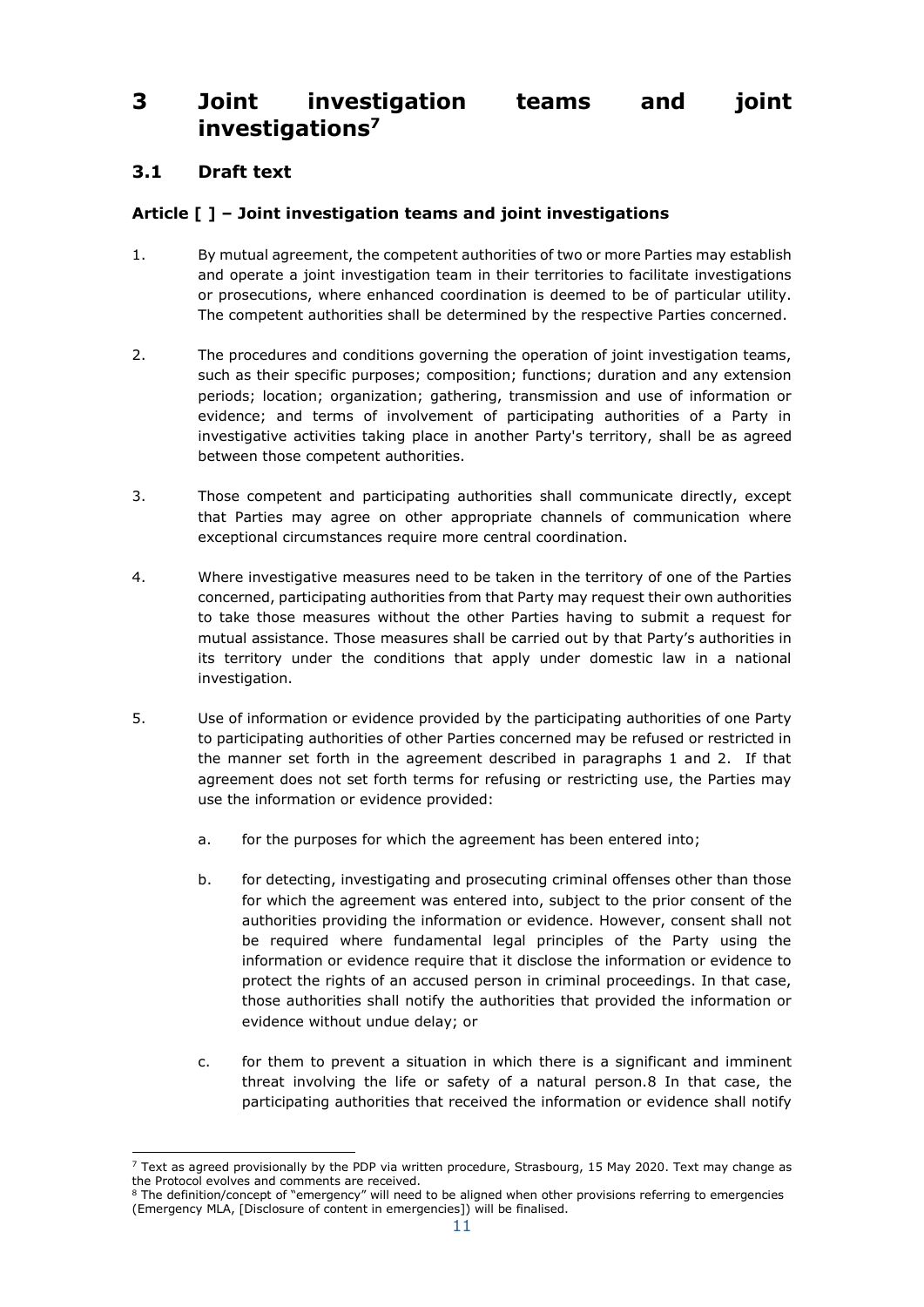the participating authorities that provided the information or evidence without undue delay, unless mutually determined otherwise.

6. In the absence of an agreement described in paragraphs 1 and 2, joint investigations may be undertaken under mutually agreed terms on a case-by-case basis [and in accordance with applicable domestic conditions and safeguards].<sup>9</sup>

## <span id="page-11-0"></span>**3.2 Draft Explanatory Report**

1. Given the transnational nature of cybercrime and electronic evidence, investigations and prosecutions related to cybercrime and electronic evidence often have links to other States. Joint investigation teams (JITs) can be an effective means for operational cooperation or coordination between two or more States. Article [ ] provides a basis for such forms of cooperation.

2. Experience has shown that where a State is investigating an offence with a cross-border dimension in relation to cybercrime or for which electronic evidence needs to be obtained, the investigation can benefit from the participation of the authorities of other States that are also investigating the same or related conduct or where coordination is otherwise useful.

3. As indicated in Article [general principles re this chapter] of this Protocol and explanatory report paragraphs  $[x \text{ to } y]$ , [the provisions of this Article shall not apply where there is a mutual assistance treaty or arrangement on the basis of uniform or reciprocal legislation in force between the requesting and requested Parties unless the Parties concerned agree to apply any or all of the remainder of this Article in lieu thereof].<sup>10</sup>

### **Paragraph 1**

4. Paragraph 1 states that the competent authorities of two or more Parties may agree to set up a JIT where they deem it to be of particular utility. A JIT is entered into by mutual agreement. The terms "mutual agreement", "agreement", and "agree" – as used in this Article – should not be understood to require a binding agreement under international law.

5. This article uses two related terms: "competent authorities" and "participating authorities." Each Party determines which authorities are competent – that is, the "competent authorities" – to enter into a JIT agreement. Some Parties may authorise a range of officials such as prosecutors, investigating judges or other senior law enforcement officers directing criminal investigations or prosecutions to enter into such an agreement; others may require the central authority – the office normally responsible for mutual legal assistance matters – to do so. The decision as to which authorities actually participate in a JIT – the "participating authorities" – similarly will be determined by the respective Parties.

6. [It is expected that Parties to the Protocol will have the ability to engage in this form of cooperation as stipulated in Article 25.2 of the Convention.<sup>11</sup>]

### **Paragraph 2**

7. Paragraph 2 provides that the procedures and conditions under which the joint investigation teams are to operate, such as their specific purposes; composition; functions; duration and any extension periods; location; organisation; gathering, transmission and use of information or evidence; and terms of involvement of participating authorities of a Party in investigative activities shall be as agreed between the competent authorities. In particular, when preparing the agreement, the Parties concerned may wish to discuss the terms for refusing or restricting use of information or evidence and what procedure to follow if the information or evidence is needed for purposes other

<sup>-</sup><sup>9</sup> Text in [brackets] to be reconsidered in the light of the overall approach to safeguards in the Protocol.

<sup>&</sup>lt;sup>10</sup> Note: To be reviewed once Article [on general principles of this Chapter] has been drafted.

<sup>&</sup>lt;sup>11</sup> Note: This paragraph may be placed in more general section on MLA.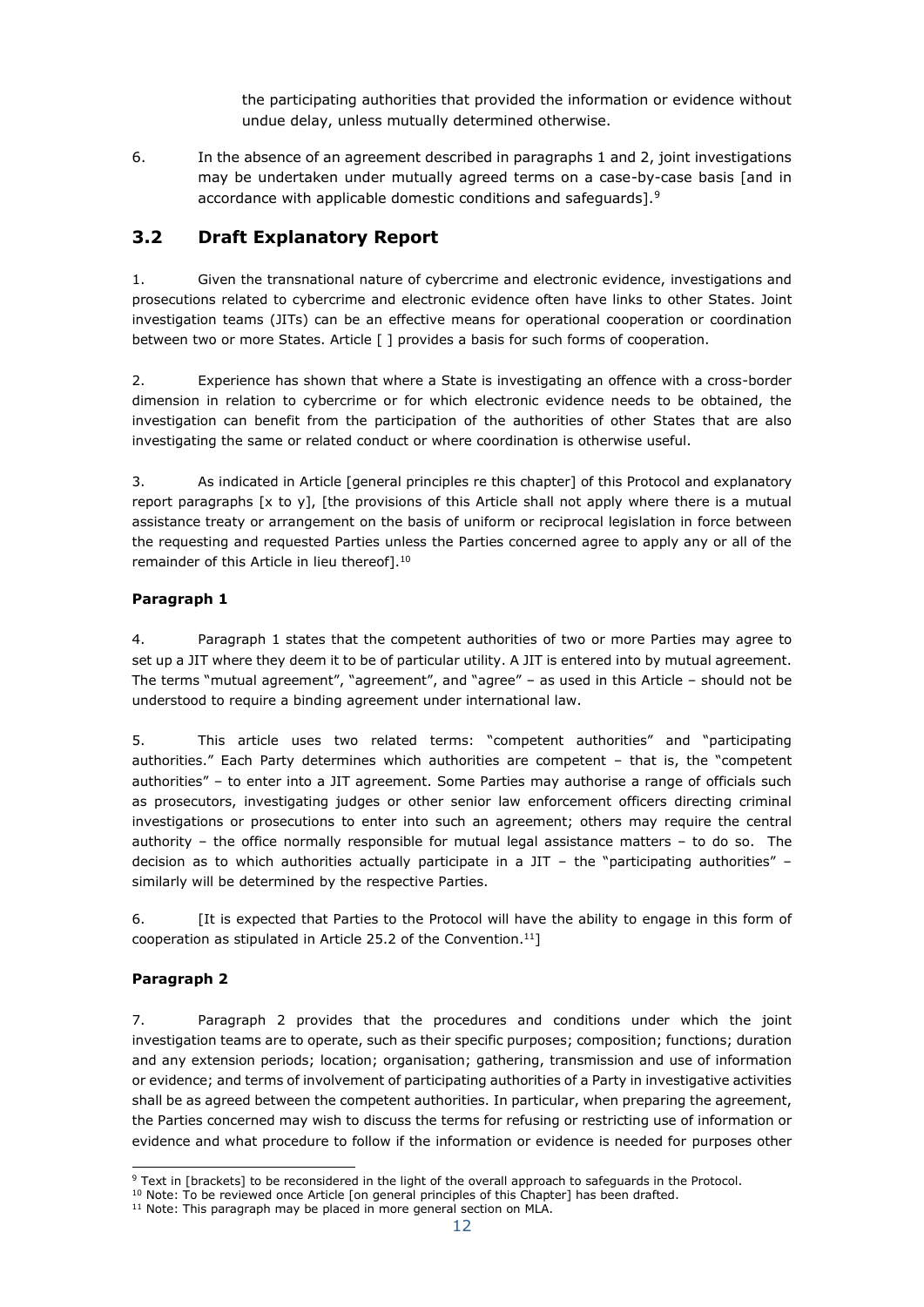than those for which the agreement has been entered into (including use of the information or evidence by the prosecution or defence in another case or where it may be needed to prevent a situation in which there is a significant and imminent risk to the life or safety of a natural person). Parties are encouraged to specify in the agreement the limits on the powers of participating officials of a Party who are physically present in the territory of another Party. The Parties are also encouraged to permit in the agreement the electronic transmission of the information or evidence gathered.

8. It is anticipated that Parties will generally agree in writing regarding these procedures and conditions. In any agreement, consideration should be given to the level of detail required. A streamlined text may provide the necessary level of precision for foreseeable circumstances, with the ability to add supplementary provisions should future circumstances require further precision. The Parties shall consider the geographic scope and duration of the JIT agreement and the fact that the agreement may need to be modified or enlarged as new facts become available.

9. The information or evidence used as part of the joint investigation team may include personal data in the form of subscriber information, traffic data or content data. As in the case of other cooperative measures under the Protocol, Article [safeguards] [may / should<sup>12</sup>] apply to the transfer of personal data pursuant to JITs.

10. As generally is the case with respect to all information or evidence received by a Party pursuant to the Protocol, that Party's applicable rules of evidence will govern whether the information or evidence will be admissible in judicial proceedings.

### **Paragraph 3**

11. Under paragraph 3, the competent authorities determined by the Parties under paragraph 1 and the participating authorities described in paragraph 3 will normally communicate directly with each other to ensure efficiency and effectiveness. However, where exceptional circumstances may require more central coordination – such as cases with particularly serious ramifications or situations raising particular problems of coordination – other appropriate channels may be agreed. For example, the central authorities for mutual legal assistance may be available to assist in coordinating such matters.

### **Paragraph 4**

12. Paragraph 4 foresees that where investigative measures need to be taken in the territory of one of the participating Parties, participating authorities of that Party may issue a request to their own authorities to carry out such measures. Those authorities determine whether they can take the investigative measure on the basis of their domestic law. Where they can do so, a request for mutual assistance by other participating Parties may not be required. This provides for one of the most innovative aspects of JITs. However, in some situations, those authorities may not have the sufficient domestic authority to take a particular investigative measure on behalf of another Party without a request for mutual assistance.

### **Paragraph 5**

13. Paragraph 5 addresses the use of information or evidence obtained by the participating authorities of one Party from the participating authorities of another Party. Use may be refused or restricted in accordance with the terms of an agreement described in paragraphs 1 and 2; however, if that agreement does not provide terms for refusing or restricting use, the information or evidence may be used in the manner provided in subparagraphs a-c. The circumstances set out in paragraph 5 are without prejudice to the requirements set out for onward transfers of information or evidence to another State in Article [data protection safeguards].

<sup>-</sup><sup>12</sup> Note: "may" or "should" to be determined once the article on data protection safeguards is finalised.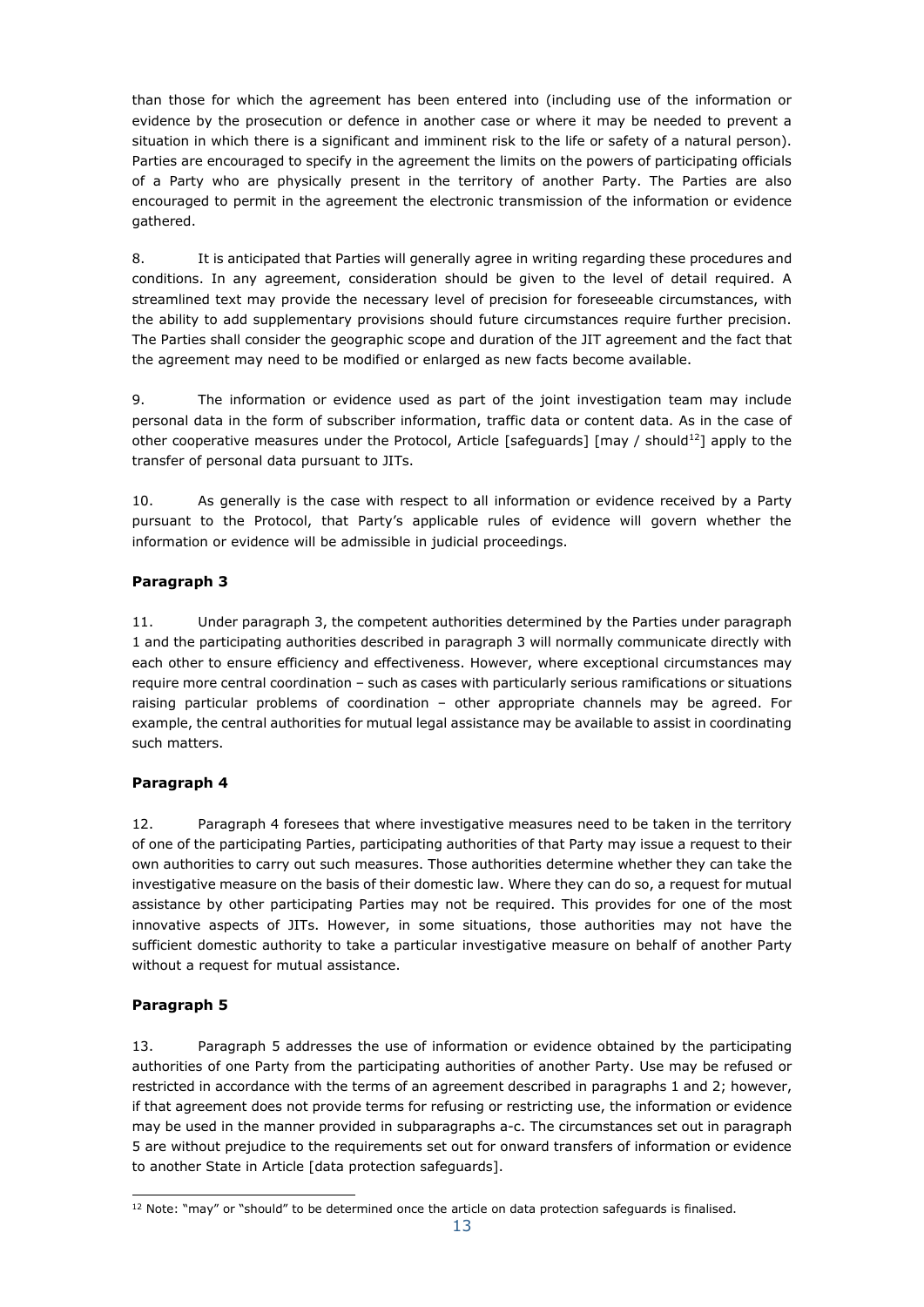14. It should be noted, that when subparagraphs 5.a-c apply, the participating authorities may nonetheless mutually decide to further limit use of particular information or evidence in order to avoid adverse consequences to one of their investigations, either before, or particularly after, the information or evidence has been provided. For example, even if the use of evidence is for a purpose for which the JIT was established by the Party that has received it, it may have an adverse impact on the investigation of the Party providing the information or evidence (such as by revealing the existence of the investigation to a criminal group, thus potentially causing criminals to flee, destroy evidence, or intimidate witnesses). In that case, the Party that provided the information or evidence may ask the other Party to consent to not make it public until this risk is no longer present.

15. In subparagraph 5.b, the drafters intended that, in the absence of an agreement providing terms for refusing or restricting use, consent of the authorities providing the information or evidence would not be required where, under the fundamental legal principles of the Party whose participating authorities received it, information or evidence important to conducting an effective defence in the proceedings relating to those other offences must be disclosed to the defence or a judicial authority. Even though in this case consent is not required, notification of the disclosure of the information or evidence for this purpose shall be provided without undue delay. If possible, such notification should be provided in advance of disclosure, to enable the Party that provided the information or evidence to prepare for the disclosure and permit the Parties to consult as appropriate.

16. The drafters understood that subparagraph 5.c refers to exceptional circumstances where the receiving Party's authorities could directly use the information or evidence to prevent a significant and imminent risk to the life or safety of any natural person. Safety of a natural person means serious bodily harm. The concept of a "significant and imminent risk to the life or safety of any person" is explained in more detail in the Explanatory Report in [Para. 2] of Article [Emergency mutual assistance] which also provides examples of such situations. The drafters considered that cases where a significant and imminent threat to assets or networks involves the life or safety of a natural person would be included in such a concept.<sup>13</sup> In case information or evidence is used under subparagraph 5.c, the participating authorities of the Party that provided the information or evidence shall be notified without undue delay of such use, unless mutually determined otherwise. For instance, the participating authorities may determine that the central authority should be notified.

### **Paragraph 6**

17. Lastly, it should be generally recalled that there is a long history of international cooperative efforts carried out between law enforcement partners on an ad hoc basis in which a team of prosecutors and/or investigators from one country has cooperated with foreign counterparts in a particular investigation, other than on the basis of a JIT. Paragraph 6 provides for these international cooperative efforts and provides a treaty basis for entering into a joint investigation in the absence of an agreement described in paragraphs 1-2 should a Party require such a legal basis. [Parties entering into a joint investigation under paragraph 6 should apply applicable conditions and safeguards under their domestic laws.]<sup>14</sup>

<sup>-</sup> $<sup>13</sup>$  The definition/concept of "emergency" will need to be aligned when other provisions referring to emergencies</sup> (Emergency MLA, [Disclosure of content in emergencies]) will be finalised.

Text in [brackets] to be reconsidered in the light of the overall approach to safeguards in the Protocol.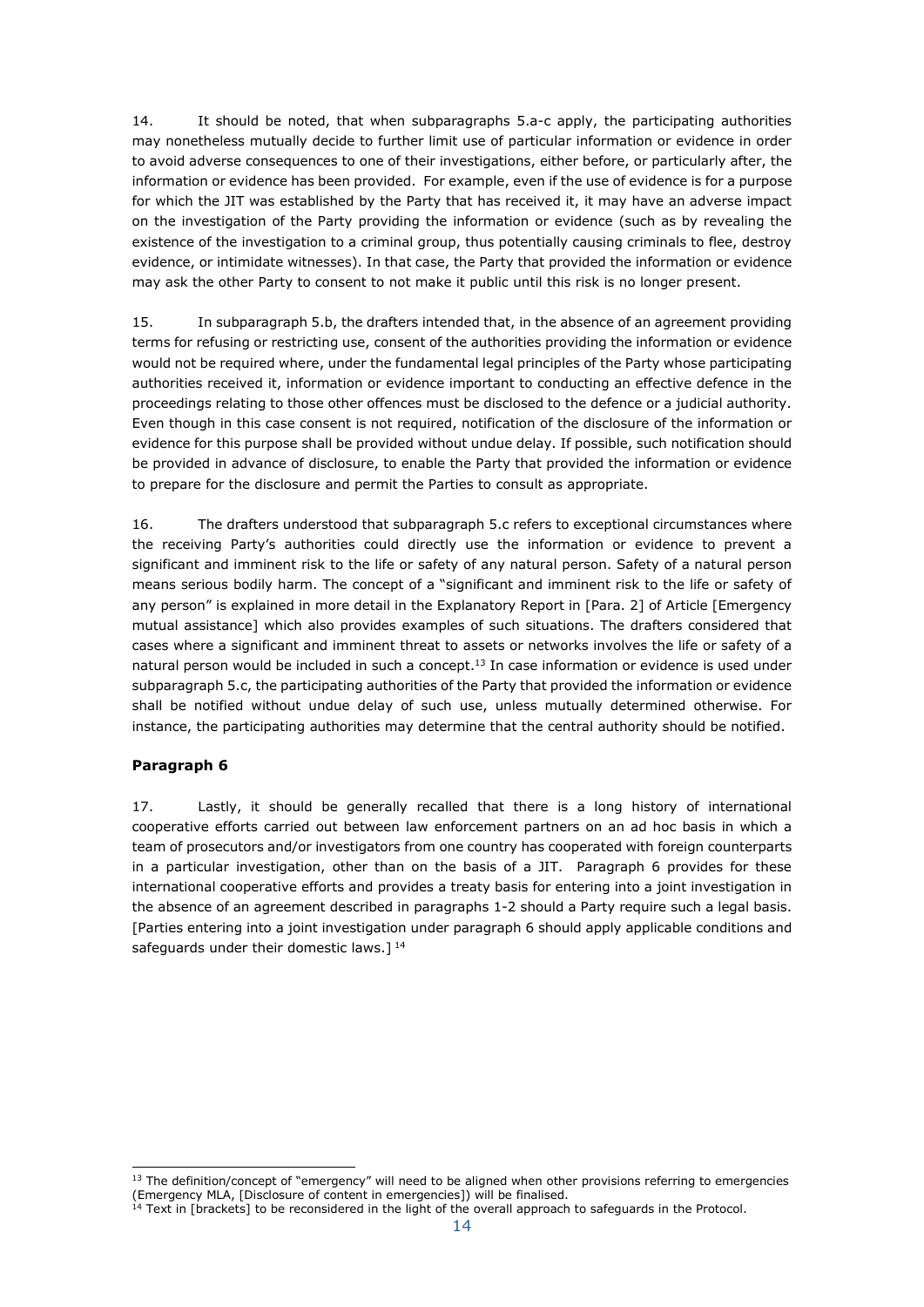## <span id="page-14-0"></span>**4 Direct disclosure of subscriber information**

Note: The PDP has provisionally adopted the following text and explanatory report by 30 September 2019, subject to the understanding that they may change as the negotiations develop, depending on the outcome of other provisions that have not yet been prepared and/or other comments received. In particular, in view of the unique circumstances of direct cooperation between authorities and providers, once the ongoing work on conditions and safeguards, including with regard to data protection and privacy, has resulted in a text and explanatory report, this article and its explanatory report should be considered by the PDG and PDP in order to determine whether further changes are required.

### <span id="page-14-1"></span>**4.1 Draft text**

### **Article [ ]: Disclosure of subscriber information**

- 1. Each Party shall adopt such legislative and other measures as may be necessary to empower its competent authorities to issue an order to be submitted directly to a service provider in the territory of another Party, to obtain the disclosure of specified, stored subscriber information in that service provider's possession or control, where the information is needed for the issuing Party's specific criminal investigations or proceedings.
- 2. a. Each Party shall adopt such legislative and other measures as may be necessary for a service provider in its territory to disclose subscriber information in response to an order under paragraph 1.
	- b. At the time of signature or when depositing its instrument of ratification, acceptance, approval or accession, a Party may – with respect to orders issued to service providers in its territory - make the following declaration: "the order under Article [ ] paragraph 1 must be issued by, or under the supervision of, a prosecutor or other judicial authority, or otherwise be issued under independent supervision."
- 3. The order under paragraph 1 shall specify:
	- a. the issuing authority and date issued;
	- b. a statement that the order is issued pursuant to this Protocol.
	- c. the name and address of the service provider(s) to be served;
	- d. the offence(s) that is the subject of the criminal investigation or proceeding;
	- e. the authority seeking the specific subscriber information, if not the issuing authority; and
	- f. a detailed description of the specific subscriber information sought.
- 4. The order under paragraph 1 shall be accompanied by the following additional information:
	- a. the domestic legal grounds that empower the authority to issue the order;
	- b. reference to legal provisions and applicable penalties for the offence being investigated or prosecuted;
	- c. contact information of the authority to which the service provider shall return the subscriber information, request further information, or otherwise respond;
	- d. the time and the manner in which to return the subscriber information;
	- e. whether preservation of the data has already been sought, including date of preservation and any applicable reference number;
	- f. any special procedural instructions; and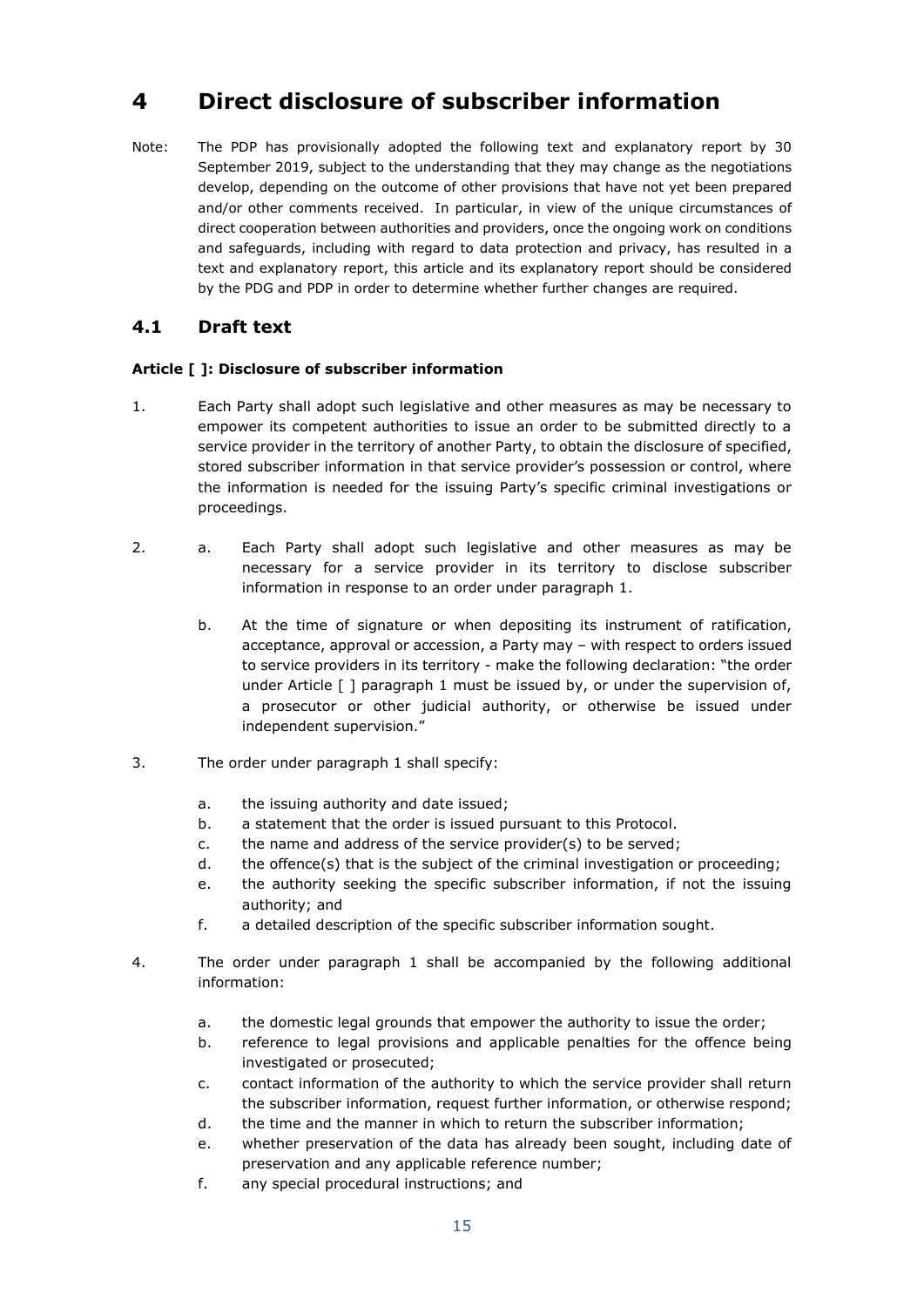- g. any other information that may aid in obtaining disclosure of the subscriber information.
- 5. a. A Party may, at the time of signature or when depositing its instrument of ratification, acceptance, approval or accession, and at any other time, notify the Secretary General of the Council of Europe that, when an order is issued under paragraph 1 to a service provider in its territory, the Party requires simultaneous notification, in every case or in identified circumstances, of the order, the supporting information and a summary of the facts related to the investigation or proceeding.
	- b. Whether or not a Party requires notification under paragraph 5.a, it may require the service provider to consult the Party's authorities in identified circumstances prior to disclosure.
	- c. The authorities notified under paragraph 5.a or consulted with under paragraph 5.b may, without undue delay, instruct the service provider not to disclose the information if:
		- i. disclosure may prejudice criminal investigations or proceedings in the receiving Party; or
		- ii. conditions or grounds for refusal would apply under Articles 25.4 and 27.4 of the Convention if the subscriber information had been sought through mutual assistance.
	- d. The authorities notified under paragraph 5.a or consulted with under paragraph 5.b:
		- i. may request additional information from the issuing Party for the purposes of applying paragraph 5.c;
		- ii. shall promptly inform the issuing Party if the service provider has been instructed not to disclose the information and give the reasons for doing so.
	- e. For the purposes of paragraph 5, a Party shall designate a single authority to receive notification under paragraph 5.a and perform the duties related to consultations described in paragraphs 5.c. and 5.d. The Party shall, at the time of signature, or when depositing its instrument of ratification, acceptance, approval or accession, communicate to the Secretary General of the Council of Europe the contact information of that authority.
	- f. The Secretary General of the Council of Europe shall set up and keep updated a register of the authorities designated by the Parties pursuant to paragraph 5.e and whether and under what circumstances they require notification pursuant to paragraph 5.a. Each Party shall ensure that the details held on the register are correct at all times.
- 6. A Party may submit an order under paragraph 1, additional information under paragraph 4 and notification under paragraph 5 in electronic form. However, appropriate levels of security and authentication may be required.
- 7. If a service provider informs the authority in paragraph 4.c that it will not disclose the subscriber information sought, or if it does not disclose subscriber information in response to the order under paragraph 1 within 30 days of receipt of the order or the timeframe stipulated in subparagraph 4.d, whichever time period is longer, the competent authorities of the issuing Party may then seek to enforce the order only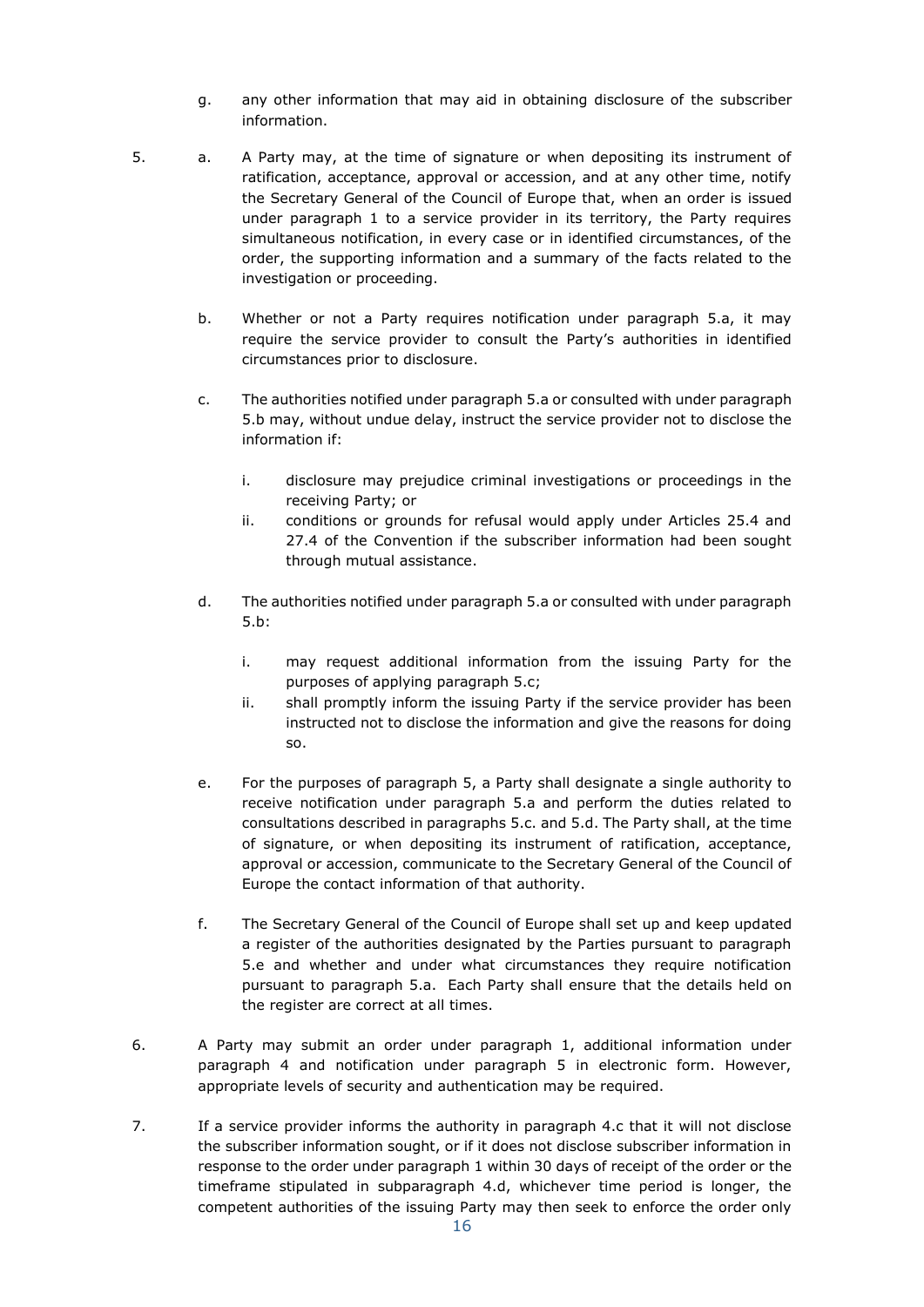via Article [Giving effect to orders from another Party for expedited production of data] or other forms of mutual assistance. Parties may request that a service provider give a reason why the provider is not disclosing subscriber information sought by the order.

- 8. A Party may declare that another Party shall seek disclosure of subscriber information from the service provider before seeking it under Article [Giving effect to orders from another Party for expedited production of data], unless the issuing Party provides reasonable explanation for not having done so.
- 9. A Party may:
	- a. reserve the right not to apply this Article; or
	- b. if disclosure of certain types of access numbers under this Article would be inconsistent with the fundamental principles of its domestic legal system, reserve the right not to apply this Article to such numbers.

### <span id="page-16-0"></span>**4.2 Draft Explanatory Report**

### **Article [ ]: Disclosure of subscriber information**

1. This article establishes a procedure that provides for the direct cooperation between the authorities of one Party and a service provider in the territory of another Party to obtain subscriber information. The procedure builds on the conclusions of the Convention Committee's Cloud Evidence Group and Guidance Note on Article 18 of the Convention, acknowledging the importance of timely cross-border access to electronic evidence in criminal investigations and proceedings, in view of the challenges posed by existing procedures for obtaining electronic evidence from service providers in other countries.

2. An increasing number of criminal investigations and proceedings nowadays require access to electronic evidence from service providers in other countries. Even for crimes that are entirely domestic in nature – i.e., where the crime, the victim and the perpetrator are all in the same country as the investigating authority – the electronic evidence may be held by a service provider in the territory of another country. In many situations, authorities that are investigating a crime may be required to use international cooperation procedures, such as mutual assistance, which are not always able to provide assistance rapidly or effectively enough for the needs of the investigation or proceeding due to the continually increasing volume of requests seeking electronic evidence.

3. Subscriber information is the most often sought information in criminal investigations relating to cybercrime and other types of crime for which electronic evidence is needed. It provides the identity of a particular subscriber to a service, his or her address, and similar information identified in Article 18.3 of the Convention. It does not allow precise conclusions concerning the private lives and daily habits of individuals concerned, meaning that its disclosure may be of a lower degree of intrusiveness compared to the disclosure of other categories of data.

4. Subscriber information is defined in Article 18.3 of the Convention as including "any information contained in the form of computer data or any other form that is held by a service provider, relating to subscribers of its services other than traffic or content data and by which can be established: a. the type of communication service used, the technical provisions taken thereto and the period of service; b. the subscriber's identity, postal or geographical address, telephone or other access number, billing and payment information, available on the basis of the service agreement or arrangement . . ." (see also Explanatory Report of the Convention on Cybercrime, paragraphs 178-180). Information needed for the purpose of identifying a subscriber of a service may include certain Internet Protocol (IP) address information – for example, the IP address used at the time when an account was created, the most recent log-on IP address or the log-on IP addresses used at a specific time. In some Parties this information is treated as traffic data for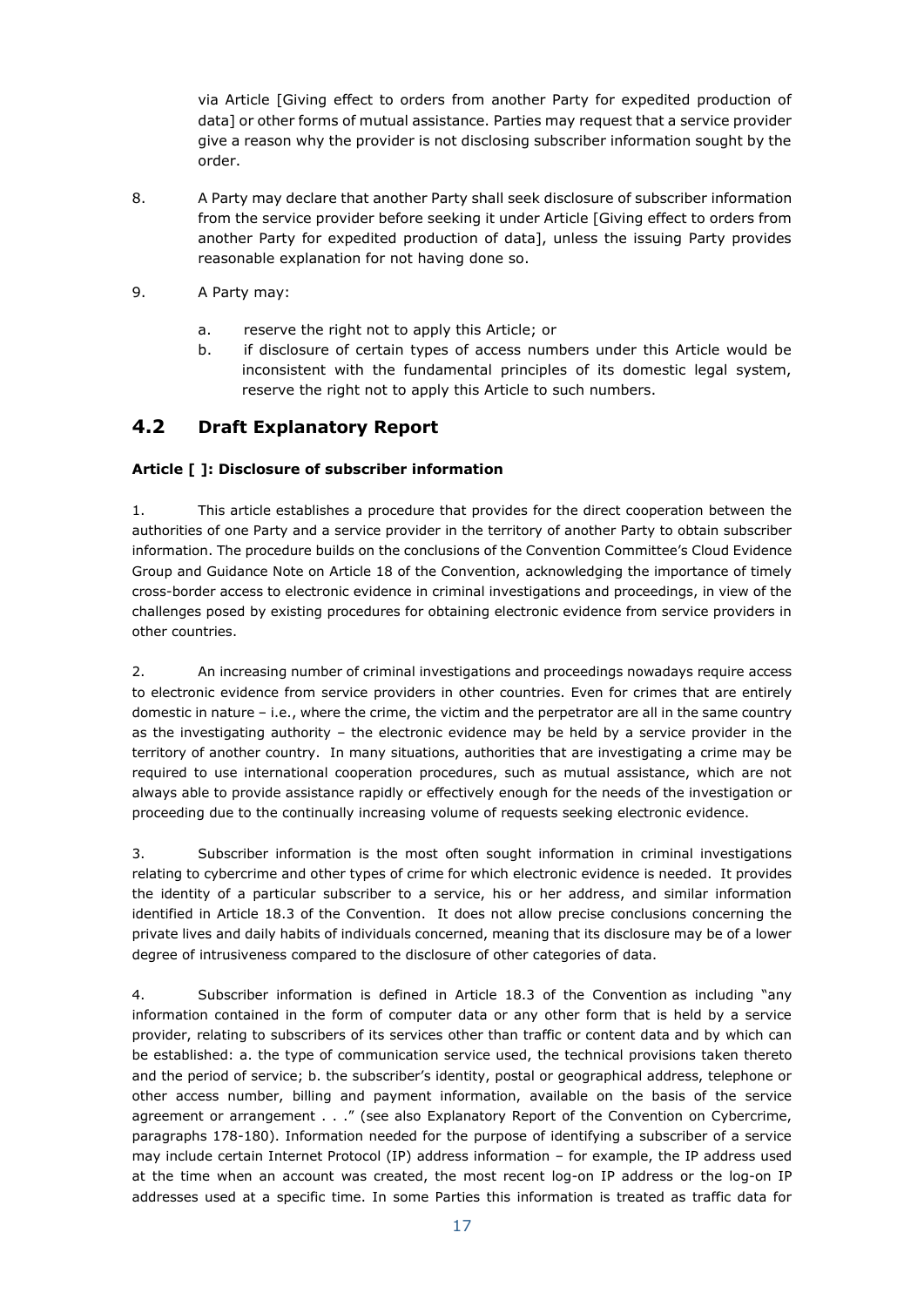various reasons, including that it is considered to relate to the transmission of a communication. Accordingly, paragraph 9.b provides a reservation for some Parties.

5. While Article 18 of the Budapest Convention already addresses some aspects of the need for rapid and effective access to electronic evidence from service providers, it does not in and of itself provide a complete solution to this challenge, since that Article applies in a more limited set of circumstances. Specifically, that Article applies when a service provider is "in the territory" of the issuing Party (see Article 18.1.a of the Convention) or "offering its services" in the issuing Party (see Article 18.1.b). Given the limits of Article 18 and the challenges facing mutual assistance, it was considered important to establish a complementary mechanism that would enable more effective cross-border access to information needed for criminal investigations and proceedings. Accordingly, the scope of this Article goes beyond the scope of Article 18 of the Convention by allowing a Party to issue certain orders to service providers in the territory of another Party. The Parties recognised that although such direct orders from authorities of one Party to service providers located in another Party are desirable for rapid and effective access to information, a Party should not be permitted to use all enforcement mechanisms available under its domestic law for enforcement of these orders. For that reason, enforcement of these orders in cases where the provider does not disclose the specified subscriber information is limited in the manner set forth in paragraph 7 of this Article. This procedure provides for safeguards to take account of the unique requirements arising from a direct cooperation between authorities of one Party with service providers located in another Party.

6. As reflected in Article [general rules on relationship with the Convention], this Article is without prejudice to the ability of Parties to enforce orders issued under Article 18 or otherwise as permitted by the Convention, or prejudice cooperation (including spontaneous cooperation) between Parties, or between Parties and service providers, through other applicable agreements, arrangements, practices or domestic laws.

#### **Paragraph 1**

7. Paragraph 1 requires Parties to provide competent authorities with the powers necessary to issue an order to a service provider in the territory of another Party to obtain disclosure of subscriber information. The order may only be issued for specified and stored subscriber information.

8. Paragraph 1 also includes the requirement that the orders may only be issued and submitted in the context of an issuing country's own "specific criminal investigations or proceedings," as that phrase is used in Article 14(1) of the Convention (see paragraphs 140 and 152 of the Explanatory Report to the Convention on Cybercrime). As a further limitation, the orders may also only be issued for information that is "needed for" that investigation or proceeding. For European countries, what information is needed – i.e. necessary and proportionate – for a criminal investigation or proceeding should be derived from the principles of the 1950 Council of Europe Convention for the Protection of Human Rights and Fundamental Freedoms, its applicable jurisprudence and national legislation and jurisprudence. Those sources stipulate that the power or procedure should be proportional to the nature and circumstances of an offence (see paragraph 146 of the Explanatory Report to the Convention on Cybercrime). Other Parties will apply related principles of their law, such as principles of relevance (i.e., that the evidence sought by an order must be relevant to the investigation or prosecution) and of avoiding overly broad orders for the disclosure of subscriber information. This restriction reemphasizes the principle already set by Article 18 of the Convention, that the provisions may not be used for mass or bulk production of data.

9. Paragraph 138 of the Explanatory Report to the Budapest Convention provides that the term "competent authorities" refers to a judicial, administrative or other law enforcement authority that is empowered by domestic law to order, authorise or undertake the procedural measure. The same approach is foreseen for purposes of the direct cooperation procedure in this Article. Accordingly, the national legal system of a Party will govern which authority is considered as a competent authority to issue an order. While the issuing Party determines which of its authorities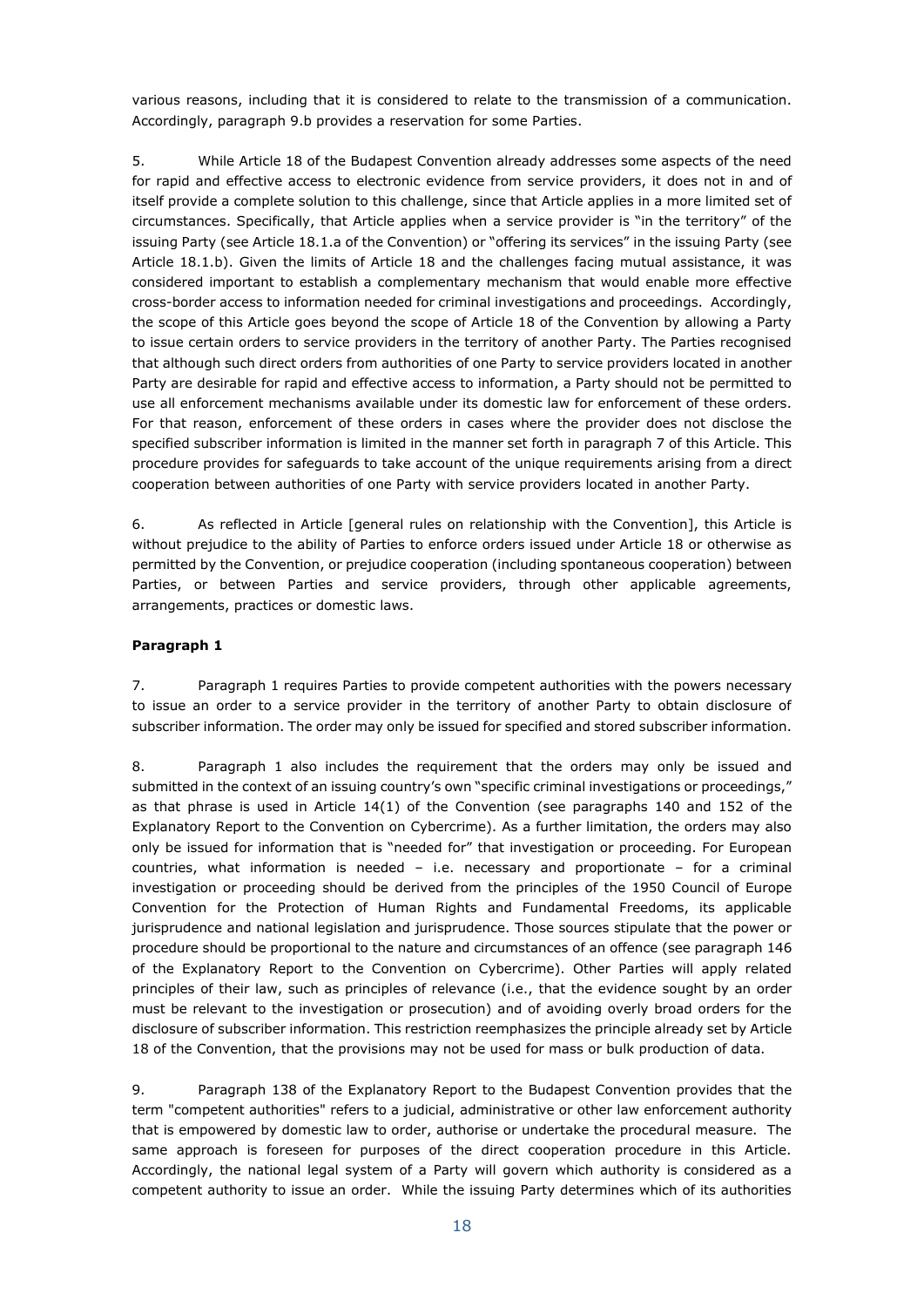may issue the order, this Article provides a safeguard in paragraph 5 whereby the receiving Party may require that a designated authority review the orders issued under this Article and have the ability to halt direct cooperation, as described further below.

10. In this Article, the term "a service provider in the territory of another Party" requires that the service provider be physically present in the other Party. Under this Article, the mere fact that, for example, a service provider has established a contractual relationship with a company in a Party, but the service provider itself is not physically present in that Party, would not constitute the service provider being "in the territory" of that Party. Paragraph 1 requires, in addition, that the data be in the service provider's possession or control.

### **Paragraph 2**

11. In paragraph 2 of the Article, Parties are required to adopt any necessary measures for service providers in their territory to respond to an order issued by a competent authority in another Party pursuant to paragraph 1. Given the differences in national legal systems, Parties may implement different measures to establish a procedure for the direct cooperation to take place in an effective and efficient manner. This may range from removing legal obstacles for service providers to respond to an order to providing an affirmative basis obliging service providers to respond to an order from an authority of another Party in an effective and efficient manner. Each Party must ensure that service providers can lawfully comply with orders foreseen by this article in a manner that provides legal certainty so that service providers do not incur legal liability for the sole fact of having complied in good faith with an order issued under paragraph 1, which a Party has stated (under paragraph 3.b) is issued pursuant to this Protocol. This does not preclude liability for reasons other than complying with the order, for example, failure to follow any applicable legal requirement that a service provider maintain appropriate levels of security of stored information. The form of implementation depends on Parties' respective legal and policy considerations; for Parties that have data protection requirements, this would include providing a clear basis for the processing of personal data. In view of additional requirements under data protection laws to authorize eventual international transfers of the responsive subscriber information, this Protocol reflects the important public interest of this direct cooperation measure and includes in Article [ ] safeguards required for that purpose.

12. As explained in paragraph 9, Paragraph 138 of the Explanatory Report to the Budapest Convention provides that the term "competent authorities" refers to a judicial, administrative or other law enforcement authority that is empowered by domestic law to order, authorise or undertake the procedural measure. The same approach is foreseen for purposes of the direct cooperation procedure in this Article. Accordingly, the national legal system of a Party will govern which authority is considered as a competent authority to issue an order. Some Parties felt it was necessary to have an additional safeguard of further review of the legality of the order (see for example paragraph [8] above) in view of the direct nature of the cooperation. While the issuing Party determines which of its authorities may issue the order, Paragraph 2.b permits Parties to make a declaration stating that "the order under paragraph 1 must be issued by, or under the supervision of, a prosecutor or other judicial authority, or otherwise be issued under independent supervision." A Party making use of this declaration must accept an order by or under the supervision of any of the enumerated authorities.

### **Paragraph 3**

13. Paragraph 3 of the article specifies the information that, at a minimum, shall be provided by an authority issuing an order pursuant to paragraph 1 of the article, although an issuing Party may choose to include additional information in the order itself to assist in the processing or because its domestic law requires additional information. The information specified in paragraph 3 is particularly relevant for the execution of the order by the service provider, as well as the possible involvement of the authority of the Party wherein the service provider is located pursuant to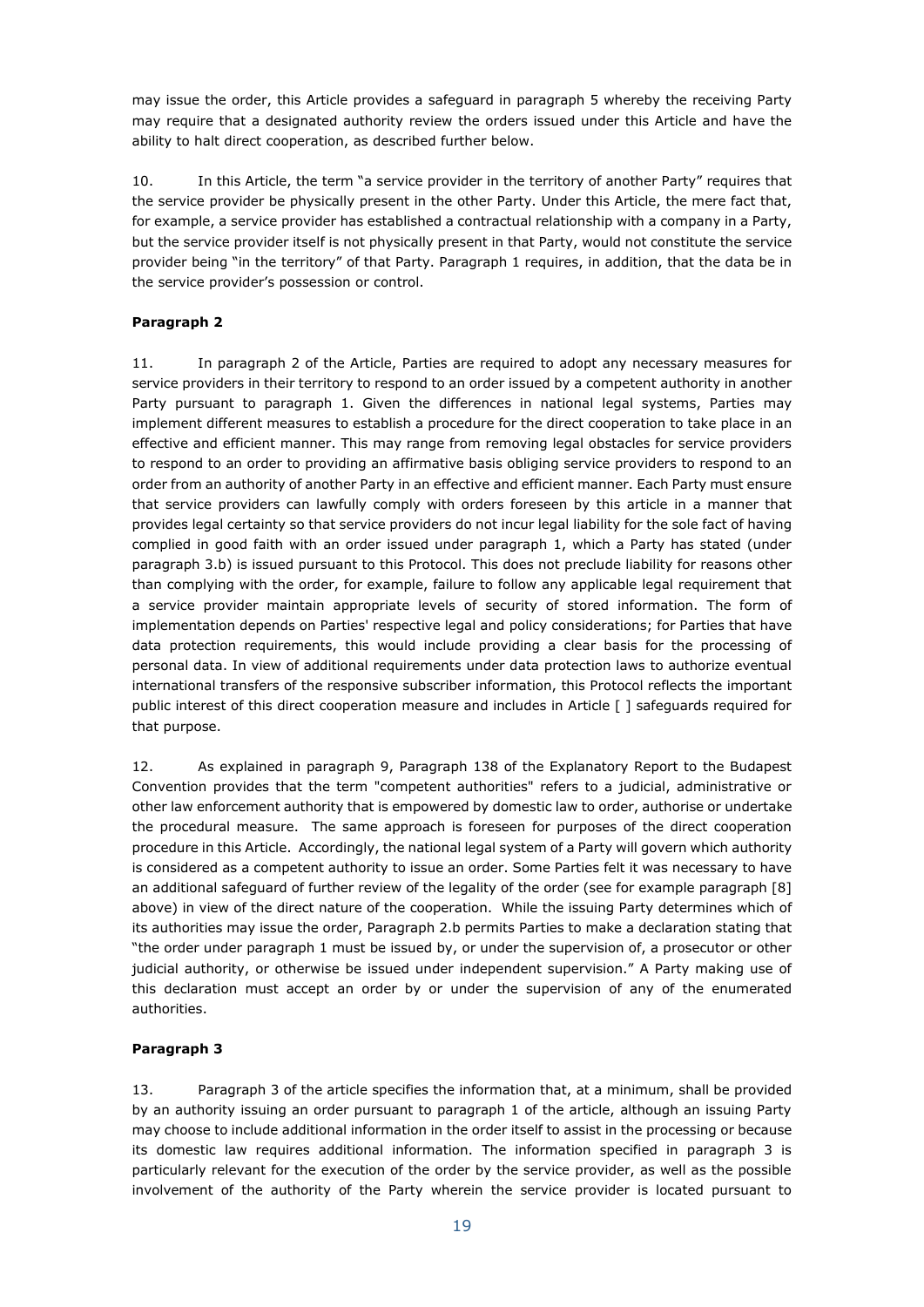paragraph 5. The order will need to include the name of the issuing authority and the date the order was issued, information identifying the service provider, the offence that is the subject of the criminal investigation or proceeding, the authority seeking the subscriber information, a detailed description of the specific subscriber information sought. The order must also contain a statement that the order is issued pursuant to this Protocol; by making this statement, the Party represents that the order is in accordance with the terms of the Protocol.

14. Regarding the difference between subparagraph a. (the issuing authority) and d. (the authority seeking the subscriber information), in some countries, the issuing authority and the authority seeking the data are not the same. For instance, investigators or prosecutors may be the authorities seeking the data, while a judge issues the order. In such situations, both the authority seeking the data and the authority issuing the order must be identified.

15. No statement of facts is required, taking into account that this information is confidential in most criminal investigations and may not be disclosed to a private party.

### **Paragraph 4**

16. While paragraph 3 sets out the minimum information required for orders issued pursuant to paragraph 1, these orders often can be executed only if the service provider (and, as applicable, the receiving Party's designated authority under paragraph 5) is provided with additional information. Therefore, paragraph 4 of the article specifies that an issuing authority shall provide additional information about the domestic legal grounds that empower the authority to issue the order; reference to legal provisions and applicable penalties for the offence being investigated or prosecuted; contact information of the authority to which the service provider shall return the subscriber information, request further information, or otherwise respond; the time and the manner in which to return the subscriber information; whether preservation of the data has already been sought, including date of preservation and any applicable reference number; any special procedural instructions (e.g. requests for confidentiality or authentication); and any other information that may aid in obtaining disclosure of the subscriber information. Contact information need not identify the individual but only the office. This additional information can be provided separately but also may be included in the order itself, if this is permissible under the issuing Party's law. Both the order and the additional information shall be transmitted directly to the service provider.

17. Special procedural instructions cover, in particular, any request for confidentiality, including a request for non-disclosure of the order to the subscriber or other third parties. If confidentiality is required to avoid a premature disclosure of the matter, this should be indicated in the request. In some Parties, confidentiality of the order will be maintained by operation of law, while in other Parties this is not necessarily the case. Therefore, in order to avoid the risk of premature disclosure of the investigation, Parties are encouraged to be aware of applicable law and a service provider's policies concerning subscriber notification, prior to submitting the order under paragraph 1 to the service provider. In addition, special procedural instructions may include specification of the transmitting channel best suited to the authority's needs. The service provider may also request additional information regarding the account or other information to assist it in providing a prompt and complete response.

### **Paragraph 5**

18. Under paragraph 5.a, a Party may notify the Secretary General of the Council of Europe that, when it is the receiving Party, it will require the issuing Party to simultaneously notify it of any order sent directly to a service provider in its territory either in every instance (i.e., for all orders transmitted to service providers in its territory), or in identified circumstances.

19. Under paragraph 5.b, a Party may also, under its domestic law, require a service provider that receives an order from another Party to consult with it in identified circumstances. A Party may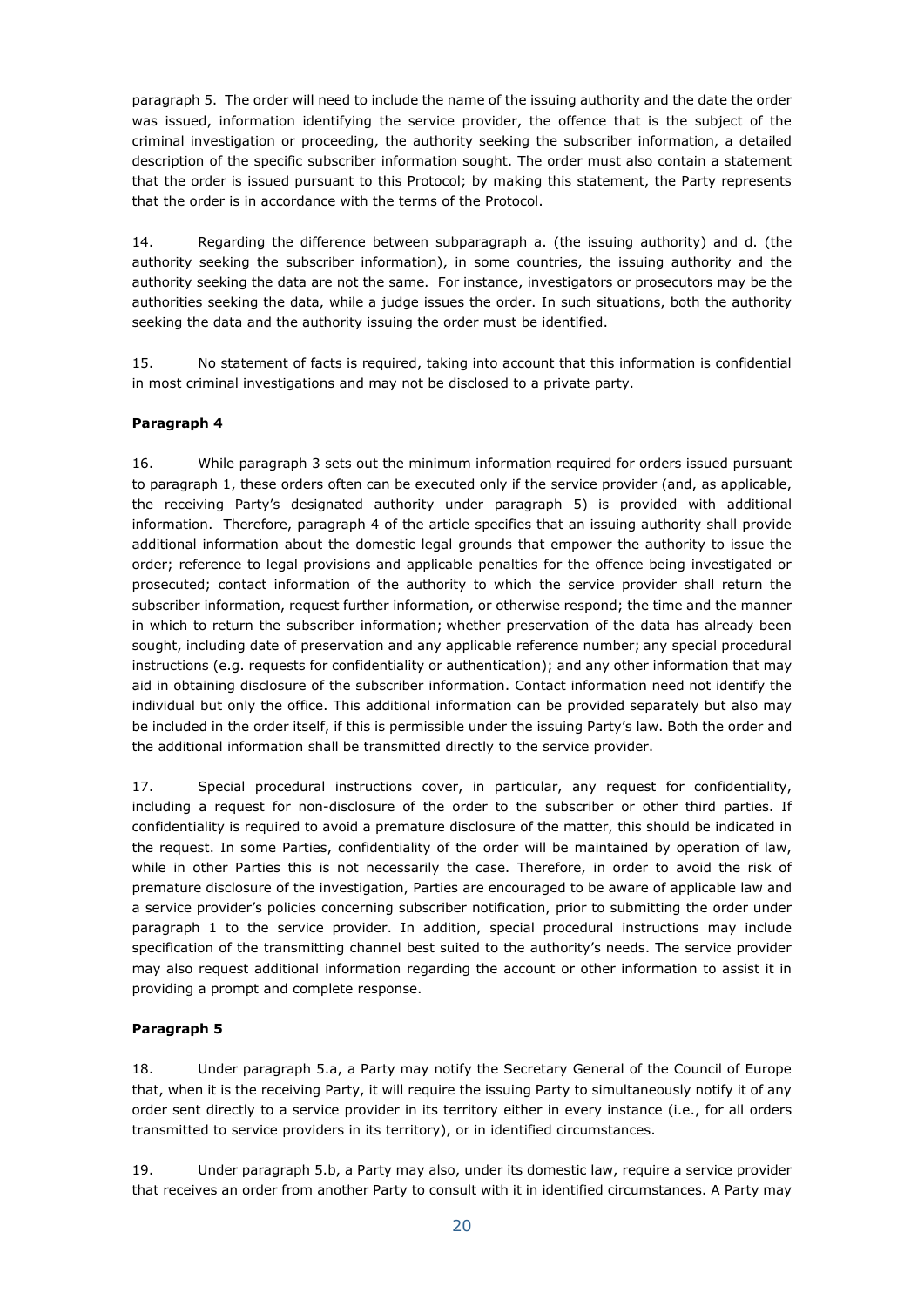not require consultation for all orders, which would add an additional step that could significantly delay compliance with requests, but only in more limited, identified circumstances. Consultation requirements should be limited to circumstances in which there is heightened potential for the need to impose a condition or to invoke a ground for refusal or a concern of potential prejudice to the receiving Party's criminal investigations or proceedings.

20. The notification and consultation procedures are entirely discretionary. A Party is not obligated to require either procedure.

21. Receiving Parties may instruct a service provider not to disclose information on the grounds provided in paragraph 5(c) which are described in more detail in paragraph [18 of the Explanatory Report on Article [giving effect]]. Because of this, the ability of a Party to be notified or consulted provides an additional safeguard. That said, cooperation is in principle to be extensive, and impediments thereto strictly limited. Accordingly, conditions and refusals should also be limited in line with the objectives of this Article to eliminate barriers to and provide for more efficient and expedited procedures for cross-border access to electronic evidence for criminal investigations.

22. Implementation of this Article – including the extent to which a Party should be able to rely on the grounds for refusal – is affected by other provisions, for example, the scope of application, and conditions and safeguards (including with respect to data protection). The operative text and explanatory report pertaining to such other articles provide detail regarding the manner in which this article is affected.

23. The Parties that make a declaration under paragraph 5.a or that require consultation under paragraph 5.b may contact and seek additional information from the issuing authority in order to determine whether there is a basis under paragraph 5.c to instruct the service provider not to comply with the order. The process is intended to be as expeditious as circumstances will permit. The receiving Party's authorities must gather the necessary information and make their determination "without undue delay." They must also notify the issuing Party's authorities promptly in the event that they decide to instruct the service provider not to comply, as well as provide the reasons for doing so.

24. A Party that requires notification or consultation may decide to impose on the provider a waiting period before the provider furnishes the subscriber information in response to the order, in order to permit notification or consultation and any follow up request by the Party for additional information.

25. Pursuant to paragraph 5.e, a Party requiring notification or consultation must identify a single authority and provide the Secretary General of the Council of Europe with adequate contact information.

26. A Party may change its notification requirement at any time, depending on its determination of any factors that are relevant to it, such as, for example, whether it wishes to move from a notification regime to a consultation regime or whether it has developed a sufficient comfort level with direct cooperation such that it can revise or remove a previous notification or consultation requirement. It can equally decide that, as a result of experience it has gained with the direct cooperation mechanism, it wishes to institute a notification or consultation regime.

27. Under paragraph 5.f, the Secretariat of the Council of Europe is required to set up and keep current a register of all of the notification requirements and of the authorities with which providers consult under paragraph b. Having a publicly available and an up-to-date register available is critical to ensuring that the issuing Party's authorities and service providers are aware of each Party's notification and consultation requirements, which, as stated above, can change at any time. Since each Party may make such a change at its discretion, each Party that makes any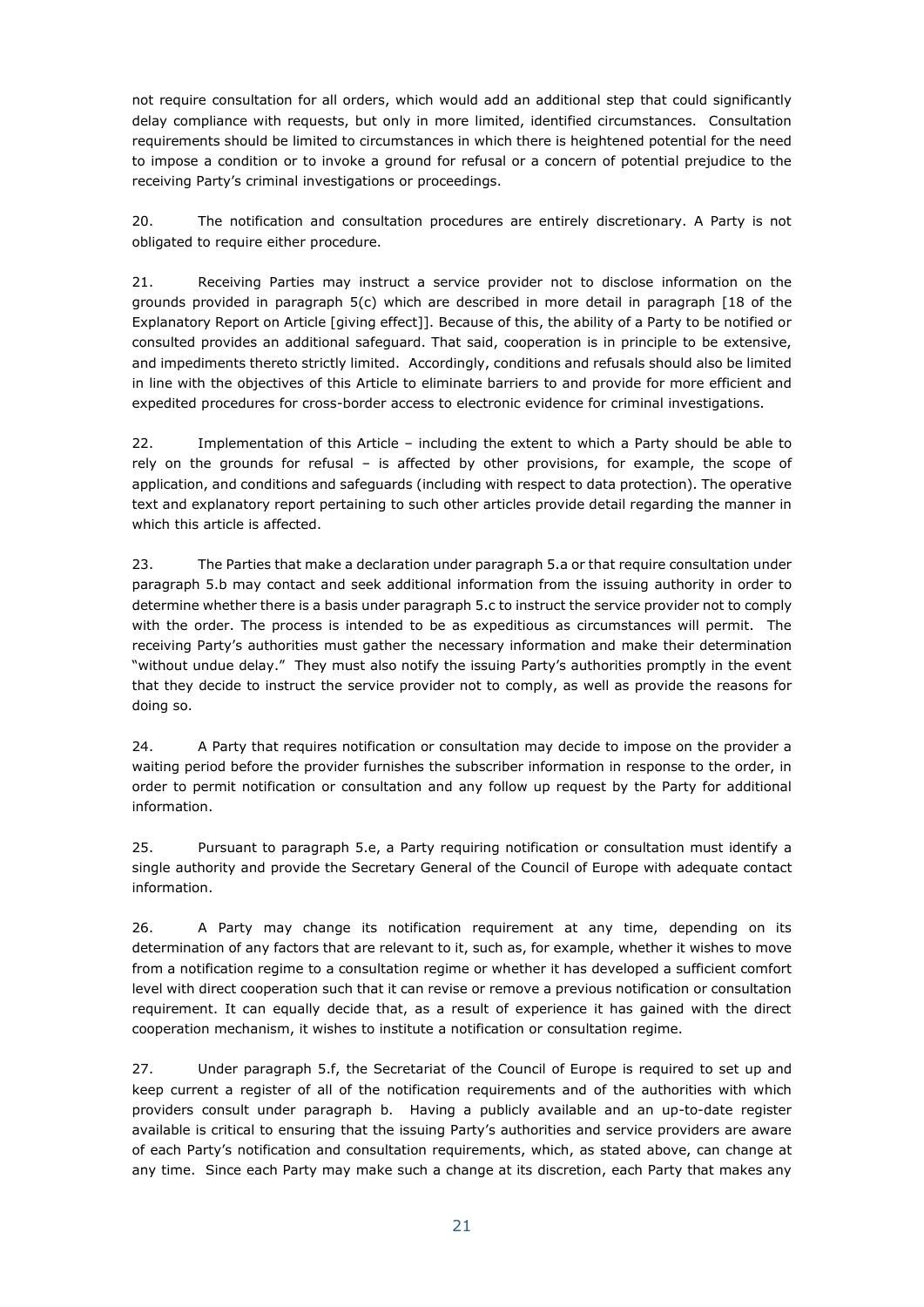change or notes any inaccuracy in the register is required to notify the Secretariat immediately in order to ensure that others are aware of the current requirements and can properly apply them.

#### **Paragraph 6**

28. Paragraph 6 makes clear that serving an order or notifying another Party using electronic means, including use of e-mail and electronic portals, is permissible. The goal is to encourage the use of electronic means where not prohibited by law, as these are nearly always the most efficient and fastest means of communication. Authentication methods may include a variety of means or a combination thereof allowing a secure identification of the requesting authority. Such means may include, for example, obtaining confirmation of authenticity via a known authority in the issuing Party (e.g. from the sender or a central or designated authority), subsequent communications between the issuing authority and receiving Party, use of an official email address, or future technological verification methods that can be easily used by transmitting authorities. A similar text is set forth in paragraph 3 of Article [Emergency mutual assistance], and further guidance with respect to the security requirement is provided in paragraph [ ] of the Explanatory Report. Article [Giving effect to orders from another Party for expedited production of data] also contains a similar text in paragraph 5.

#### **Paragraph 7**

29. Paragraph 7 provides that, if a service provider does not comply with an order issued under this Article, the issuing Party may only seek enforcement pursuant to Article [Giving effect to orders from another Party for expedited production of data] or another form of mutual assistance. Parties proceeding under this Article may not seek unilateral enforcement.

30. For enforcement of the order via Article [Giving effect to orders from another Party for expedited production of data], the Protocol contemplates a simplified procedure of conversion of an order under this Article to an order under Article [Giving effect to orders from another Party for expedited production of data] to facilitate the ability of the issuing Party to obtain subscriber information.

31. In order to avoid duplication of efforts, an issuing Party must give the service provider 30 days or the timeframe stipulated in subparagraph 4.d, whichever time period is longer, for the notification and consultation process to occur and for the service provider to disclose the information or indicate a refusal to do so. Only after that time period has expired, or if the provider has indicated a refusal to comply before that time period has expired, may an issuing Party seek enforcement pursuant to Article [Giving effect to orders from another Party for expedited production of data]. In order to allow authorities to assess whether to seek enforcement under paragraph 7, service providers are encouraged to explain the reasons for not providing the data sought. For example, a service provider may explain that the data is no longer available.

32. If an authority notified under paragraph 5.a or consulted with under paragraph 5.b has informed the issuing Party that the service provider has been instructed not to disclose the information sought, the issuing Party may nonetheless seek enforcement of the order via Article [Giving effect to orders from another Party for expedited production of data] or another form of mutual assistance. However, there is a risk that such a further request may likewise be denied. The issuing Party is advised to consult in advance with an authority designated under paragraphs 5.a or 5.b in order to address any deficiencies in the original order and to avoid submitting orders under Article [Giving effect] or via any other mutual assistance mechanism that may be rejected.

### **Paragraph 8**

33. Under Paragraph 8, a Party may declare that another Party shall seek disclosure of subscriber information from the service provider before seeking it under Article [Giving effect to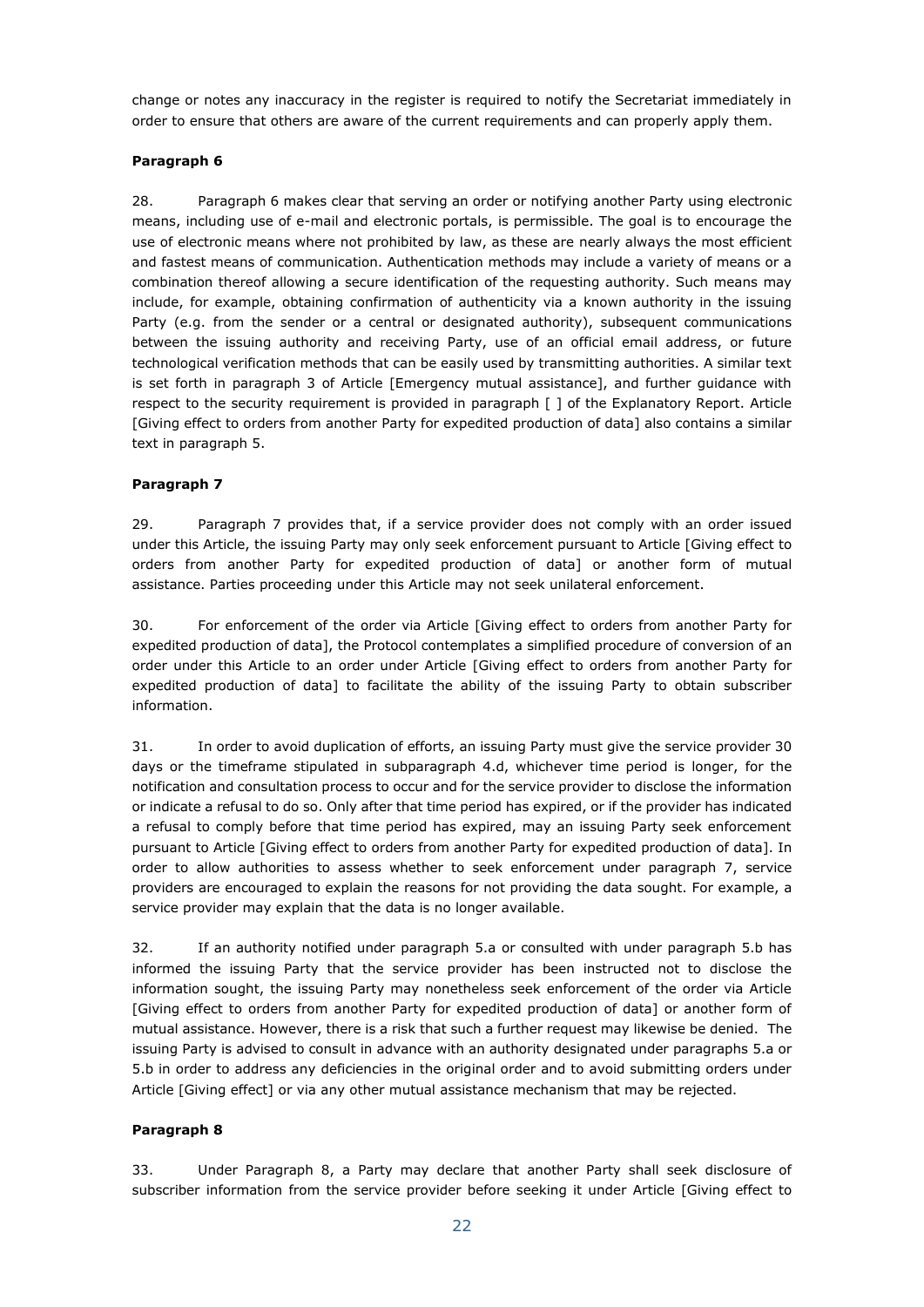orders from another Party for expedited production of data] unless the issuing Party provides reasonable explanation for not having done so. For example, a Party may make such a declaration because it considers that the procedures under this Article should enable other Parties to obtain the subscriber data more quickly than under Article [Giving effect to orders from another Party for expedited production of data], and, as a result, could reduce the number of situations in which Article [Giving effect to orders from another Party for expedited production of data] needs to be invoked. Article [Giving effect to orders from another Party for expedited production of data] procedures would then only be used when efforts to seek disclosure of subscriber information directly from the service provider were unsuccessful, when the issuing Party has a reasonable explanation for not first using this Article, or when the issuing Party has reserved the right not to apply this Article. For instance, an issuing Party may demonstrate this when a service provider routinely does not provide subscriber information in response to orders received directly from that Party. Or, as another example, if an issuing Party through a single order seeks both subscriber information and traffic data from another Party that applies Article [Giving effect to orders from another Party for expedited production of data] to both categories of data, the issuing Party would not need to first seek the subscriber information separately.

#### **Paragraph 9**

34. Under paragraph 9.a, a Party that reserves to this Article is not required to take measures under paragraph 2 for service providers in its territory to disclose subscriber information in response to orders issued by other Parties. A Party that reserves to this Article is not permitted to issue orders under paragraph 1 to service providers in other Parties' territories.

35. Paragraph 9.b provides that – for the reasons explained in paragraph [4] above – if disclosure of certain types of access numbers under this Article would be inconsistent with the fundamental principles of its domestic legal system, a Party may reserve the right not to apply this Article to such numbers. A Party that makes such a reservation is not permitted to issue orders for such numbers under paragraph 1 to service providers in other Parties' territories.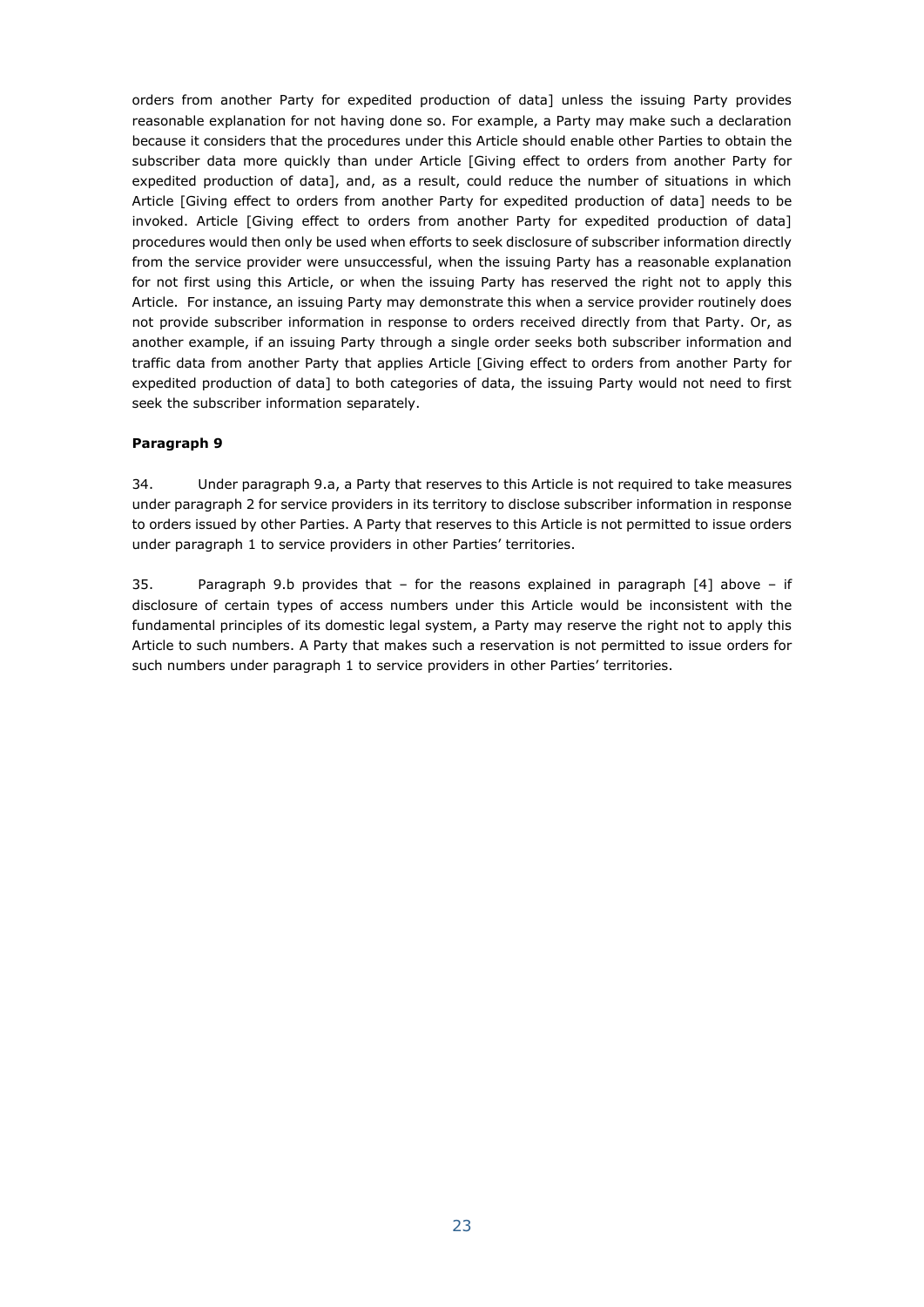## <span id="page-23-0"></span>**5 Giving effect to orders from another Party for expedited production of data**

Note: The PDP provisionally adopted the following text and explanatory report on 11 July 2019, subject to the understanding that they may change as the negotiations develop, depending on the outcome of other provisions that have not yet been prepared and/or other comments received. In particular, once the ongoing work on conditions and safeguards including with regard to data protection and privacy, has resulted in a text and explanatory report, this article and its explanatory report should be considered by the PDG and PDP in order to determine whether further changes are required.

## <span id="page-23-1"></span>**5.1 Draft Text**

### **Article [ ]: Giving effect to orders from another Party for expedited production of data**

- 1. Each Party shall adopt such legislative and other measures as may be necessary to empower its competent authorities to issue an order to be submitted to another Party (requested Party) for the purpose of compelling a service provider in the requested Party's territory to produce specified and stored
	- a. subscriber information,
	- b. traffic data

in that service provider's possession or control which is needed for the Party's specific criminal investigations or proceedings.

- 2. Each Party shall adopt such legislative and other measures as may be necessary to give effect to an order under paragraph 1 submitted by another Party (requesting Party).
- 3. The requesting Party shall submit the order under paragraph 1, the supporting information and any special procedural instructions to the requested Party.
	- a. The order shall specify:
		- i. the issuing authority and date issued;
		- ii. a statement that the order is submitted pursuant to this Protocol;
		- iii. the name and address of the service provider(s) to be served;
		- iv. the offence(s) that is the subject of the criminal investigation or proceeding;
		- v. the authority seeking the information or data, if not the issuing authority; and
		- vi. a detailed description of the specific information or data sought.
	- b. The supporting information, provided for the purpose of assisting the requested Party to give effect to the order and which shall not be disclosed to the service provider without the consent of the requesting Party, shall specify:
		- i. the domestic legal grounds that empower the authority to issue the order;
		- ii. the legal provisions and applicable penalties for the offence(s) being investigated or prosecuted;
		- iii. why the requesting Party believes that the service provider is in possession or control of the data;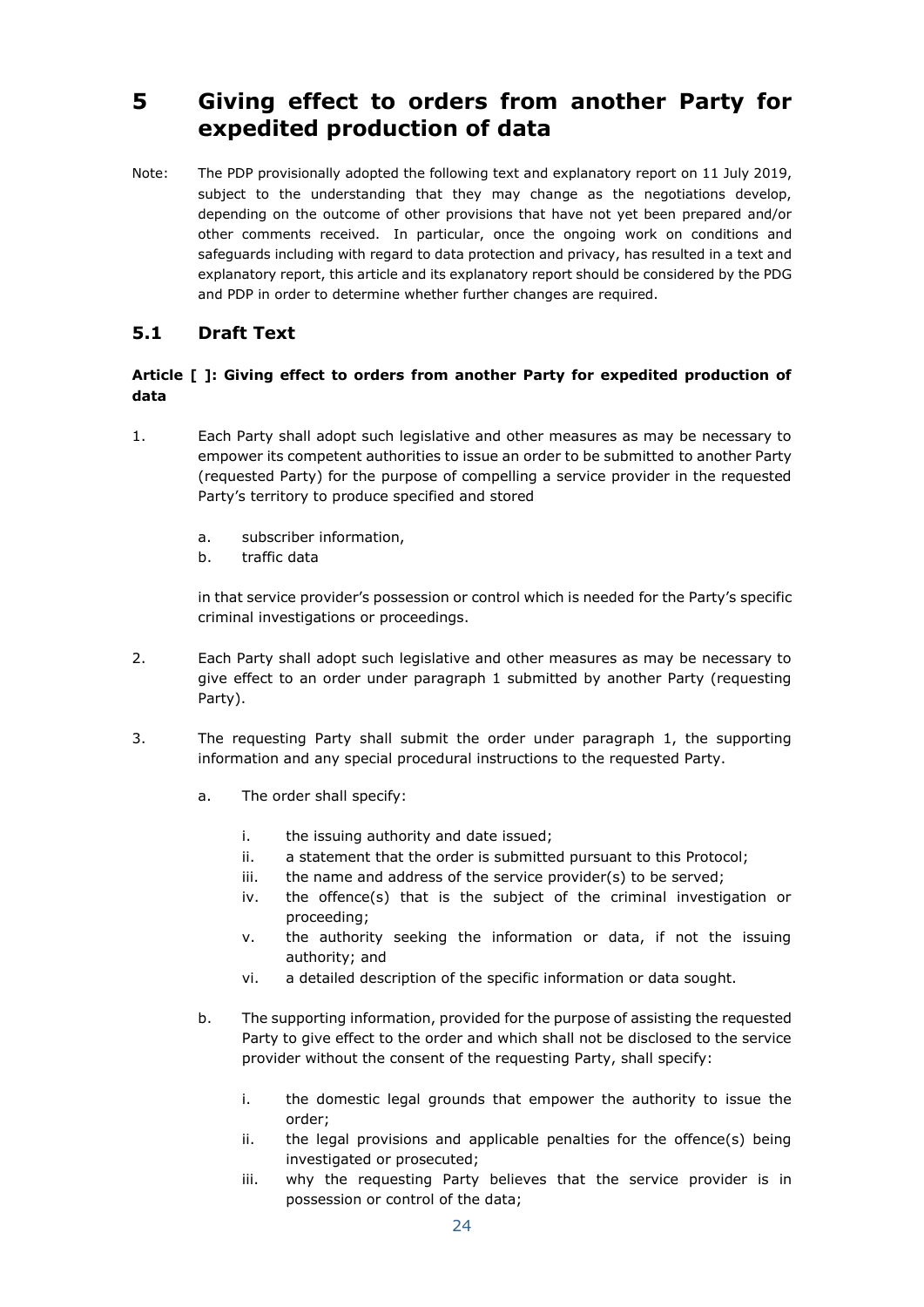- iv. a summary of the facts related to the investigation or proceeding;
- v. the relevance of the information or data to the investigation or proceeding;
- vi. contact information of an authority or authorities to provide further information;
- vii. whether preservation of the information or data has already been sought, including date of preservation and any applicable reference number; and
- viii. whether the data has already been sought by other means, and in what manner.
- c. The requesting Party may request that the requested Party carry out special procedural instructions.
- 4. A Party may declare at the time of signature or when depositing its instrument of ratification, acceptance, approval or accession, and at any other time, that additional supporting information is required to give effect to orders under paragraph 1.
- 5. The requested Party shall accept requests in electronic form. However, it may require appropriate levels of security and authentication before accepting the request.
- 6. a. The requested Party, from the date of receipt of all the information specified in paragraphs 3 and 4, shall make reasonable efforts to serve the service provider within 45 days, if not sooner, and shall order a return of production no later than:
	- i. 20 days for subscriber information; and
	- ii. 45 days for traffic data.
	- b. The requested Party shall provide for the transmission of the produced information or data to the requesting Party without undue delay.
- 7. If the requested Party cannot comply with instructions under paragraph 3.c in the manner requested, it shall promptly inform the requesting Party, and, if applicable, specify any conditions under which it could comply, following which the requesting Party shall determine whether the request should nevertheless be executed.
- 8. The requested Party may refuse or impose terms and conditions on the execution of a request on the grounds established in Article 25.4 or Article 27.4 of the Convention. The requested Party may postpone execution of requests for reasons established under Article 27.5. In either case, the requested Party shall notify the requesting Party as soon as practicable of the refusal, terms or conditions, or postponement. The requested Party shall also notify the requesting Party of other circumstances that are likely to delay execution of the request significantly.
- 9. Every Party shall, at the time of signature or when depositing its instrument of ratification, acceptance, approval or accession, communicate to the Secretary General of the Council of Europe and keep up to date the contact information of the authorities designated:
	- a. to submit an order under this Article, and
	- b. to receive an order under this Article.
- 10. A Party may, at the time of signature or when depositing its instrument of ratification, acceptance, approval or accession, declare that it requires that requests under this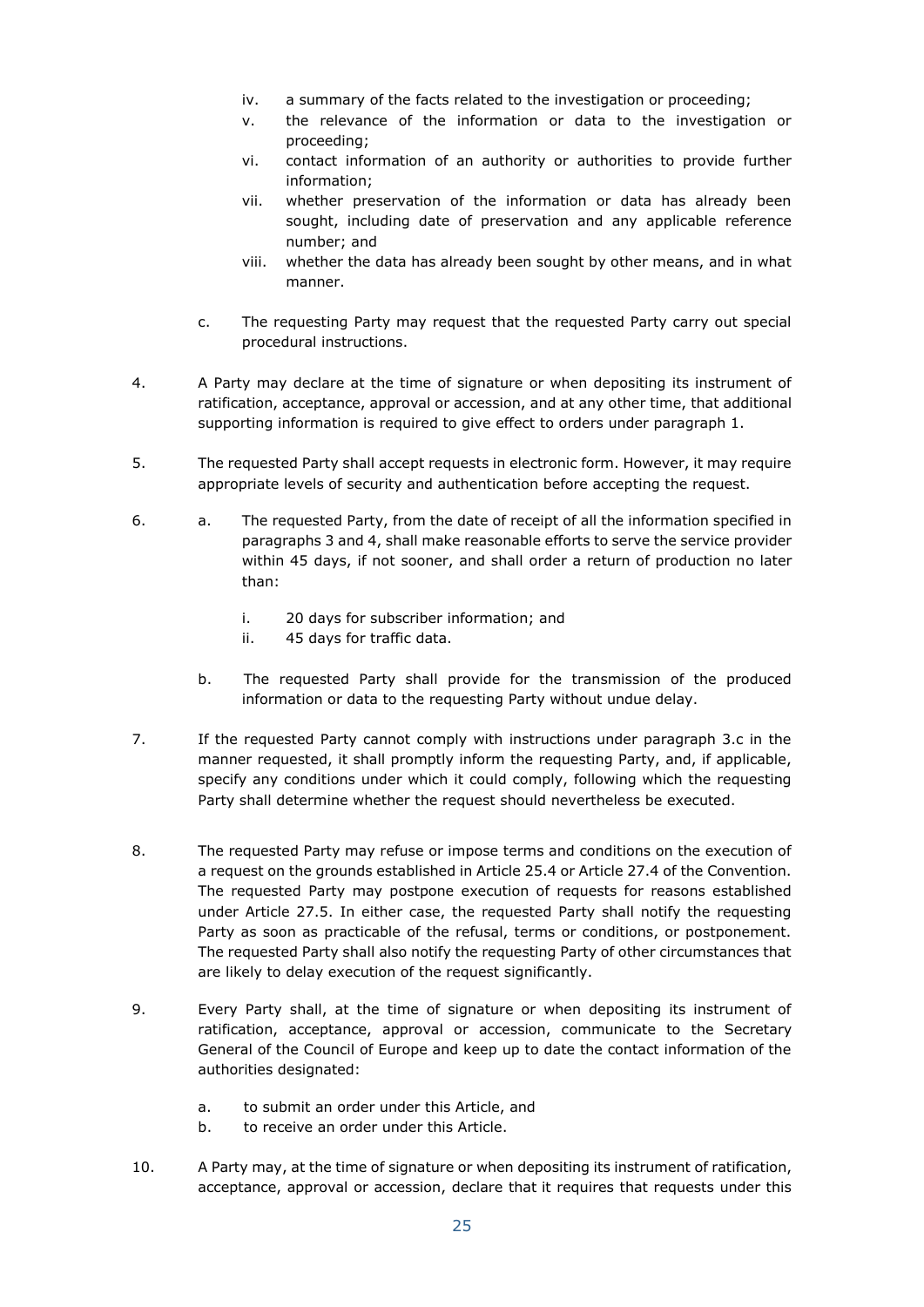Article be transmitted by the central authority or authorities of the requesting Party, or by such other authority as agreed between the Parties concerned.

- 11. The Secretary General of the Council of Europe shall set up and keep updated a register of authorities designated by the Parties under paragraph 9. Each Party shall ensure that the details held on the register are correct at all times.
- 12. A Party may reserve the right not to apply this Article to traffic data.

## <span id="page-25-0"></span>**5.2 Draft Explanatory Report**

### **Article [ ] Giving effect to orders from another Party for expedited production of data**

1. The purpose of this Article is for a requesting Party to have the ability to issue an order to be submitted to a requested Party and for the requested Party to have the ability to give effect to that order by compelling a service provider in its territory to produce subscriber information or traffic data in the service provider's possession or control.

2. The Article establishes a mechanism that complements the mutual assistance provisions of the Convention. It is designed to be more streamlined than mutual assistance currently is, in that the information the requesting Party must provide is more limited, and the process for obtaining the data more rapid. This Article complements, and therefore is without prejudice to, other mutual assistance processes under the Convention, or other multilateral or bilateral agreements, which a Party remains free to invoke. Indeed, in situations in which a requesting Party wishes to seek traffic data from a Party that has reserved to that aspect of this Article, the requesting Party can use another mutual assistance procedure. Where, as is often the case, subscriber information, traffic data and stored content data are sought at the same time, it may be more efficient to seek all three forms of data for the same account via a single traditional mutual assistance request, rather than to seek some types of data via the method provided by this Article and others via a separate mutual assistance request.

3. Paragraph 1 requires that the requesting Party be able to issue an order to obtain subscriber information or traffic data from a service provider in another Party's territory. The "order" referred to in this article is any legal process that is intended to compel a service provider to provide subscriber information or traffic data. For example, it can be implemented by a production order, a subpoena, or other mechanism that is authorized in law and that can be issued for the purpose of compelling the production of subscriber information or traffic data.

4. Although "competent authority" for the purposes of the Convention is discussed in the Explanatory Report to the Convention (at para 138), it is not defined in the Convention. Similar to what is explained in paragraph 138 of the Explanatory Report of the Convention, "competent authority" in paragraph 1 of this Article refers to a judicial, administrative or other law enforcement authority that is empowered by domestic law to order, authorize or undertake the execution of procedural measures for the purpose of collection or production of evidence with respect to specific criminal investigations or proceedings. It should be noted that the authorities competent to issue an order under paragraph 1 may not necessarily be the same as the authorities designated to submit the order to be given effect in accordance with paragraph 9 of this Article, as described in greater detail below.

5. In this Article, the term "a service provider in the territory of another Party" requires that the service provider be physically present in the other Party. Under this Article, the mere fact that, for example, a service provider has established a contractual relationship with a company in a Party, but the service provider itself is not physically present in that Party, would not constitute the service provider being "in the territory" of that Party. Paragraph 1 requires, in addition, that the data be in the service provider's possession or control.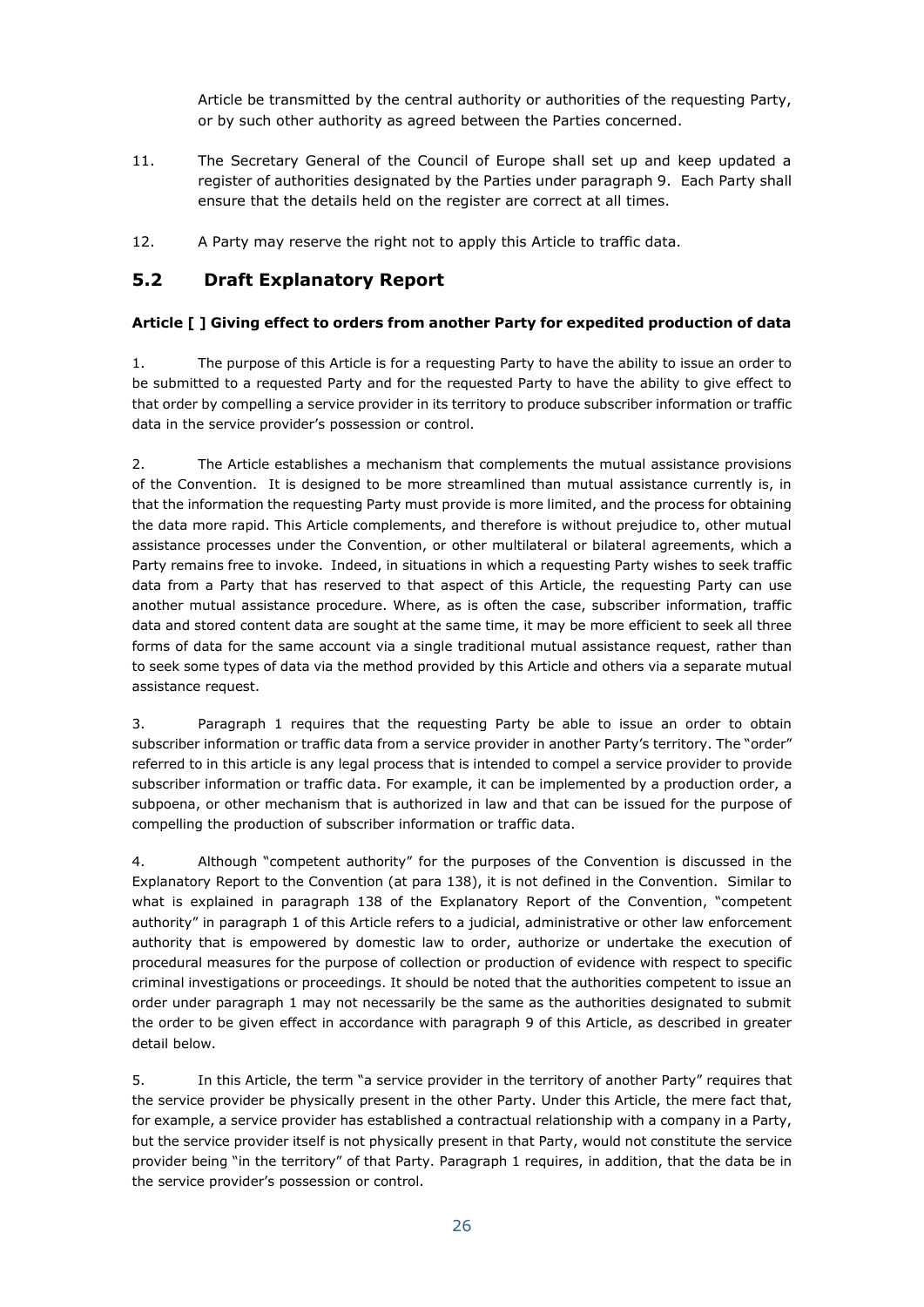6. Paragraph 2 requires the requested Party to give effect in its territory to an order issued under Paragraph 1, subject to the safeguards described further below. "Giving effect" means that the requested Party would compel the service provider to provide the subscriber information and traffic data using the mechanism of the requested Party's choice, provided that the mechanism makes the order enforceable under the requested Party's domestic law and meets the requirements of this Article. For example, a requested Party may give effect to a requesting Party's order by accepting it as equivalent to domestic orders, by endorsing it to give it the same effect as a domestic order, or by issuing its own production order. Any such mechanism will be subject to the terms of the law of the requested Party, since the requested Party's procedures will control it. Therefore, the requested Party can ensure that its own law, including constitutional and human rights requirements, is satisfied, especially in relation to any additional safeguards including those necessary for the production of traffic data.

7. While the Article can be complied with in a number of ways, a Party may wish to design its own internal processes with the flexibility to handle requests from the variety of competent authorities. Paragraph 3.b. was negotiated to ensure that sufficient information was provided to the requested Party to ensure that a full review could take place if needed, as some Parties indicated that they would be issuing their own order as a way of giving effect to the requesting Party's order.

8. To initiate the requested Party's process to give effect to the order, the requesting Party shall transmit the order and supporting information. Paragraph 3 describes what a requesting Party must provide to the requested Party in order for the requested Party to give effect to the order and compel production from a service provider in that Party's territory. Paragraph 3.a describes information to be included in the order itself, and includes information that is fundamental to its execution. The information in paragraph 3.b, which is for the use of the requested Party only and not to be shared with the service provider except with the consent of the requesting Party, is supporting information that establishes the domestic and international basis in this Protocol for the order, and provides information for the requested Party to evaluate potential grounds for conditions or refusal under paragraph 8. Parties should, at the time they initiate a request under this Article, indicate if there is any information under paragraph 3.b that may be shared with the service provider. Under paragraph 3.c the request should also include all special instructions, including for example requests for certification or confidentiality under Article 27.8 of the Convention, at the time of transmission to ensure the proper processing of the request.

9. The order for subscriber information or traffic data described in paragraph 3.a. must, on its face, include the name of the service provider(s) to be served, a statement that it is being issued pursuant to this Protocol, a detailed description of the specific data sought (i.e., the subscriber's identity, postal or geographic address, telephone or other access number, and billing and payment information available on the basis of the service agreement or arrangement (Article 18.3 of the Budapest Convention); and in relation to traffic data, computer data relating to a communication by means of a computer system, generated by a computer system that formed a part in the chain of communication indicating the communication's origin, destination, route, time, date, size, duration, or type of underlying service (Art. 1.d of the Budapest Convention)), the authority that issued the order, the authority seeking the data, and the offence that is the subject of the criminal investigation or proceeding. If the issuing authority and the authority seeking the data are not the same, the provision requires both to be identified. For instance, an investigating or prosecuting authority may be seeking the data, while a judge issues the order. This information demonstrates the legitimacy of the order and clear instructions for its execution.

10. The supporting information described in paragraph 3.b. is intended to provide the requested Party with information it would need to give effect to the requesting Party's order. This could also be facilitated by a template that would be easy to fill out, which could further provide efficiencies to the process. Included in the list of supporting information is: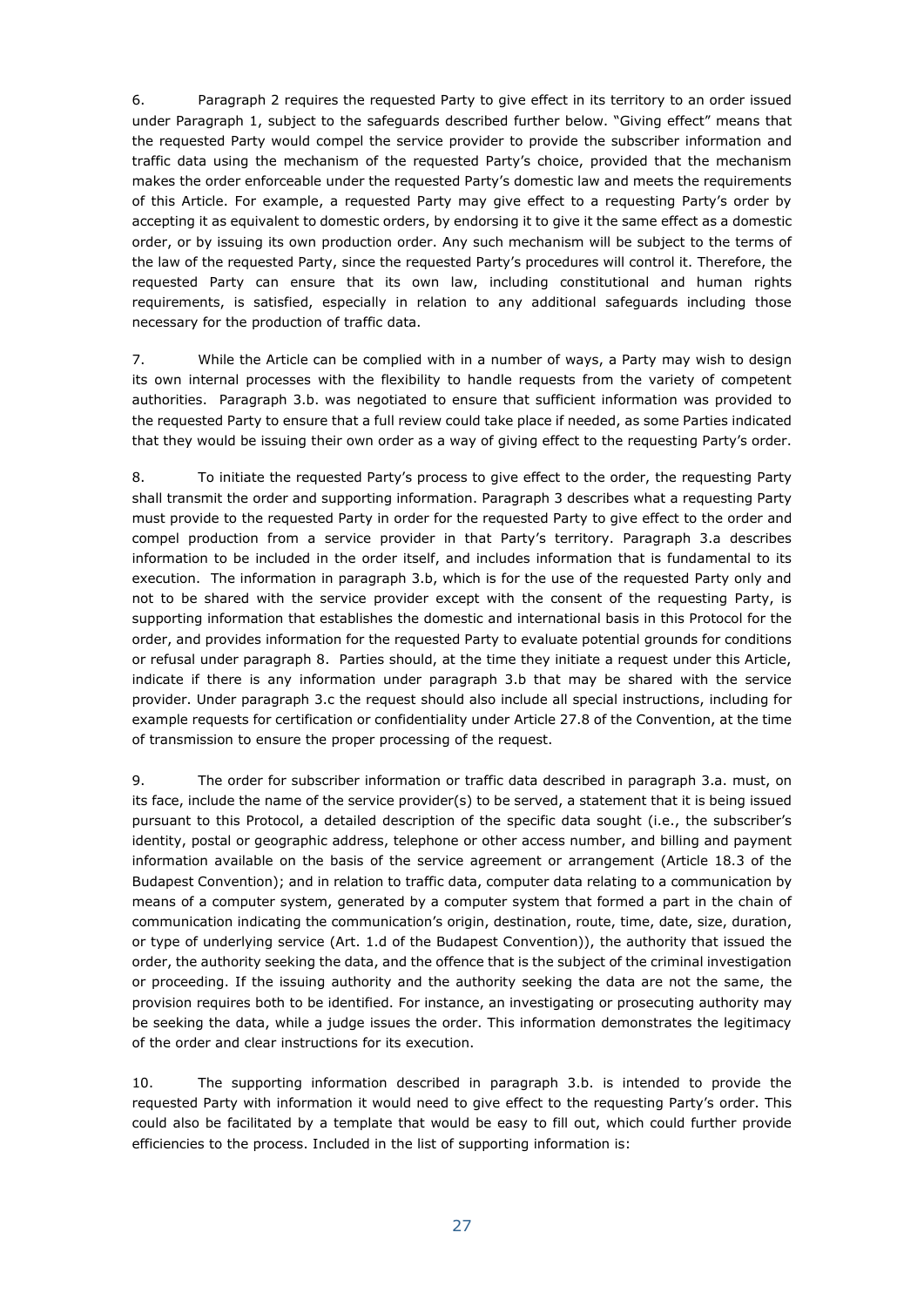- a. under paragraph 3.b.i, the statutory basis for the issuing authority's authority to issue the order to compel production. In other words, this is the relevant law that empowers a competent authority to issue the order described in paragraph 1;
- b. under paragraph 3.b.ii, the legal provision relating to the offence referenced in the order at paragraph 3.a.iv and its associated range of penalties. The inclusion of both the offence provision and its range of penalties is important for the requested Party to assess whether or not the request is within the scope of its obligations;
- c. under paragraph 3.b.iii, any information that the requesting Party can provide that led it to conclude that the service provider(s) who is the subject of the order is in possession or control of the information or data sought. This information is key to initiating the domestic process. Identification of the domestic service provider and belief that it possesses or controls the information or data sought is often a prerequisite for initiating production order applications;
- d. under paragraph 3.b.iv, a brief summary of the facts related to the investigation or proceeding. This information is also key for the requested Party to determine whether or not an order under this Article should be given effect in its territory;
- e. under paragraph 3.b.v, a statement regarding the relevance of the information or data to the investigation or proceeding. This statement is to help the requested Party to decide whether or not the requirements of paragraph 1 of the Article have been met, i.e, that the information or data is "needed for the requesting Party's specific investigations or proceedings";
- f. under paragraph 3.b.vi, the contact information of an authority or authorities in case the designated authority in the requested Party requires additional information for giving effect to the order;
- g. under paragraph 3.b.vii, information as to whether preservation of the information or data has already been sought. This is important information for the requested Party, especially in relation to traffic data. The information under this subparagraph should include, for example, reference numbers and date of preservation. The information may permit the requested Party to match the current request to a previous preservation request, and, thereby facilitate disclosing the information or data originally preserved. In order to reduce the risk that information or data is deleted, Parties are encouraged to seek preservation of the information or data sought as soon as possible and prior to initiating a request under this Article, and ensure that preservation is extended in a timely manner;
- h. under paragraph 3.b.viii, information as to whether the data has already been sought by other means and in what manner. This provision addresses primarily whether the requesting Party has already sought subscriber information or traffic data directly from the service provider.

11. The information to be provided pursuant to paragraph 3.b, shall not be disclosed to the service provider without the consent of the requesting Party. In particular, the summary of the facts and statement regarding the relevance of the information or data to the investigation or proceeding is provided to the requested Party for purpose of determining whether there is a ground for imposing terms or conditions or for refusal, but is often subject to the secrecy of the investigation.

12. Under paragraph 3.c., the requesting Party may request special procedural instructions, including requests for non-disclosure of the order to the subscriber or authentication forms to be completed for the evidence. This information will have to be known at the outset, as special instructions may require additional processes within the requested Party.

13. To give effect to the order and further facilitate the production of the information or data, the requested Party may provide the service provider with additional information, such as the method of production, and to whom the data should be produced in the requested Party.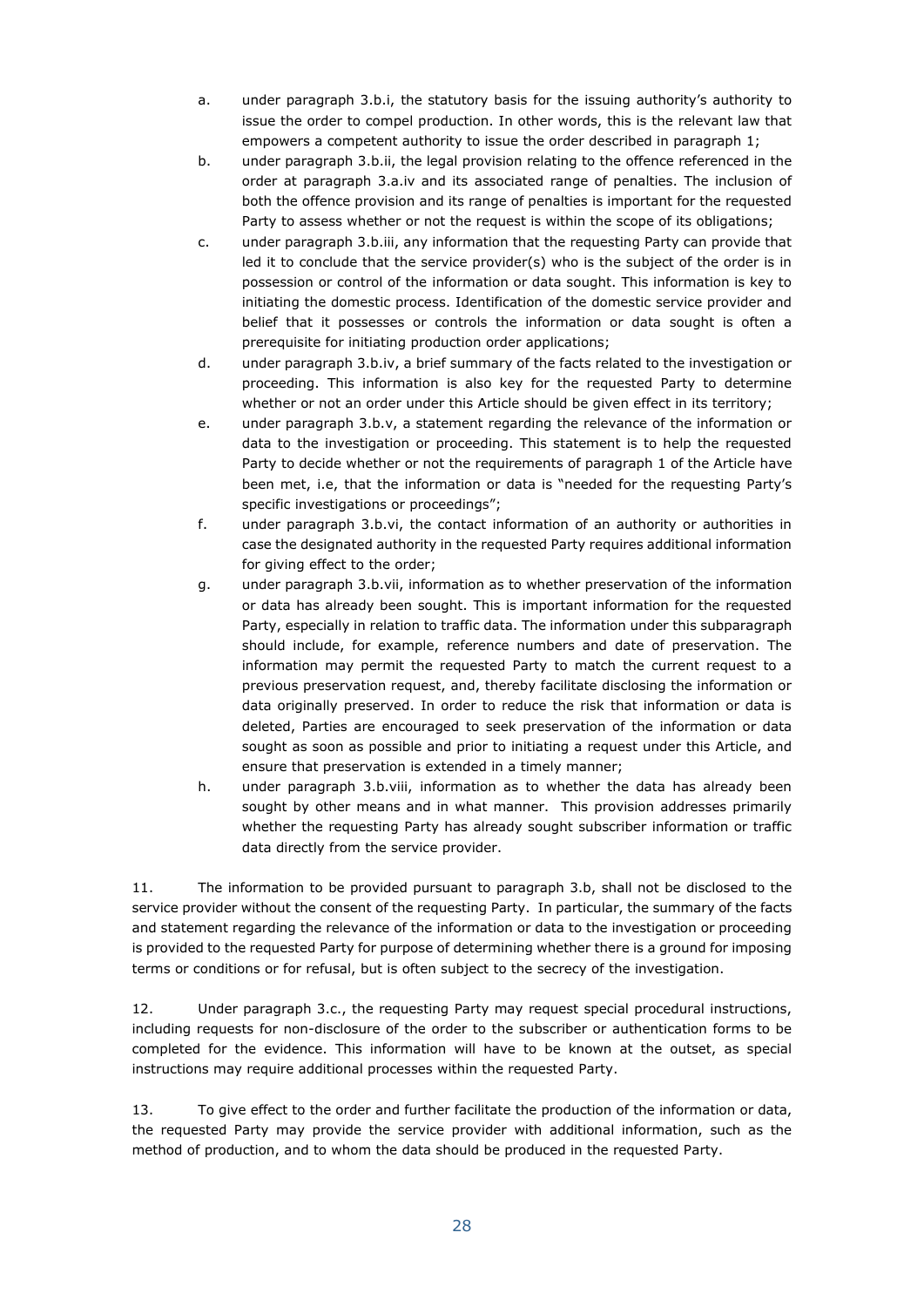14. Pursuant to paragraph 4, additional information may need to be provided to the requested Party in order for it to give effect to the order. For example, under some Parties' domestic laws, the production of traffic data may require further information because there are additional requirements in their laws for obtaining such data. In addition, the requested Party may seek clarification regarding information provided pursuant to paragraph 3.b. As another example, some Parties may require additional information where the order was not issued or reviewed by a prosecutor or other judicial or independent administrative authority of the requesting Party. When making such a declaration, Parties should be as specific as possible with regard to the type of further information required.

15. The purpose of paragraph 5 is to encourage Parties to use secure and authenticatable means of electronic communications to facilitate the transmission of information or data and documents, including transmission of orders and supporting information, and the sending of the produced information or data and documents (see paragraph [4 of the Explanatory Report to the provision on emergency mutual assistance]).

16. Under paragraph 6, the requested Party should take reasonable steps efforts to proceed expeditiously with respect to the request. It shall make reasonable efforts to process requests and have the service provider served within 45 days after the requested Party has received all the necessary documents and information. The requested Party shall order the service provider to produce the subscriber information within 20 days and traffic data within 45 days. While the Parties should seek to compel production as expeditiously as possible, there are many factors that may delay production, such as service providers objecting, not responding to requests, not meeting the return date for production, and the volume of requests a requested Party may be asked to process. Because of this, it was decided to require requested Parties to make reasonable efforts to complete only the processes under their control.

17. The Parties acknowledged that some special procedural instructions from the requesting Party may also cause delays in the processing of orders, if the instructions require additional domestic processes in order to give effect to the special procedural instructions. The requested Party may also require additional information from the requesting Party in order to support any applications for supplementary orders, such as confidentiality orders (non-disclosure orders). Some procedural instructions may not be available under the requested Party's law, in which case paragraph 7 provides that it shall promptly inform the requesting Party and specify any conditions under which it could comply, giving the requesting Party the ability to determine whether or not it wishes to continue with the request.

18. Under paragraph 8 the requested Party may refuse to proceed with any part of the process that gives effect to the requesting Party's order, or determine that only part of the order can be given effect depending on the circumstances of the case, or deny the request entirely, if the grounds for refusal established in Articles 25.4 or 27.4 of the Convention exist. In addition, the requested Party may postpone execution of the order under Article 27.5 of the Convention. The requested Party shall notify the requesting Party of its decision to refuse or postpone any part of the request.

19. Implementation of this Article – including the extent to which a Party should be able to rely on the grounds for refusal – is affected by other provisions, for example, the scope of application, and conditions and safeguards (including with respect to data protection). The operative text and explanatory report pertaining to such other Articles provide detail regarding the manner in which this Article is affected.

20. It should be recalled that the Explanatory Report paragraph 253 of the Budapest Convention provides that "mutual assistance is in principle to be extensive, and impediments thereto strictly limited." Accordingly, conditions and refusals should also be limited in line with the objectives of this Article to eliminate barriers to transborder sharing of subscriber information and traffic data and to provide more efficient and expedited procedures than traditional mutual assistance.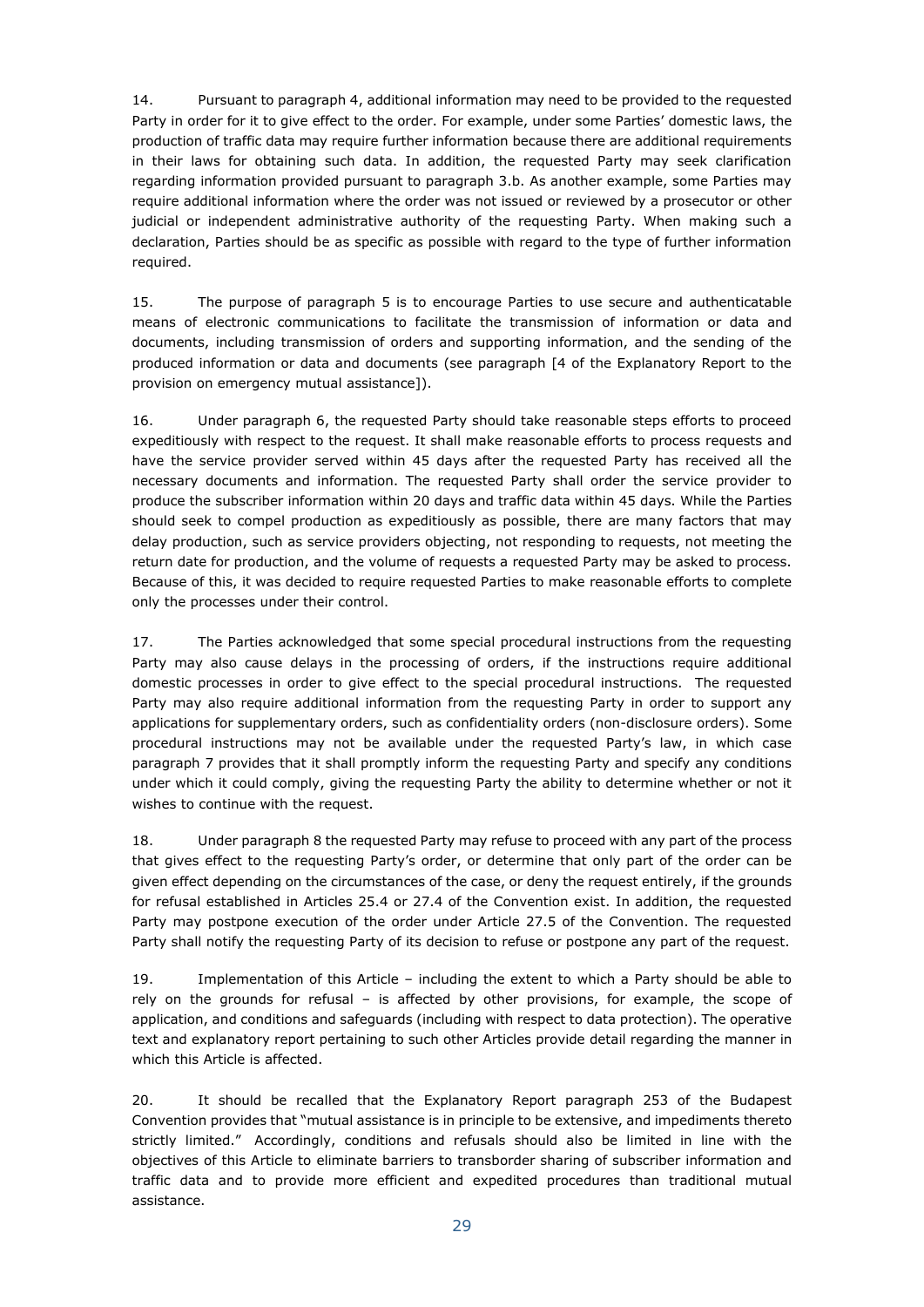21. The purpose of paragraph 9 is to ensure that Parties, at the time of signature, or when depositing their instruments of ratification, acceptance, approval, or accession, identify the authorities to submit and receive orders under this Article. Parties need not give the name and address of a specific individual but may identify an office or unit that has been deemed competent for the purposes of sending and receiving orders under this Article.

22. Paragraph 10 permits a Party to declare that it requires that orders submitted to it under this Article be transmitted by a central authority of the requesting Party, or other authority where agreed between the Parties. Any central authority or authorities designated by the requesting Party in accordance with Article 27.2.a of the Convention may transmit such an order. Parties are encouraged to provide as much flexibility as possible for the submission of requests.

23. Paragraph 11 requires the Secretary General of the Council of Europe to set up and keep updated a register of the authorities designated by the Parties under paragraph 9 and for each Party to ensure that the details held on the register are accurate. Such information will assist requested Parties to verify the authenticity of requests.

24. Under paragraph 12, a Party that reserves the right not to apply this Article to traffic data is not required to give effect to orders for traffic data from another Party. A Party that reserves to this Article is not permitted to submit orders for traffic data to other Parties under paragraph 1.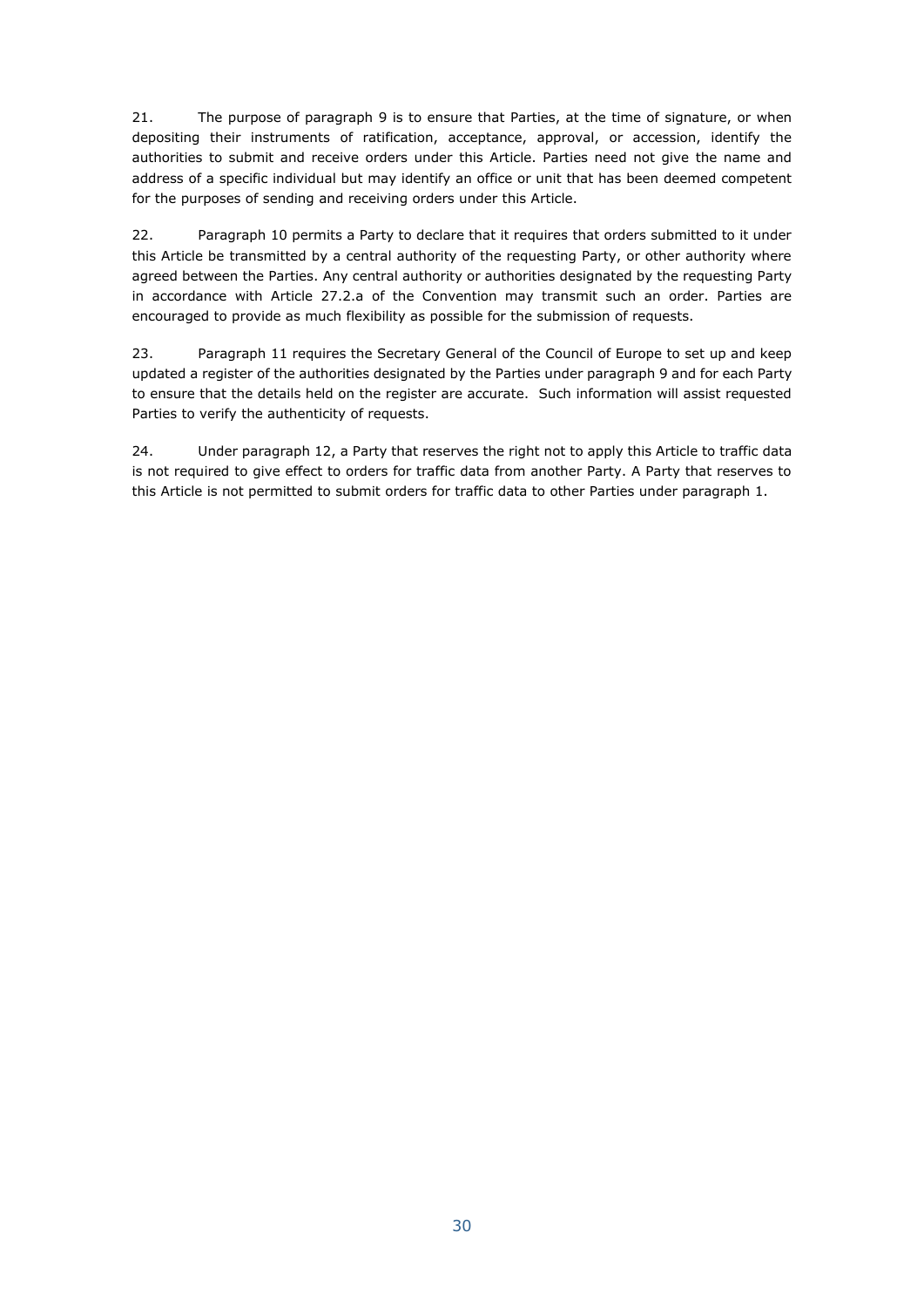## <span id="page-30-0"></span>**6 Request for domain name registration information**

Note: The PDP provisionally adopted the following text and explanatory report on 9 November 2020, subject to the understanding that they may change as the negotiations develop, depending on the outcome of other provisions that have not yet been prepared and/or other comments received. In particular, once the ongoing work on conditions and safeguards including with regard to data protection and privacy, has resulted in a text and explanatory report, this article and its explanatory report should be considered by the PDG and PDP in order to determine whether further changes are required.

### <span id="page-30-1"></span>**6.1 Draft text**

### **Article [ ]: Request for domain name registration information**

- 1. Each Party shall adopt such legislative and other measures as may be necessary to empower its competent authorities [, for purposes of specific criminal investigations or proceedings<sup>15</sup>,] to issue a request to an entity providing domain name services in the territory of another Party for information in the entity's possession or control, for identifying or contacting the registrant of a domain name.
- 2. Each Party shall adopt such legislative and other measures as may be necessary to permit an entity in its territory to disclose such information in response to a request under paragraph 1, subject to reasonable conditions provided by domestic law.
- 3. The request under paragraph 1 shall include:
	- a. the date issued and the identity and contact details of the competent authority issuing the request;
	- b. the domain name about which information is sought and a detailed list of the information sought, including the particular data elements;
	- c. a statement that the request is issued pursuant to this Protocol and that the need for the information arises because of its relevance to a specific criminal investigation or proceeding;
	- d. the time and the manner in which to disclose the information and any other special procedural instructions.
- 4. [The information disclosed in response to a request under paragraph 1 shall be subject to appropriate safeguards pursuant to Articles 15 and [data protection].]<sup>16</sup>
- 5. In the event of non-cooperation by an entity described in paragraph 1, a requesting Party may request that the entity give a reason why it is not disclosing the information sought. The requesting Party may seek consultation with the Party in which the entity is located, with a view to determining available measures to obtain the information.

-

 $15$  This may be part of an overarching provision; to be coherent with other articles.

<sup>&</sup>lt;sup>16</sup> Review the need to include this paragraph in the context of the overall review of safeguards in the protocol.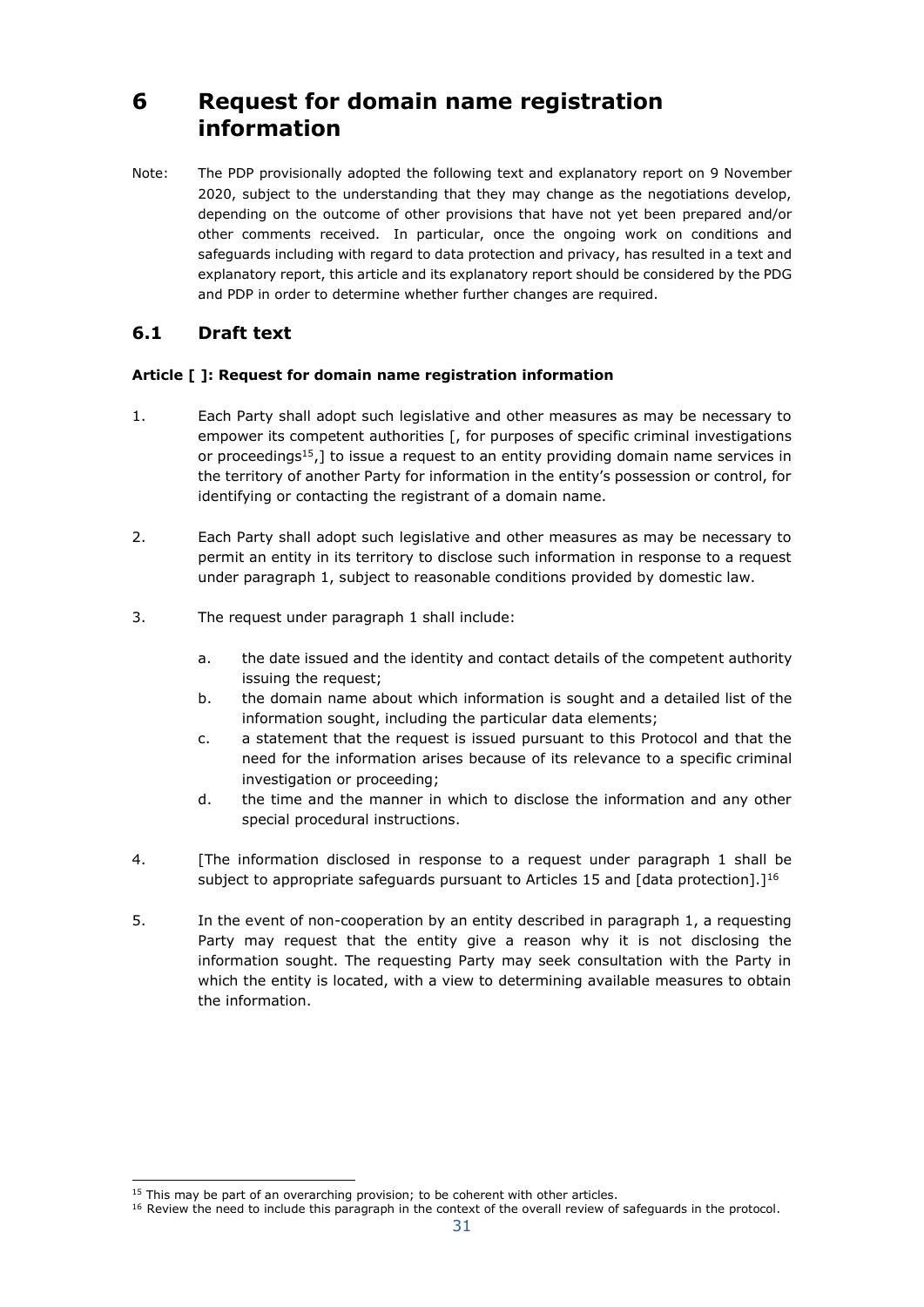## <span id="page-31-0"></span>**6.2 Draft Explanatory Report**

1. This article establishes a procedure that provides for the direct cooperation between the authorities of one Party and an entity providing domain name services in the territory of another Party to obtain information about internet domain name registrations. Similarly to Article [disclosure of subscriber information], the procedure builds on the conclusions of the Convention Committee's Cloud Evidence Group, acknowledging the importance of timely cross-border access to electronic evidence in criminal investigations and proceedings, in view of the challenges posed by existing procedures for obtaining electronic evidence.

2. The procedure also acknowledges the current model of internet governance which relies on developing consensus-based multi-stakeholder policies. These policies are normally based on contractual law. The procedure set out in this Article aims to complement those policies for the purposes of the Second Additional Protocol, that is, specific criminal investigations and proceedings. Obtaining the domain name registration data is often indispensable as a first step for many criminal investigations, and in order to determine where to direct requests to for international cooperation.

3. Many forms of cybercrime are facilitated by offenders creating and exploiting domains for malicious and illicit purposes. For example, a domain name may be used as a platform for the spreading of malware, botnets, phishing and similar activities, fraud, distribution of child abuse materials, and other criminal purposes. Access to information on the legal or natural person who registered a domain (the "registrant") is therefore critical to identify a suspect in a specific criminal investigation or proceeding. Whereas domain name registration data was historically publicly available, access to some of the information is now restricted, which affects judicial and law enforcement authorities in their public policy tasks.

4. Domain name registration information is held by entities providing domain name services. These include organisations that sell domain names to the public ("registrars") as well as regional or national registry operators which keep authoritative databases ("registries") of all domain names registered for a top-level domain and which accept registration requests. In certain cases, such information may be personal data and may be protected under data protection regulations in the Party where the respective entity providing domain name services (the registrar or registry) is located or where the person to whom the data relates is located.

5. The objective of the Article [Request for domain name registration information] is to provide an effective and efficient framework to obtain information for identifying or contacting the registrant of a domain name. The form of implementation depends on the Parties' respective legal and policy considerations. This Article is intended to complement current and future internet governance policies and practices.

### **Paragraph 1**

6. Under paragraph 1, each Party shall adopt measures necessary to empower its competent authorities to issue requests directly to an entity providing domain name services in the territory of another Party, that is, without requiring the authorities in the territory where the entity is located to act as an intermediary. Paragraph 1 gives Parties flexibility regarding the format in which requests are made, since the format depends on the Parties' respective legal and policy considerations. A Party can use procedures available under its domestic legal system, including issuance of an order; however, for purposes of this Article, such an order is treated as a non-binding request. The form of the request or the effects it produces under the domestic law of the requesting Party would therefore not affect the voluntary nature of international cooperation under this Article and, if the entity does not disclose the information sought, paragraph 5 would be applicable.

7. The wording in paragraph 1 is sufficiently broad to acknowledge that such a request may also be issued and the information may be obtained via an interface, portal or other technical tool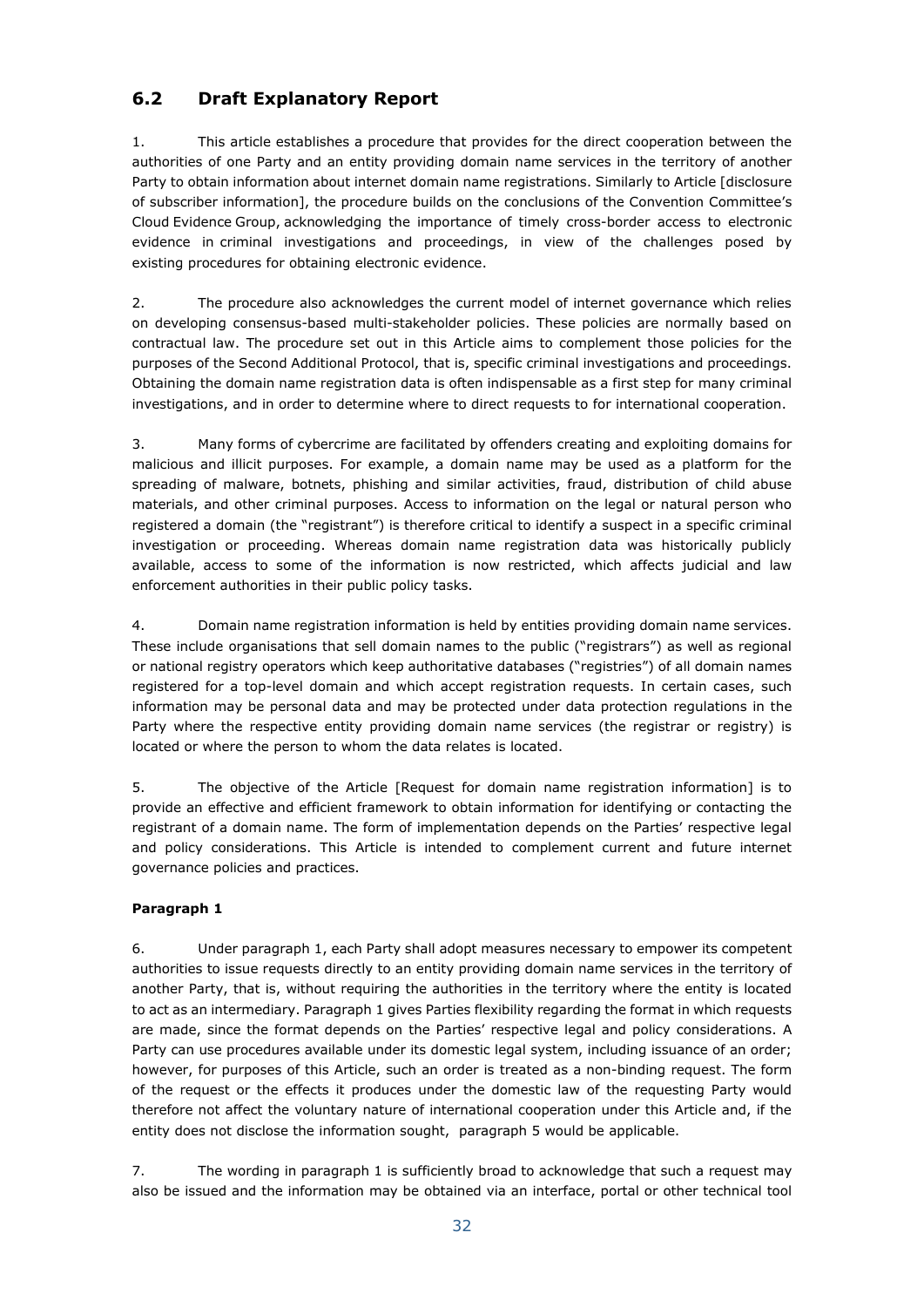made available by organisations. For example, an organisation may provide an interface or lookup tool to facilitate or expedite the disclosure of domain name registration information following a request. However, rather than tailoring this Article to any particular portal or interface, the Article uses technology-neutral terms to permit adaptation to evolving technology.

8. As foreseen in Article [general scope provision] of this Protocol, a request under paragraph 1 may be issued only for the purposes of specific criminal investigations and proceedings. In addition, the term "competent authorities" is given the same meaning as in Paragraph 138 of the Explanatory Report to the Convention in that it "refers to a judicial, administrative or other law enforcement authority that is empowered by domestic law to order, authorise or undertake the execution of procedural measures". An "entity providing domain name services" currently refers to registrars and registries. To take the present situation into account and at the same time permit adaptation as business models and the architecture of the internet may change over time, this Article uses the more generic term of an "entity providing domain name services".

9. While information for identifying or contacting the registrant of a domain name is often stored by entities providing general domain name services globally, e.g. "generic top level domains" (gTLDs), Parties acknowledged that more specific domain name services related to national or regional entities ("country-code top level domains" (ccTLDs)) may also be registered by persons or entities in other countries and may also be used by offenders. Therefore, this Article is not limited to entities providing gTLDs, as both types of domain name services – or future types of such services – can be used to perpetrate cybercrime.

10. "Information … for identifying or contacting the registrant of a domain name" refers to the information previously publicly available through so-called WHOIS lookup tools, such as the name, physical address, email address and telephone number of a registrant. Some Parties may consider this information a subset of subscriber information as defined in Article 18.3 of the Convention. Domain name registration information is basic information that would not permit precise conclusions to be drawn concerning the private lives and daily habits of individuals. Its disclosure may, therefore, be less intrusive than the disclosure of other categories of data.

### **Paragraph 2**

11. Paragraph 2 requires each Party to adopt measures to permit entities in its territory providing domain name services to disclose such information in response to a request under Paragraph 1 subject to reasonable conditions provided by domestic law. These measures should facilitate the disclosure of the requested data in a rapid and effective manner to the greatest extent possible.

12. At the same time, this Article does not require Parties to enact legislation obligating these entities to respond to a request from an authority of another Party. Thus, the entity offering domain name services may need to determine whether to disclose the information sought. The Protocol assists with this determination by providing safeguards that should facilitate the ability of entities to respond to requests under this Article without difficulty, such as:

- the Protocol provides or requires Parties to provide a legal basis for requests;
- this Article requires that the request emanate from a competent authority [operative paragraphs 1 and 3.a and ER paragraph  $[1]$ ;
- the Protocol provides that a request is made for the purposes of specific criminal investigations or proceedings [article general provisions];
- this Article requires that the request contain a statement that the need for the information arises because of its relevance to a specific criminal investigation or proceeding [operative para 3.c];
- the Protocol provides for safeguards for the processing of personal data disclosed and transferred pursuant to such requests through Article [Conditions/Safeguards];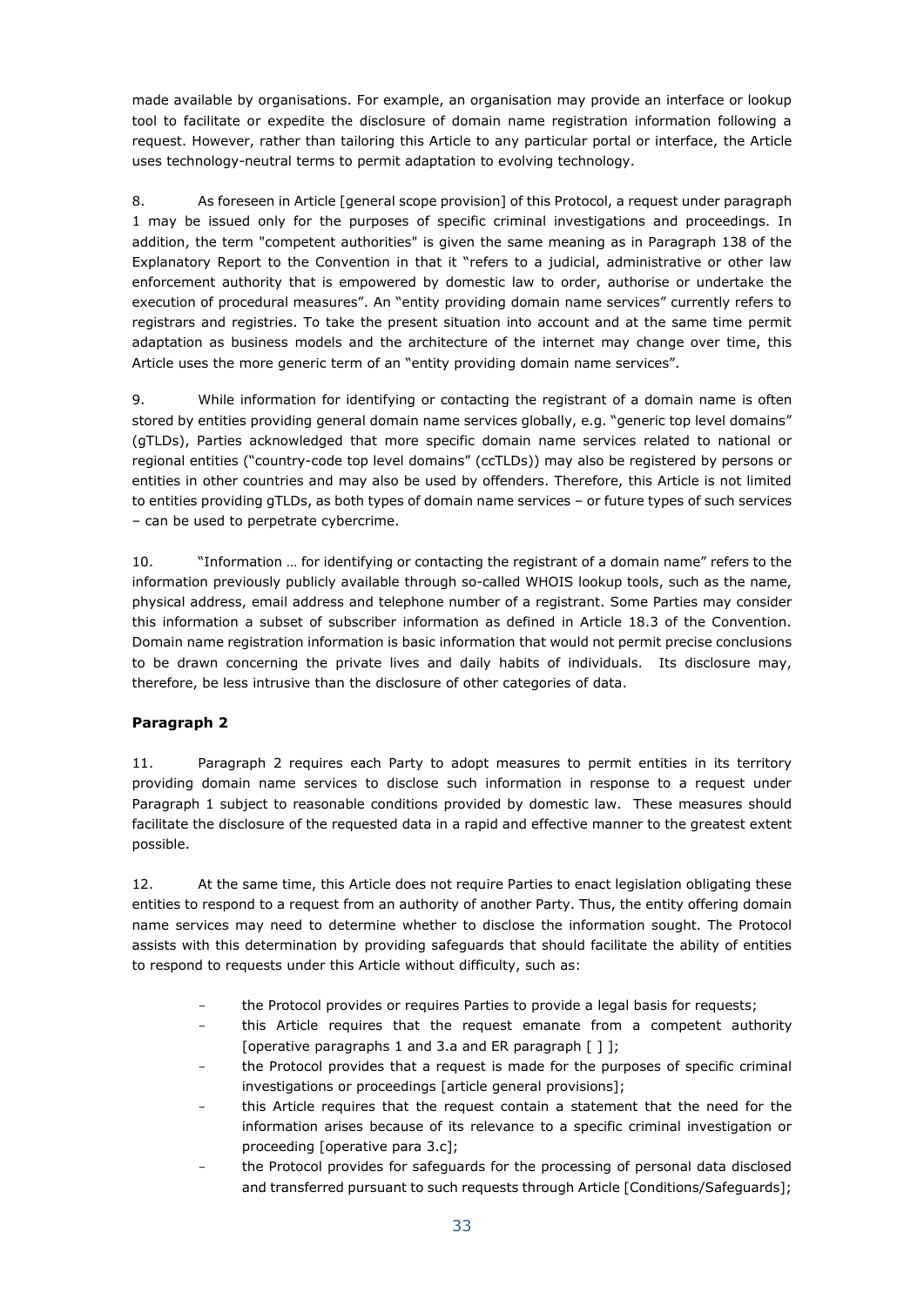- the information to be disclosed is limited and would not permit precise conclusions to be drawn concerning the private lives of individuals;
- entities may be expected or required to cooperate under contractual arrangements with ICANN.

#### **Paragraph 3**

13. Paragraph 3 of the article specifies the information that, at a minimum, shall be provided by an authority issuing a request pursuant to paragraph 1 of the article. This information is particularly relevant for the execution of the request by the entity providing domain name services. The request will need to include:

- a. The date of the request and the identity and contact details of the authority issuing the request (subparagraph a.), which must be a competent authority as described in paragraph [8] of the Explanatory Report to issue such requests according to paragraph 1 of the Article;
- b. the domain name about which information is sought and a detailed list of the information sought, including the particular data elements such as the name, physical address, email address or telephone number of a registrant (subparagraph b.);
- c. a statement that the request is issued pursuant to this Protocol; by making this statement the Party represents that the request is in accordance with the terms of the Protocol (subparagraph c.). The requesting Party also confirms in this statement that the information is "needed" because of its relevance to a specific criminal investigation or proceeding. For European countries, what information is "needed" – i.e. necessary and proportionate – for a criminal investigation or proceeding should be derived from the principles of the 1950 Council of Europe Convention for the Protection of Human Rights and Fundamental Freedoms, its applicable jurisprudence and national legislation and jurisprudence. Those sources stipulate that the power or procedure should be proportional to the nature and circumstances of an offence (see paragraph 146 of the Explanatory Report to the Convention on Cybercrime). Other Parties will apply related principles of their law, such as principles of relevance (i.e., that the evidence sought by a request must be relevant to the investigation or prosecution). Parties should avoid broad requests for the disclosure of domain name information unless they are needed for the specific criminal investigation or proceeding;
- d. the time and the manner in which to disclose the information and any other special procedural instructions (subparagraph d.). "Special procedural instructions" is intended to refer to any request for confidentiality, including a request for nondisclosure of the request to the registrant or other third parties. If confidentiality is required to avoid a premature disclosure of the matter, this should be indicated in the request. In some Parties, confidentiality of the request will be maintained by operation of law, while in other Parties this is not necessarily the case. Therefore, where confidentiality is needed, Parties are encouraged to review publicly available information and to seek guidance from other Parties regarding applicable law as well as the policies of the entities providing domain name services concerning subscriber/registrant information, prior to submit a request under paragraph 1 to the entity. In addition, special procedural instructions may include specification of the transmission channel best suited to the authority's needs.

14. Paragraph 3 does not include a requirement to include a statement of facts in the request, considering that this information is confidential in most criminal investigations and may not be disclosed to a private party. However, the entity receiving a request under this Article may need certain additional information that would allow it to come to a positive decision regarding the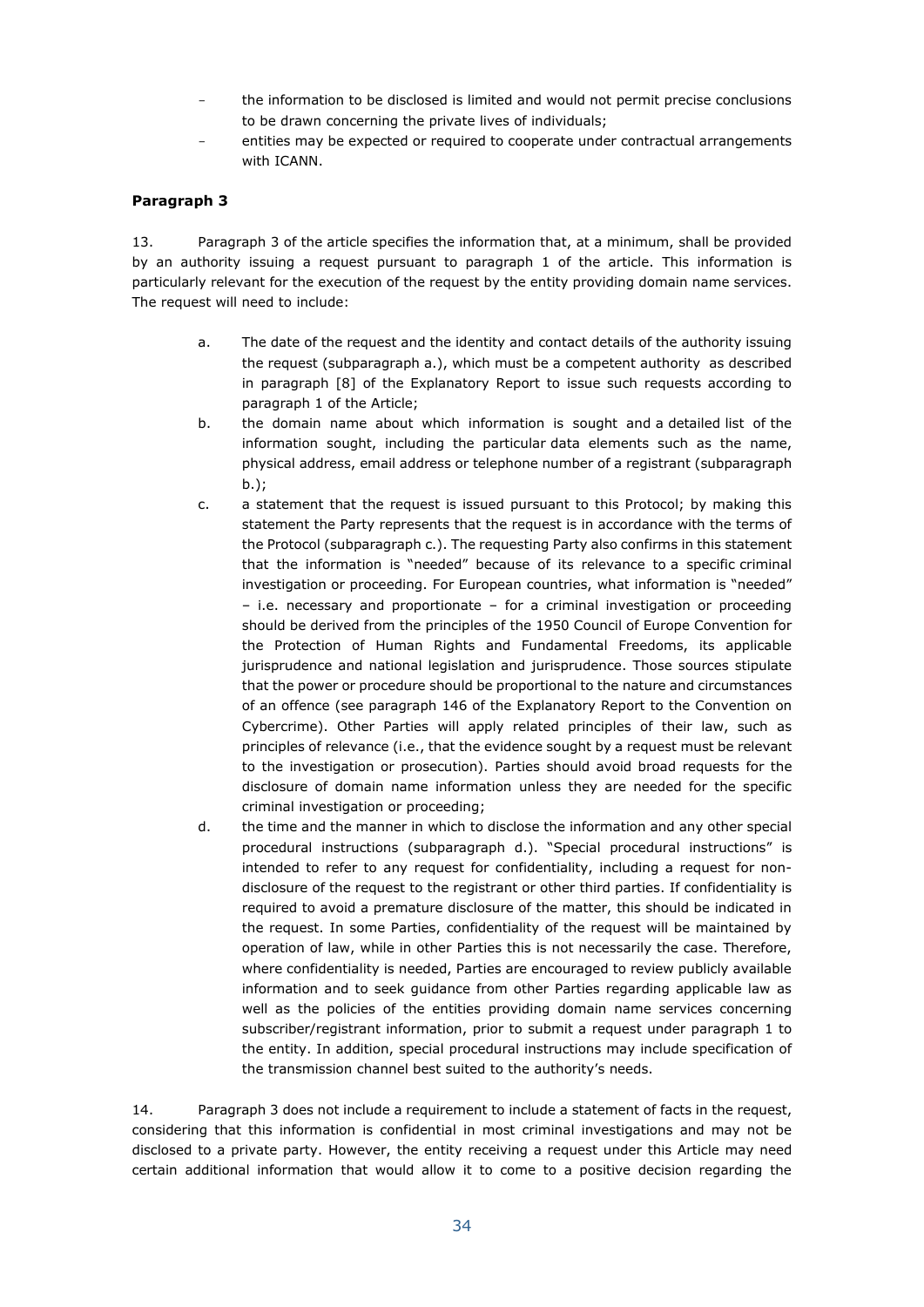request. Therefore, the entity may seek other information where it cannot otherwise execute the request.

### **[Paragraph 4**

15. In view of requirements under data protection laws of certain Parties to authorise international transfers of the responsive information under this Article, this Protocol includes in Article [data protection] required for that purpose.]

#### **Paragraph 5**

16. While this provision pertains to "requests" and not to compulsory "orders" for the disclosure of domain name registration data, it is expected that a requested entity will be able to disclose the information sought pursuant to this provision where the applicable conditions have been met. If the entity does not disclose the requested information, other mechanisms to obtain the information could be considered, depending on the circumstances. Therefore, paragraph 5 provides for consultation between the Parties involved in order to obtain additional information and determine available mechanisms. In order to facilitate consultations, Paragraph 5 also provides that a requesting Party may seek further information from an entity. Entities are encouraged to explain the reasons for not disclosing the data sought in response to such a request.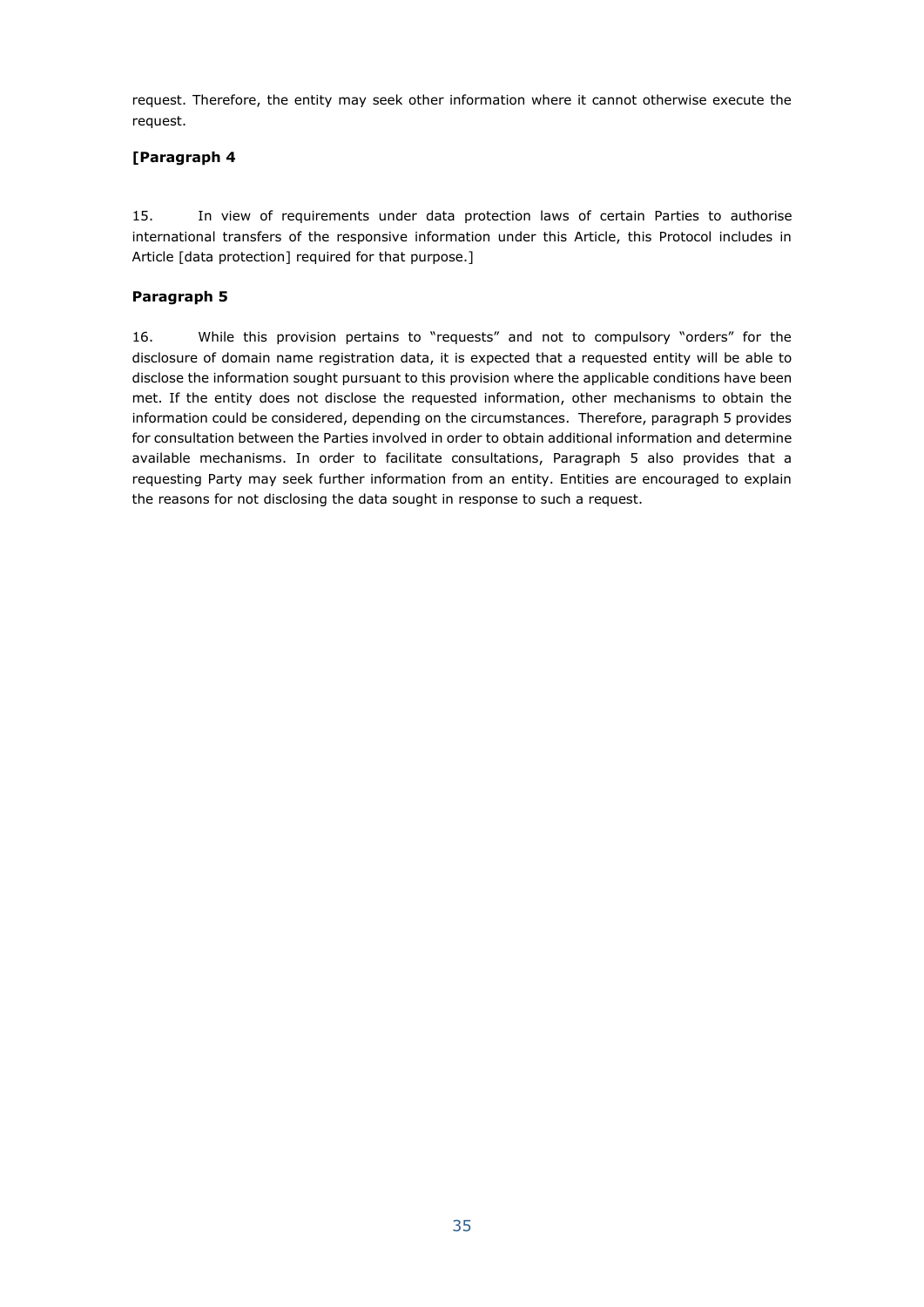# <span id="page-35-0"></span>**7 Expedited disclosure of stored computer data in an emergency**

Note: The PDP has provisionally adopted the following text and explanatory report by 20 October 2020, subject to the understanding that provisions may change as the negotiations develop, depending on the outcome of other provisions that have not yet been prepared and/or other comments received. In particular, once the ongoing work on conditions and safeguards, including with regard to data protection and privacy, has resulted in a text and explanatory report, this article and its explanatory report should be considered by the PDG and PDP in order to determine whether further changes are required.

## <span id="page-35-1"></span>**7.1 Draft text**

### **Article [ ]: Expedited disclosure of stored computer data in an emergency**

- 1. a. Each Party shall adopt such legislative and other measures as may be necessary for its Point of Contact for the 24/7 Network referenced in Article 35 of the Convention ("Point of Contact") in an emergency as defined in Article [emergency MLA], to transmit a request to and receive a request from a Point of Contact in another Party seeking immediate assistance in obtaining from a service provider in the territory of that Party the expedited disclosure of specified, stored computer data in that service provider's possession or control, without a request for mutual assistance.
	- b. A Party may declare that it will not execute requests under subparagraph a. seeking the disclosure only of subscriber information.
- 2. Each Party shall adopt such legislative and other measures as may be necessary to enable, pursuant to paragraph 1:
	- a. its authorities to seek data from a service provider in its territory following a request under paragraph 1;
	- b. a service provider in its territory to disclose the requested data to its authorities in response to a request under subparagraph a; and
	- c. its authorities to provide the requested data to the Requesting Party.
- 3. The request under paragraph 1 shall specify:
	- a. the competent authority seeking the data and date the request was issued;
	- b. a statement that the request is issued pursuant to this Protocol;
	- c. the name and address of the service provider(s) in possession or control of the data sought;
	- d. the offence(s) that is the subject of the criminal investigation or proceeding and a reference to its legal provisions and applicable penalties;
	- e. sufficient facts that demonstrate that there is an emergency and how the data sought relates to it;
	- f. a detailed description of the data sought;
	- g. any special procedural instructions; and
	- h. any other information that may aid in obtaining disclosure of the requested data.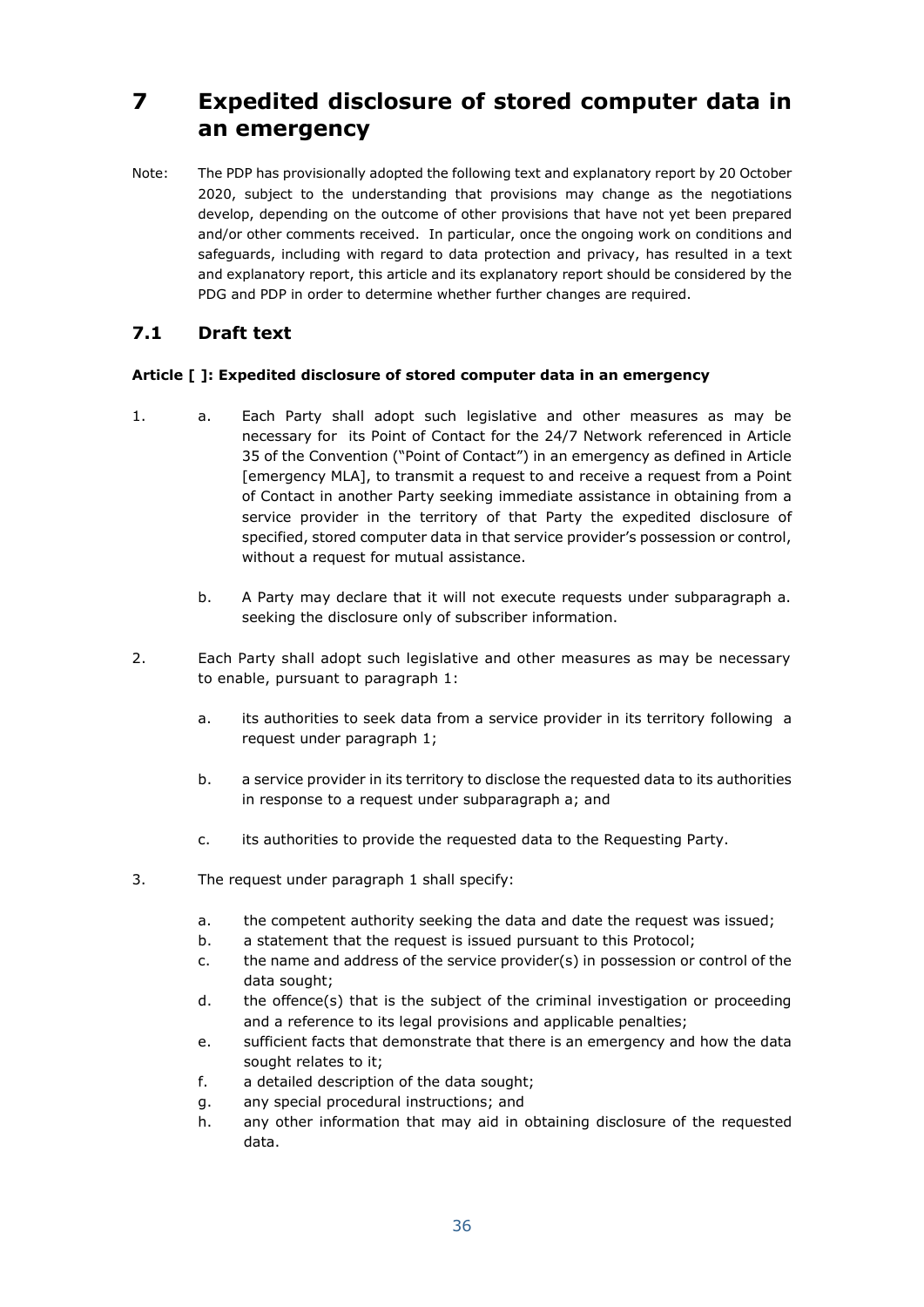- 4. The requested Party shall accept requests in electronic form. A Party may also accept requests transmitted orally. It may require appropriate levels of security and authentication before accepting the request
- 5. A Party may declare that it requires requesting Parties, following the execution of the request, to submit the request and any supplemental information transmitted in support thereof, in a format and through such channel, which may include mutual assistance, as specified by the requested Party.
- 6. When a Requested Party determines that it will not provide requested data to a Party that has made a request under paragraph 1 of this Article, the Requested Party shall inform the Requesting Party of its determination on a rapidly expedited basis, and, if applicable, shall specify any conditions under which it would provide the data and any other forms of cooperation that may be available.

## <span id="page-36-0"></span>**7.2 Explanatory report**

### **Introduction**

1. In addition to the other forms of expedited cooperation provided for in the Protocol, the drafters were conscious of the need to facilitate Parties' ability to obtain expeditiously in an emergency, specified stored computer data in the possession or control of a service provider in another Party's territory for use in specific criminal investigations or proceedings. As stated in Explanatory Report paragraphs [Emergency MLA], the need for maximum expedited cooperation may arise in a variety of time-sensitive situations, such as in the immediate aftermath of a terrorist attack, a ransomware attack that may cripple a hospital system, or when investigating email accounts used by kidnappers to issue demands and communicate with the victim's family.

2. Under the Convention, in an emergency, Parties make mutual assistance requests to obtain data, and, under Article 35(1)(c) of the Convention, the 24/7 network is available to facilitate the execution of such requests. In addition, a few countries' legal systems permit competent authorities of other countries to seek emergency disclosure of data via the 24/7 Network without sending a mutual legal assistance request.

3. As reflected in Article [general rules on relationship with the Convention], this Article does not prejudice cooperation (including spontaneous cooperation) between Parties, or between Parties and service providers, through other applicable agreements, arrangements, practices or domestic laws. Therefore, under the Protocol, all of the above mechanisms remain available to competent authorities that seek data in an emergency. The innovation of the Protocol is the elaboration of two Articles that obligate all Parties to provide, at a minimum, for specific channels for rapidly expedited cooperation in emergency situations: this Article and Article [Emergency mutual assistance].

4. This Article permits Parties to cooperate to obtain computer data in emergency situations using as a channel the 24/7 Network established by Article 35 of the Convention. The 24/7 Network is particularly well-suited for handling the time-sensitive and high priority requests envisioned under this Article. The Network is staffed with Points of Contact who, in practice, communicate rapidly and without the need for written translations and are positioned to effectuate requests received from other Parties, whether by going directly to providers in their territory, soliciting assistance from other competent authorities, or going to judicial authorities, should that be required under the Party's domestic legal framework. These Points of Contact can also advise requesting Parties on questions they might have regarding providers and electronic evidence collection, for example, by explaining the domestic legal framework that must be satisfied to obtain evidence. Such back-andforth communication enhances the requesting Party's understanding of the domestic law in the requested Party and facilitates smoother acquisition of needed evidence.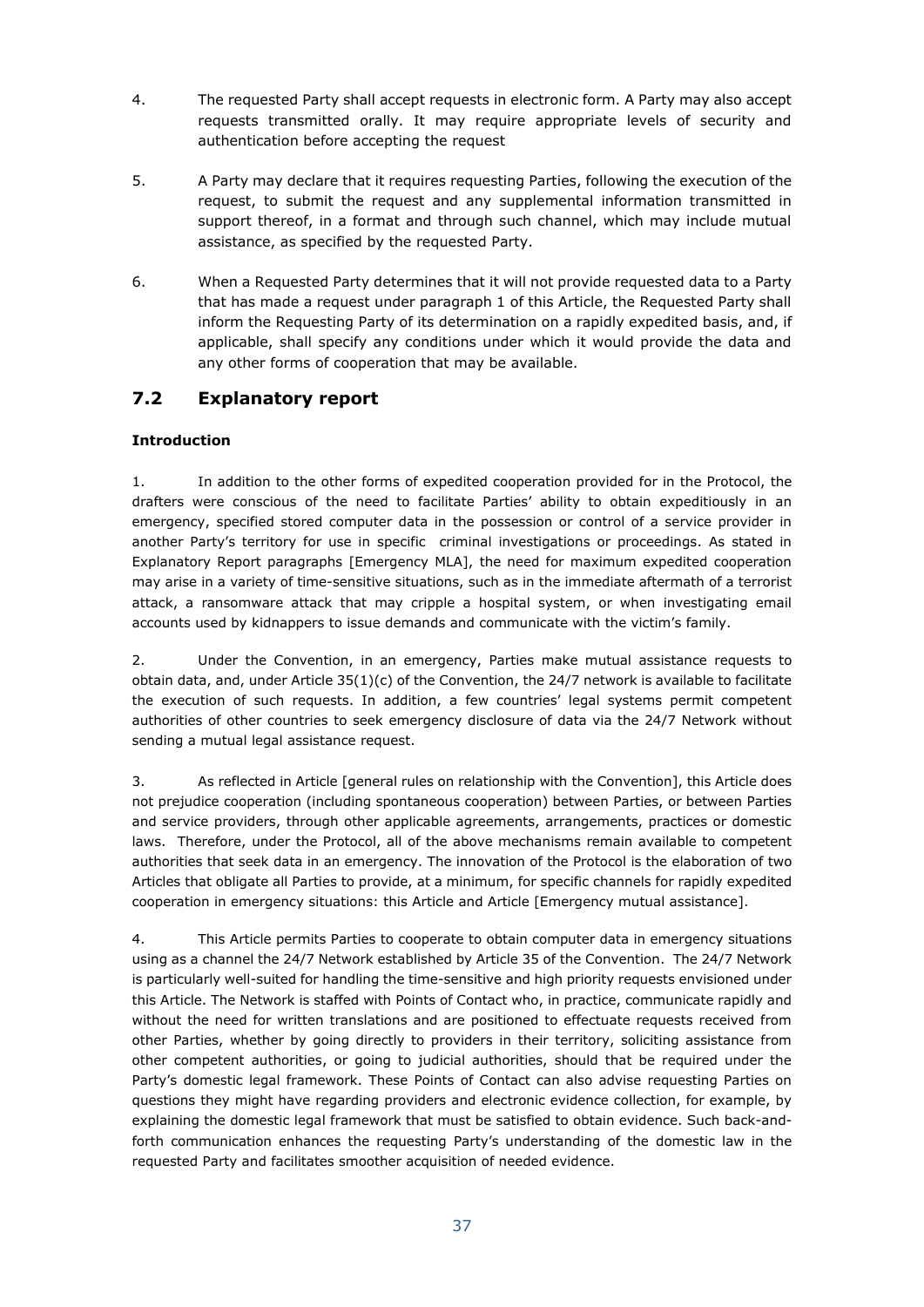5. Using the channel established in this Article may have advantages over the emergency mutual assistance channel set forth in Article [emergency mutual assistance]. For example, this channel has the advantage that no mutual assistance request need be prepared in advance. Considerable time may be needed to prepare a prior mutual assistance request, have it translated, and pass it through domestic channels to the requesting Party's central authority for mutual assistance, which would not be required under this Article. In addition, once the requested Party has received the request, if it must obtain supplemental information before it can grant assistance, the additional time that may be needed for a mutual assistance request is more likely to slow execution of the request. In the mutual assistance context, requested Parties often require that the supplemental information be provided in a written and more detailed form, whereas the 24/7 channel operates using real time exchange of information. On the other hand, the emergency mutual assistance channel offers advantages in certain situations. For example, (1) little or no time may be lost by using that channel if there are particularly close working relations between the central authorities concerned; (2) emergency mutual assistance may be used to obtain additional forms of cooperation beyond computer data held by providers, and (3) it may be easier to authenticate evidence obtained via mutual assistance. It is up to the Parties, based on their accumulated experience and the specific legal and factual circumstances at hand, to decide which is the best channel to use in a particular case.

### **Paragraph 1**

6. Under Paragraph 1.a, each Party shall adopt measures as necessary to ensure that its Point of Contact for the 24/7 Network is able to transmit requests in an emergency to the Point of Contact in another Party requesting immediate assistance with obtaining the expedited disclosure of specified, stored computer data held by providers in the territory of that Party and to receive requests from Points of Contact in other Parties for such data held by providers in its territory. As provided for in Article [general provisions] the request must be made pursuant to a criminal investigation or proceeding.

7. The 24/7 Points of Contact must have the ability to transmit and receive such requests in an emergency without a request for mutual assistance having to be prepared and transmitted as described in ER paragraph 5 above, subject to the possibility of a declaration under operative paragraph 5. The term "emergency" is defined in Article [emergency MLA]. $^{17}$  Under the present Article, the requested Party will determine whether an "emergency" exists in relation to a request using the information provided in paragraph 3.

8. As opposed to other articles in this Protocol, such as Article [Direct disclosure], which may only be used to obtain "specified, stored subscriber information," this Article uses the broader term, "specified, stored computer data." The scope of this term is broad but not indiscriminate: it covers any "specified" computer data as defined in Article 1.b of the Convention. The use of this broader term recognises the importance of obtaining stored content and traffic data, and not only subscriber information, in emergency situations without requiring the submission of a request for mutual assistance as a prerequisite. The data in question is stored or existing data and does not include data that has not yet come into existence such as traffic data or content data related to future communications (see Convention ER para. 170.)

9. This provision provides flexibility to the requesting Party to determine which of its authorities should initiate the request, such as its competent authorities that are conducting the investigation, or its 24/7 Point of Contact, in accordance with domestic law. The 24/7 Network Point of Contact in the requesting Party then operates as the channel to transmit the request to the 24/7 Point of Contact in the other Party.

<sup>-</sup> $17$  Note: The definition/concept of "emergency" and the term "serious harm" as referred to in this and other provisions [Emergency MLA, JITs] will need to be aligned. In that connection, the explanatory report to Article [Emergency MLA] should be reviewed to ensure that the description of serious harm is consistent with national practices in this area.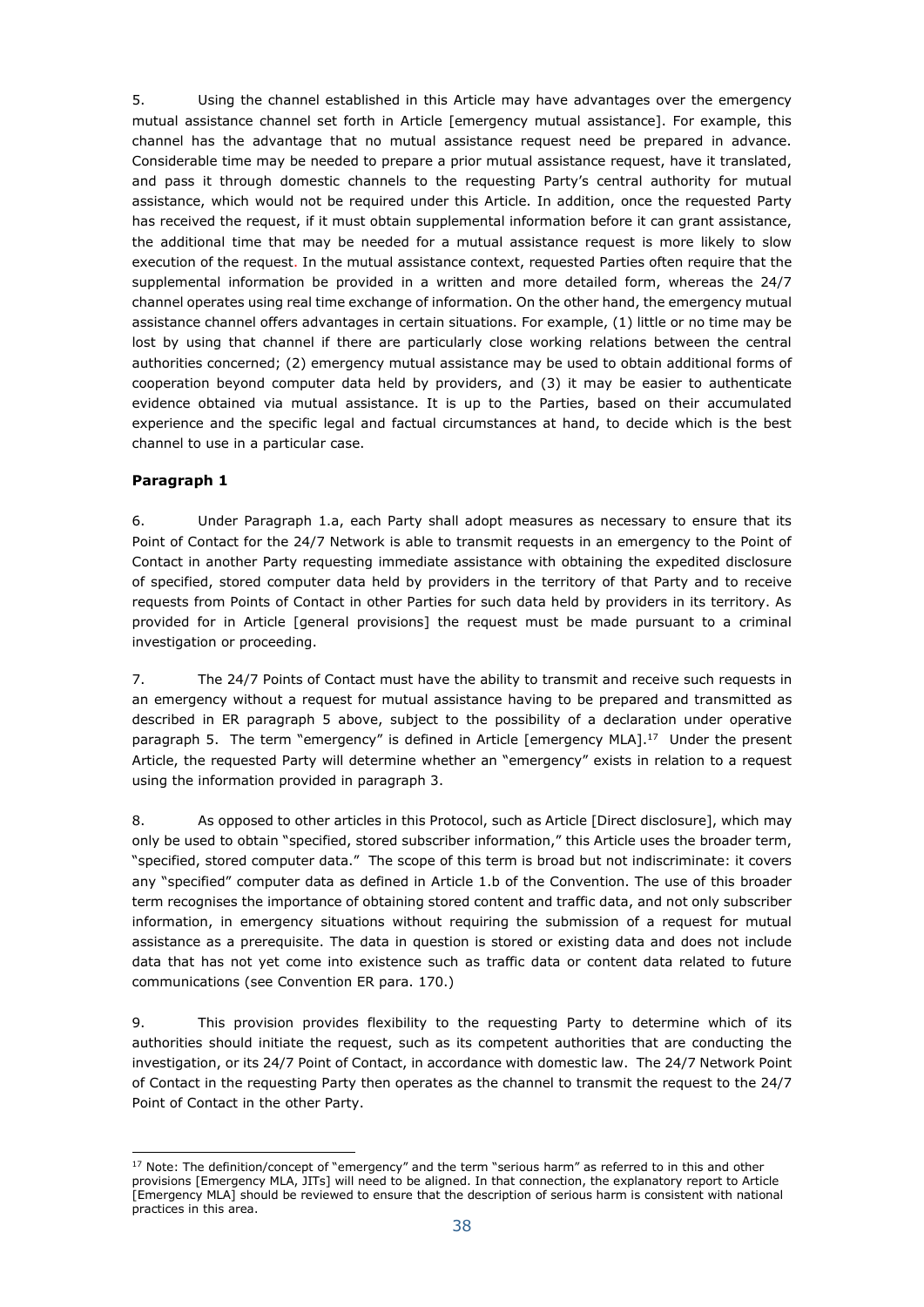10. Under Paragraph 1.b, a Party may declare that it will not execute a request under this Article only for subscriber information, as defined in Art. 18.3 of the Convention. For some Parties, receiving requests under this Article solely for subscriber information would risk overburdening 24/7 Network Points of Contact by diverting resources and energy away from requests for content or traffic data. In such cases, Parties seeking only subscriber information may instead use Articles [direct cooperation] or [giving effect], which facilitate the rapid disclosure of such information. Such a declaration does not prohibit other Parties from including a request for subscriber information when they are also issuing a request under this Article for content and/or traffic data.

### **Paragraph 2**

11. Paragraph 2 requires that each Party adopt measures as necessary to ensure that its domestic legal framework permits its authorities to seek and obtain data requested under paragraph 1 from service providers in its territory and to respond to such requests without the requesting Party having to submit a request for mutual assistance, subject to the possibility to make a declaration in accordance with paragraph 5.

12. Given the difference in national laws, paragraph 2 is designed to provide flexibility for Parties in constructing their systems for responding to requests under paragraph 1. Parties are encouraged, however, to develop mechanisms for complying with this Article that emphasise speed and efficiency, that are adapted to the exigencies of an emergency situation, and that provide a broad legal basis for disclosure to other Parties of data in emergency situations.

13. It is within the discretion of the requested Party to determine: (1) whether the requirements for use of this Article have been met; (2) whether another mechanism is suitable for purposes of assisting the requesting Party; (3) the appropriate authority under its domestic legal framework to execute a request received by the 24/7 Network Point of Contact. While the 24/7 Network Point of Contact in some Parties may already have the requisite authority to execute the request itself, other Parties may require that the Point of Contact forward the request to another authority or authorities to seek disclosure of the data from the provider. In some Parties, this may require the obtaining of a judicial order to seek disclosure of data. The requested Party also has discretion to determine the channel for transmitting the responsive data to the requesting Party whether through the 24/7 Point of Contact or through another authority.

### **Paragraph 3**

14. Paragraph 3 specifies the information to be provided in a request pursuant to paragraph 1. The information specified in paragraph 3 is to facilitate the review and, where appropriate, execution of the request by the relevant authority of the requested Party.

15. With regard to subparagraph 3.a., the requesting Party shall specify the competent authority on whose behalf the data is sought.

16. With regard to subparagraph 3.b, the requesting Party must state that the request is issued pursuant to this Protocol. This will provide assurance that the request is made consistent with the Protocol and that any data obtained as a result will be handled in a manner consistent with the requirements of the Protocol. This will also differentiate the request from other emergency disclosure requests the 24/7 Network Point of Contact might receive.

17. Under subparagraph 3.e, the requesting Party must provide sufficient facts that demonstrate the existence of an emergency, as defined in Article [Emergency MLA], and how the data sought by the request relates to that emergency. Should the requested Party require clarification of the request or require additional information to act on the request under its domestic legal framework, it should consult with the requesting Party's 24/7 Network Point of Contact.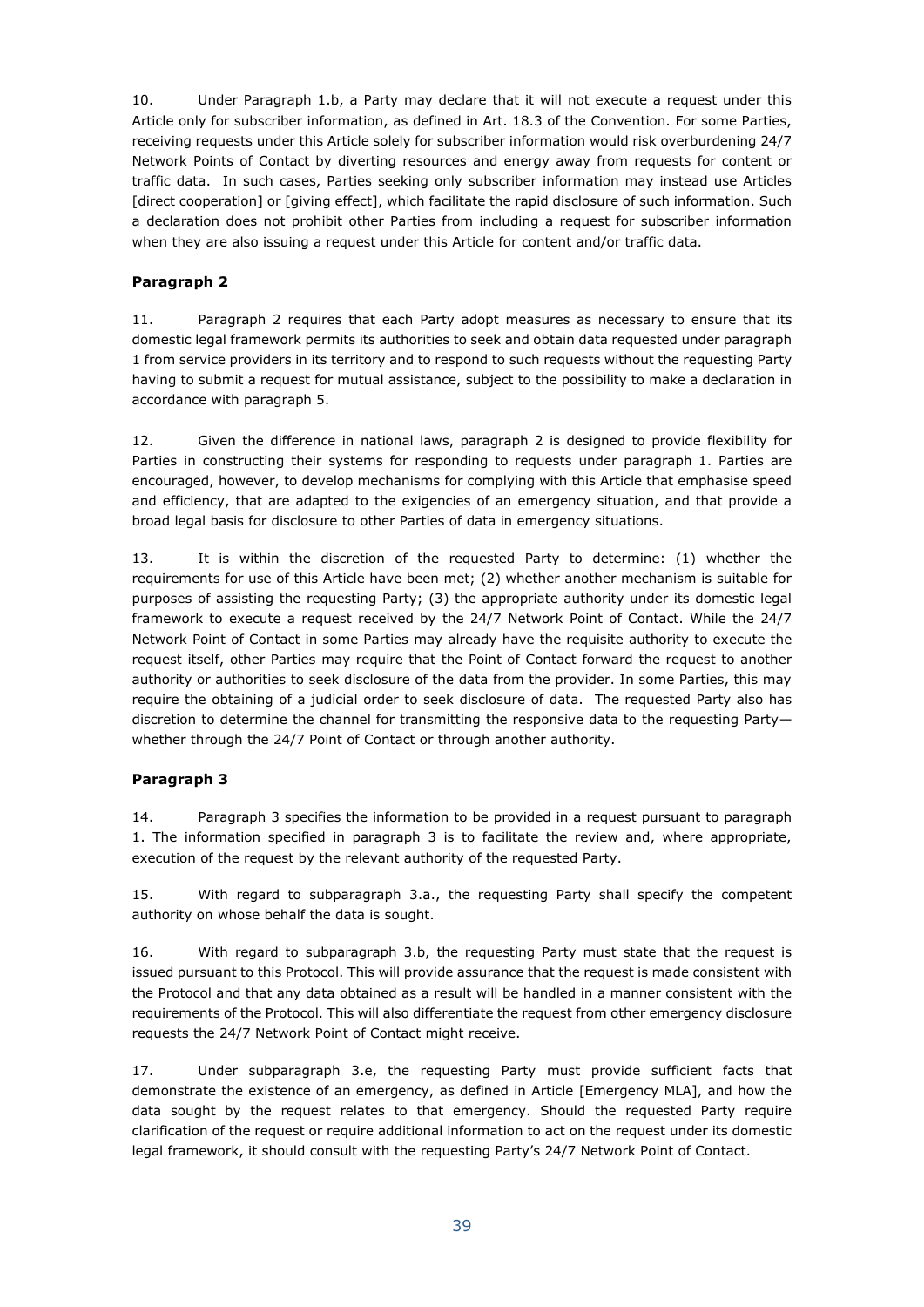18. Under paragraph 3.g, the request shall specify any special procedural instructions. These include, in particular, requests for non-disclosure of the request to subscribers or authentication forms to be completed for the data sought. Under this paragraph, these procedural instructions are provided at the outset, as special instructions may require additional processes within the requested Party. In some Parties, confidentiality may be maintained by operation of law, while in other Parties, this is not necessarily the case. Therefore, in order to avoid the risk of premature disclosure of the investigation, Parties are encouraged to communicate regarding the need for and any difficulties that may arise in maintaining confidentiality, including any applicable law, as well as a service provider's policies concerning notification. Since requests for authentication of the responsive data can often slow the key objective of rapid disclosure of the data sought, the authorities of the requested Party shall, in consultation with the authorities of the requesting Party, determine when and in what manner confirmation of authenticity should be provided.

19. In addition, the Party or service provider may require additional information to locate and disclose the stored computer data sought by the requesting Party.

### **Paragraph 4**

20. The purpose of paragraph 4 is to encourage Parties to use rapid means of communication to facilitate the transmission of information or data and documents, including transmission of requests and the sending of the produced data. This paragraph is based on paragraph [] of [giving effect] but it has been modified to add that a Party may accept requests orally, a method of communication frequently used by the 24/7 Network.

### **Paragraph 5**

21. Paragraph 5 permits a Party to make a declaration that it requires other Parties that request data from it pursuant to this Article to provide, following the execution of the request and transmission of the data, the request and any supplemental information transmitted in support thereof, in a specific format and through a specific channel. For instance, a Party may declare that in specific circumstances, it will require that a requesting Party submit a subsequent mutual assistance request in order to formally document the emergency request and the disclosure of data. For some Parties such a procedure would be required by their domestic laws, whereas other Parties indicated that they have no such requirements and do not need to avail themselves of this possibility for a declaration.<sup>18</sup>

### **Paragraph 6**

22. This Article refers to "requests" and does not require Requested Parties to provide requested data to Requesting Parties. Therefore, the drafters acknowledge that there will be situations in which Requested Parties will not provide requested data to a Requesting Party under this Article. The Requested Party may determine that in a particular case emergency mutual assistance under Article [emergency mutual assistance] or another means of cooperation would be most appropriate. As a result, Paragraph 6 provides that when a Requested Party determines that it will not provide requested data to a Party that has made a request pursuant to paragraph 1 of this Article, the Requested Party shall inform the Requesting Party of its determination on a rapidly expedited basis, and, if applicable, shall specify any conditions under which it would provide the data and explain any other forms of cooperation that may be available, in an effort to achieve the Parties' mutual goal of expediting disclosure of data in emergencies.

<sup>-</sup><sup>18</sup> Check declarations throughout the Protocol.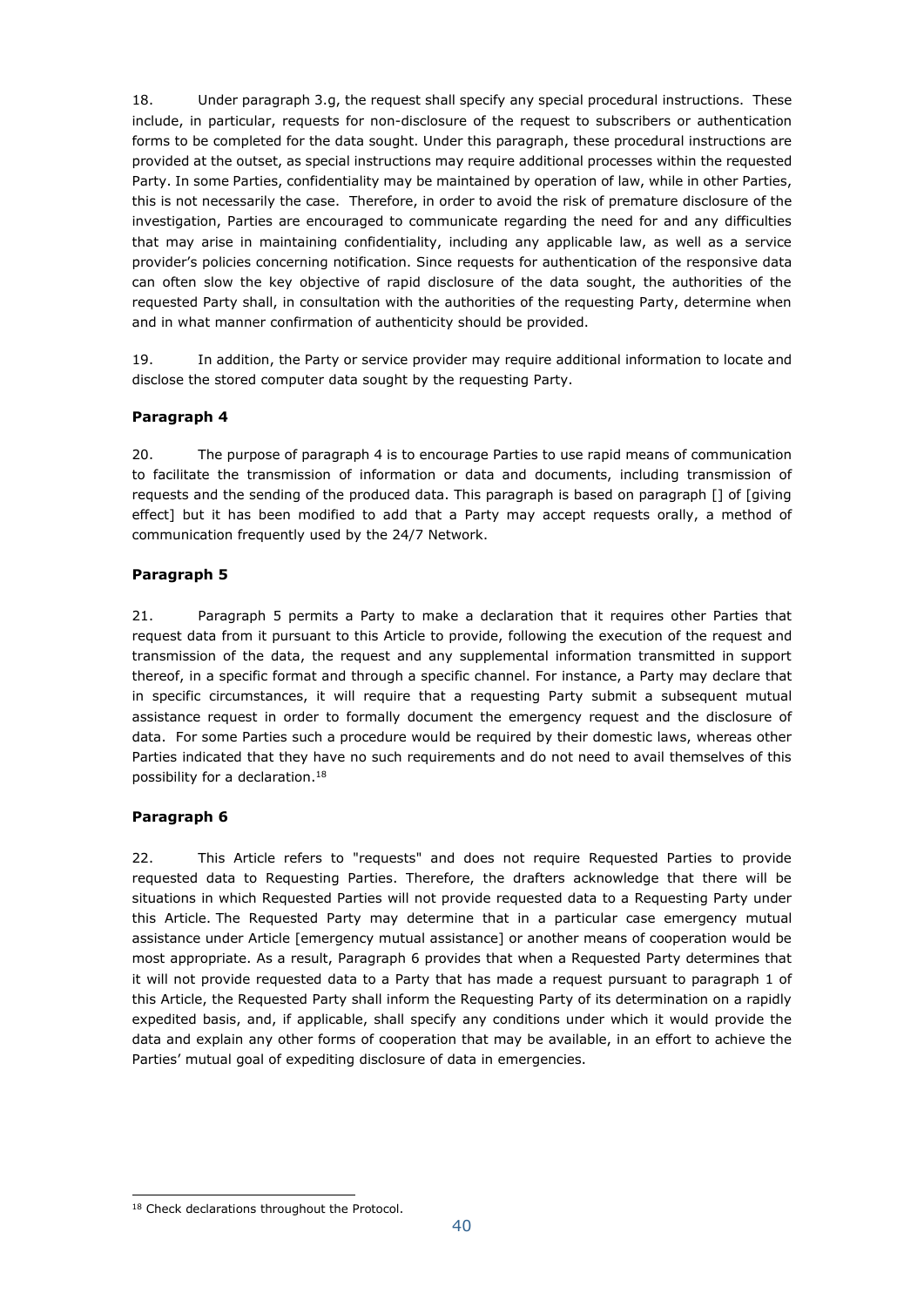# <span id="page-40-0"></span>**8 Emergency mutual assistance<sup>19</sup>**

## <span id="page-40-1"></span>**8.1 Draft text**

`

### **Article [ ] – Emergency Mutual Assistance<sup>20</sup>**

- 1. For the purposes of this Article, an emergency means a situation in which there is a significant and imminent risk to the life or safety of any natural person.
- 2. Each Party may seek mutual assistance on a rapidly expedited basis where it is of the view that an emergency exists. A request under this Article shall include, in addition to the other contents required, a description of the facts that demonstrate that there is an emergency and how the assistance sought relates to it.
- 3. A requested Party shall accept such request in electronic form. However, it may require appropriate levels of security and authentication before accepting the request.
- 4. The requested Party may seek, on a rapidly expedited basis, supplemental information in order to evaluate the request. The requesting Party shall provide such supplemental information on the most rapidly expedited basis possible.
- 5. Once satisfied that an emergency exists and the other requirements for mutual assistance are satisfied, the requested Party shall respond to the request on the most rapidly expedited basis possible.
- 6. Each Party shall ensure that a person from its authority responsible for responding to mutual assistance requests under Article 25 or 27 of the Convention is available on a twenty-four hour, seven-day-a-week basis for purposes of responding to a request under this Article.
- 7. The authorities responsible for mutual assistance of the requesting and requested Parties responsible for mutual assistance may agree to provide that the results of the execution of a request under this Article, or an advance copy thereof, may be provided to the requesting Party through an alternate channel other than that used for the request.
- 8. a. In the event of an emergency, requests may be sent directly by judicial authorities of the requesting Party to such authorities of the requested Party, or through Interpol or the 24/7 point of contact established under Article 35 of the Convention. In any such cases, a copy shall be sent at the same time to the central authority of the requested Party through the central authority of the requesting Party. Where a request is sent directly to a judicial authority of the requested Party and the authority is not competent to deal with the request, it shall refer the request to the competent national authority and inform directly the requesting Party that it has done so.

<sup>-</sup><sup>19</sup> Text as agreed provisionally by the PDP, Strasbourg, 11 July 2018. Text may change as the Protocol evolves and comments are received.

<sup>20</sup> \*\*\*To be added in the Protocol:

for the purposes of this Article, the scope of mutual assistance shall be identical to that set forth in Article 25 of the Budapest Convention.

for greater certainty, nothing in this article prevents the sharing of information or the provision of other international assistance through other available avenues of international cooperation.

this provision does not exclude other options [E.g. "This provision does not preclude the voluntary transmission of data to foreign competent authorities by internet service providers in conformity with their domestic and international applicable rules ".]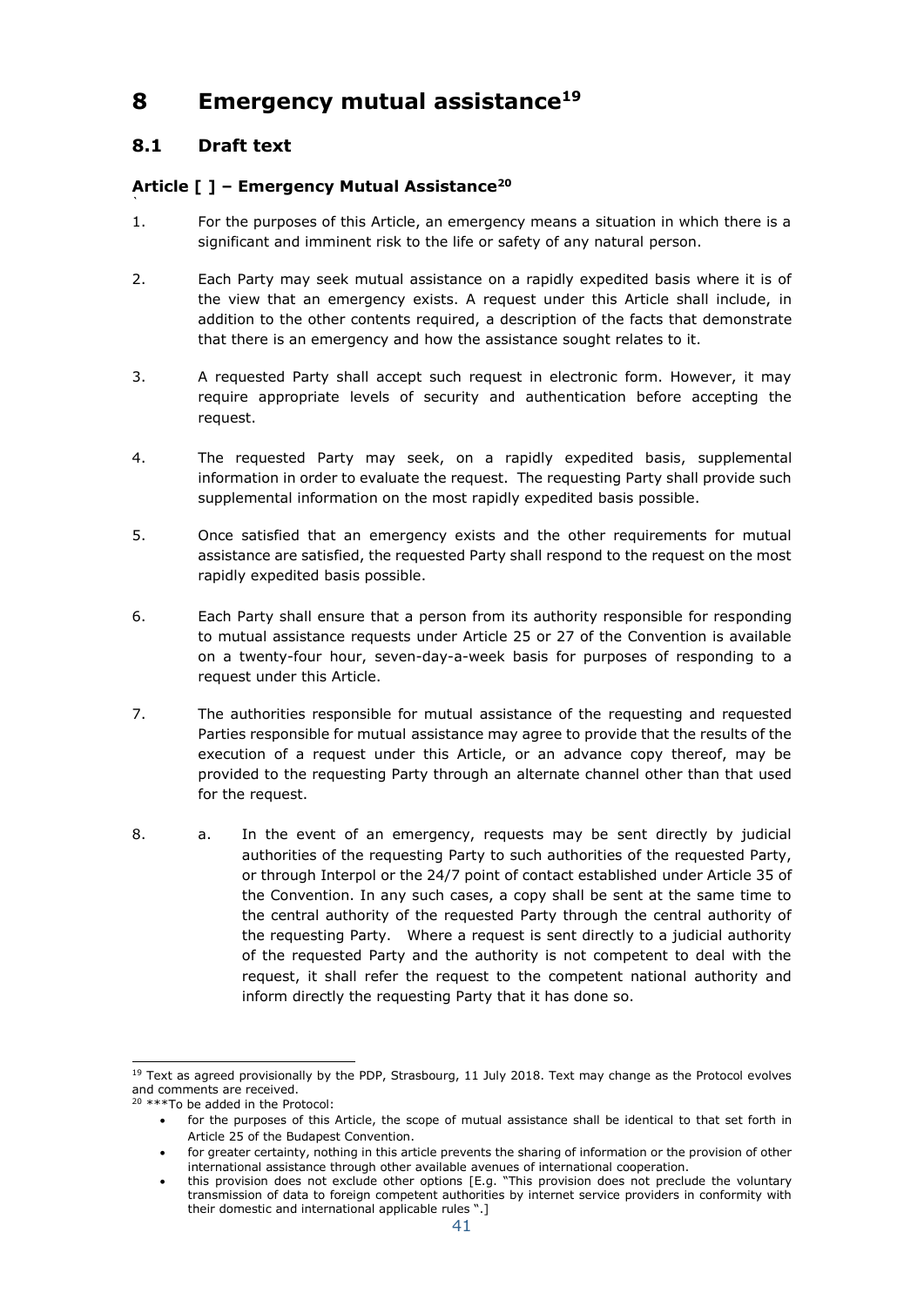b. Each Party may, at the time of signature or when depositing its instrument of ratification, acceptance, approval or accession, inform the Secretary General of the Council of Europe that, for reasons of efficiency, requests made under this paragraph are to be addressed only to its central authority.

## <span id="page-41-0"></span>**8.2 Draft Explanatory Report**

1. Protocol Article [Emergency mutual assistance] is intended to provide a maximally expedited procedure for mutual assistance requests made in emergency situations. An emergency is defined in paragraph 1 as being those in which there is a significant and imminent risk to the life or safety of a natural person. The definition is intended to cover situations in which the risk is imminent, meaning that it does not include situations in which the risk to the life or safety of the person has already passed, or in which there may be a future risk that is not imminent. The reason for this very precise definition is that the article places labor intensive obligations on both the requested and requesting Parties to react in a greatly accelerated manner in emergencies, which consequently requires that emergency requests be given a higher priority than other important but somewhat less urgent cases, even if they had been submitted earlier.

2. Because protocol Article [ ] is limited to the circumstances justifying such rapidly accelerated action, it is distinct from Article 25(3) of the main Convention, in which requests for mutual assistance may be made by expedited means of communications in urgent circumstances that do not rise to the level of emergency as defined. In other words, Article 25(3) is broader in scope than protocol Article [ ], in that 25(3) covers situations not covered in Article [ ], such as ongoing but non-imminent risks to life or safety of persons, potential destruction of evidence that may result from delay, a rapidly approaching trial date, or other types of urgencies. While the mechanism in Article 25(3) provides for a more rapid method of conveying and responding to a request, the obligations in the case of an emergency under protocol Article [ ] are significantly greater; i.e. where MLA is required to prevent significant and imminent risk to life or safety, the process should be even more accelerated. Emergencies involving a significant and imminent risk to the life or safety of a person often involve hostage situations in which there is a credible risk of imminent loss of life, serious injury or other harm to the victim and the suspect is negotiating for ransom via email or social media so that the location of the victim may be determined through data stored by the provider, sexual abuse of a child as evidenced by the discovery of recently produced child sexual exploitation or child sexual abuse materials, or other indicia of abuse, immediate post terrorist attack scenarios in which authorities seek to determine with whom the attackers communicated in order to determine if further attacks are imminent, and threats to the security of critical infrastructure in which there is a significant and imminent risk of danger to life or safety of a natural person.

3. Under paragraph 2, in making an emergency request, the requesting Party must both conclude that an emergency within the meaning of the article exists, and it must include in its request a description of the facts that so demonstrate, and explain the manner in which the assistance sought is necessary to respond to the emergency, in addition to the other information required to be contained in the request under the applicable treaty or domestic law of the requested Party. In this regard, it should be recalled that under Article 25(4) of the Convention, execution of requests for mutual assistance, including emergency requests, generally "shall be subject to the conditions provided for by the law of the requested Party or applicable mutual assistance treaties, including the grounds on which the requested Party may refuse co-operation".

4. Paragraph 3 requires the requested Party to accept the request in electronic form. Before accepting the request, the requested Party may make the acceptance of the request conditional to compliance by the requesting Party with appropriate levels of security and authentication. With respect to the security requirement contained in this paragraph, the Parties may decide among themselves whether there is a need for special security protections (including encryption) that may be necessary in a particularly sensitive case.